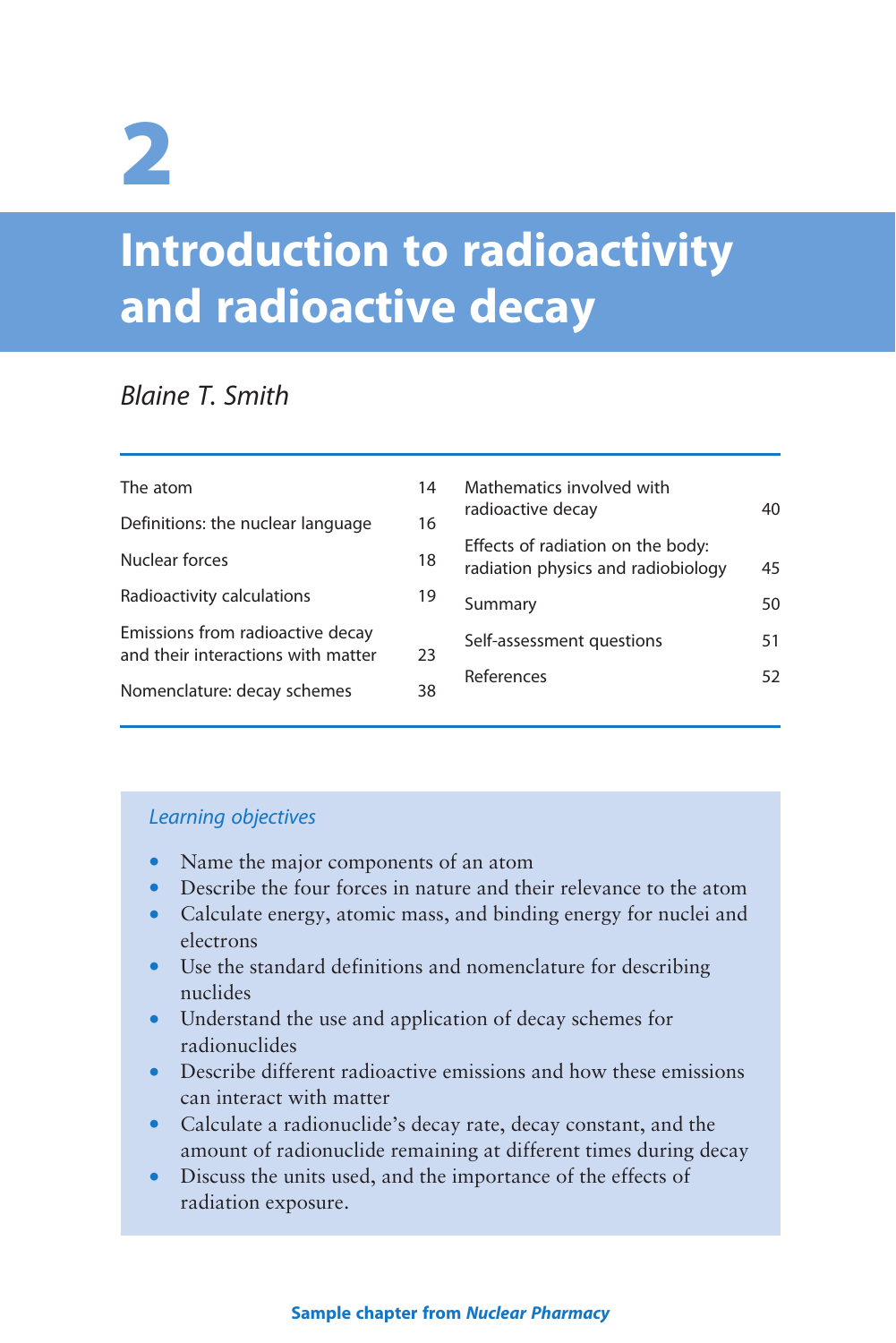# The atom

The atom has at its center a positively charged nucleus. Surrounding the nucleus is a cloud of up to 100 negatively charged electrons, which rotate around the nucleus along various energy orbits. Normally, the overall nuclear charge is equal in magnitude, but opposite in sign, to the overall electron charge, leaving the atom electrically neutral. The radius of the nucleus, approximately 0.0001 Å  $(10^{-13} \text{ cm} \text{ [NB } 100 \text{ pm} = 1 \text{ Å}])$ , is only a minute percentage of the volume of the entire atom. The nucleus is composed mainly of nucleons, which are protons and neutrons.

#### Protons

A proton is a nucleon possessing a positive charge. Its mass,  $1.6726 \times 10^{-24}$  g, is approximately 1836 times that of an orbital electron (http://hyperphysics. phy-astr.gsu.edu/hbase/Tables/funcon.html; http://periodic.lanl.gov/default. htm). The number of protons in the nucleus is referred to as the atomic number  $(Z)$ .

As will be discussed below, mass can be expressed in terms of atomic mass units (AMU) or in million electronvolts (MeV). A proton has a mass of 1.00728 AMU or 938.27MeV.

#### **Neutrons**

A neutron is a nucleon that carries no charge. Its mass, which is similar to that of a proton, is  $1.6749 \times 10^{-24}$  g (1.00867 AMU or 939.57 MeV) (http:// periodic.lanl.gov/default.htm). The total number of neutrons in the nucleus is referred to as the neutron number  $(N)$ .

Neutrons and protons are held to each other by the strong interaction or nuclear binding force, one of the four fundamental forces in nature. The total number of nucleons (protons plus neutrons) in a nucleus is  $Z + N$ , and is given the letter A. Although the mass of a nucleus from the periodic table or chart of the nuclides is not an integer, it is expressed for our initial purposes as A in the equation  $A = Z + N$  (MIRDTrilinear Chart of the Nuclides http://wwwndc.jaea.go.jp/CN04). This discrepancy is caused by the nuclear binding energy, which will be discussed below.

In a given element, the number of protons is equal to the number of electrons, resulting in an overall neutral charge for the atom. The electron configuration determines *chemical* properties of an element. The *nuclear* structure determines the stability and the propensity for radioactive decay of the atom's nucleus.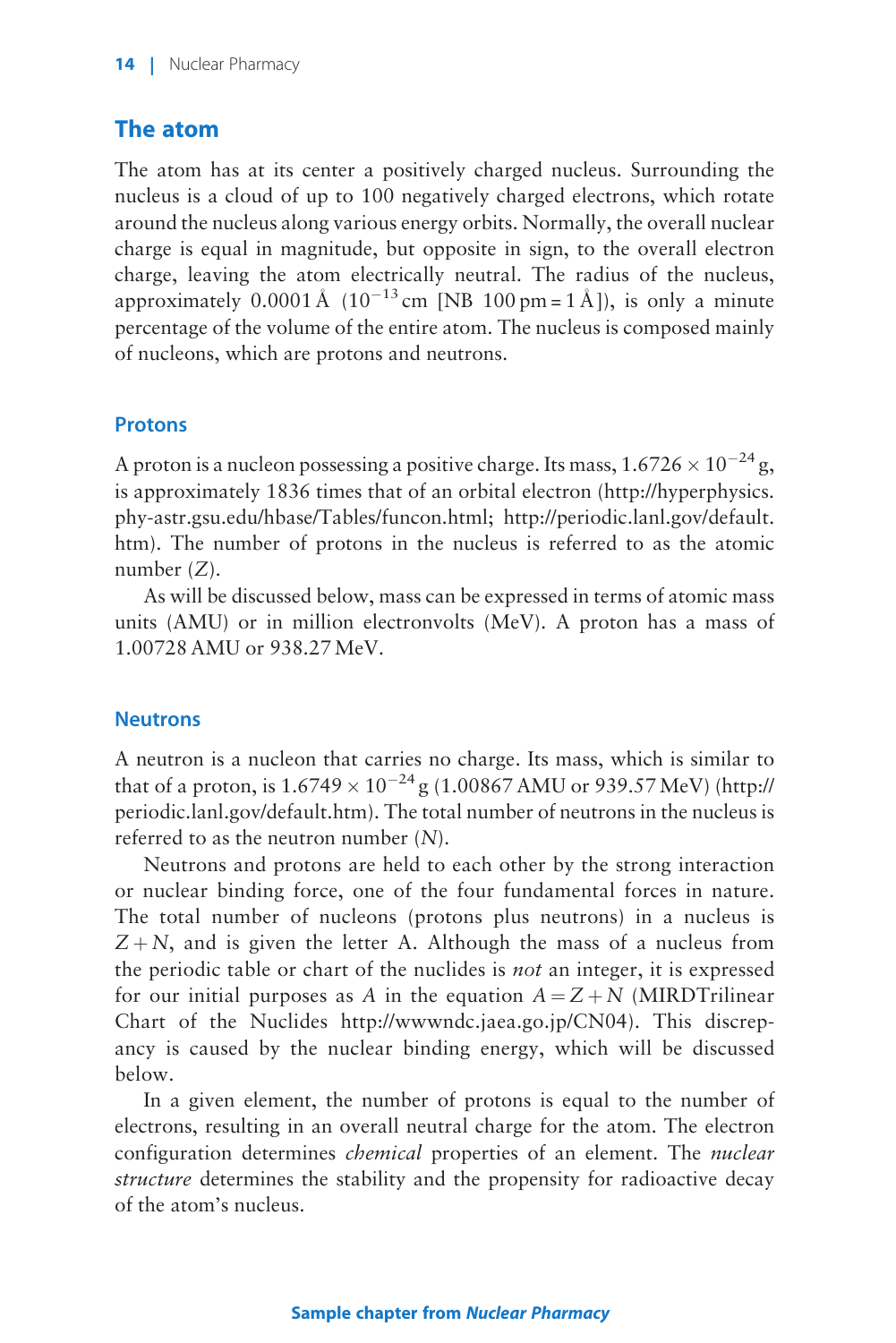

**Figure 2.1** An atom with three potential orbitals levels for electrons  $(K, L, \text{ and } M \text{ shells})$ surrounding a nucleus containing protons (Z) and neutrons (N).

#### **Electrons**

An electron, with a mass of  $9.1094 \times 10^{-28}$  g (0.000549 AMU, 0.511 MeV), moves in energy levels, not paths, around the nucleus (http://hyperphysics. phy-astr.gsu.edu/hbase/Tables/funcon.html). Lower orbitals (those closer to the nucleus) possess higher kinetic energy and lower potential energy. The electron cloud surrounding an atom has order, in that the electrons orbit at defined energy levels or shells (K, L, M, N, etc.). These shells increase in potential energy the farther from the nucleus they are. If an electron moves from a shell farther from the nucleus to one closer to the nucleus, energy must be released. Conversely, energy must be provided to an electron in order for it to move outward (Figure 2.1).

Again, while nuclear reactions occur in the nucleus, chemical reactions occur with the movement of electrons, and require as little as 10 eV to initiate. This will be important to remember later, when electron binding energy and radiation biology are discussed.

#### Atomic dimensions

An atom is approximately  $10^{-8}$  cm (approximately 1 Å or 100 pm) in size. As mentioned above, the nucleus is approximately  $10^{-13}$  cm or one fermi (1 F) in size. And, although it contains almost 100% of the atom's mass, its volume is approximately 1/1 000 000 000 000th of the entire volume of the atom. An analogy illustrating the extreme differences in size would be: if an entire atom were a 100 m (round) football field, the nucleus would be approximately 1 cm in size, a proton 1 mm, and an electron would be a mere dot in space.

Atoms follow the basic rules of thermodynamics and physics. Nucleons and electrons tend toward greater stability by giving off kinetic energy to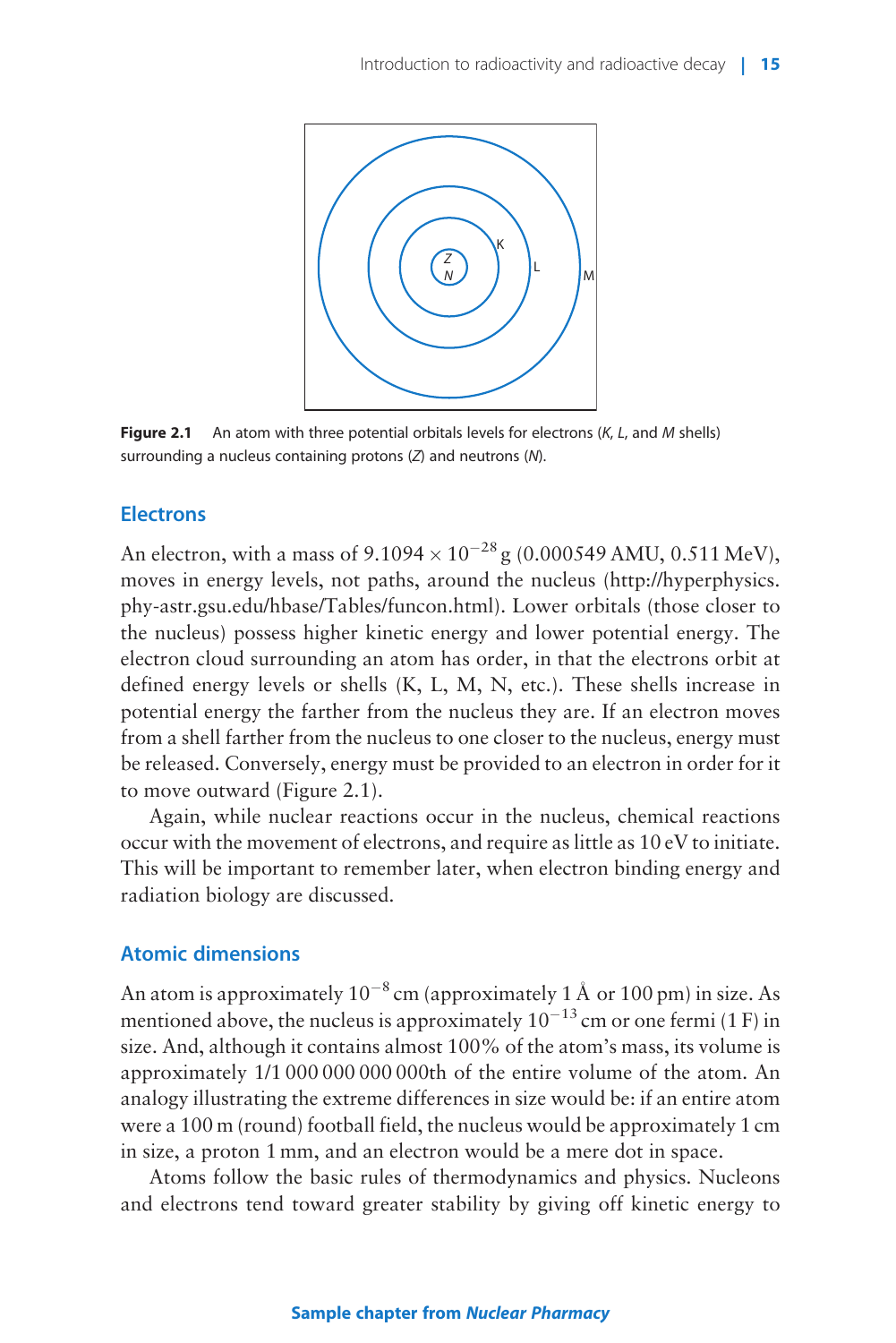lower their potential energy. Radioactive decay and the rearrangements of electrons occur in order to make more stable the lower potential energy configurations of the nuclear and electron energy levels, respectively.

# Definitions: the nuclear language

- Radioactive. The term radioactive means the random and spontaneous disintegration(s) of atomic nuclei that are unstable because of energetically unfavorable nuclear configurations. This involves nuclei moving from higher to lower potential energy states, leading ultimately to stable (non-radioactive) nuclear arrangements. The potential energy is carried away from the nucleus or surrounding electron cloud by various particulate and photon emissions. These radiations take on the forms of  $\alpha$ ,  $\beta$ <sup>-</sup> (negatron, essentially an electron),  $\beta$ <sup>+</sup> (positron), X-rays, and  $\gamma$ photons.
- *Nuclide*. A nuclide is any identifiable atomic species. It has a definite number of protons (Z) and a definite number of neutrons (N).
- Radionuclide. This is a radioactive nuclide.
- $\bullet$  Element. An element is a nuclide with a defined Z (atomic number). For example, if Z is 53, the element is iodine, though the isotope (see below) is not defined.
- Symbol identification. A nuclide or radionuclide can be identified by labeling its symbol with three numbers that represent (1) its mass (A), the sum of the number of protons and neutrons; (2) its atomic number ( $Z$ ), the number of protons; and (3) the number of neutrons (N) (Figure 2.2).
- *Isotopes*. (Derived from the Greek word for 'same place'.) These are nuclides that have the same atomic number  $(Z)$  but differ in atomic mass (A). Isotopes also have the same number of electrons and, therefore, possess the same chemical properties. (As stated above, the electron level is where chemical reactions occur.) Some isotopes are stable, others radioactive. For example,  ${}^{14}C$  and  ${}^{15}C$  are radioactive isotopes of carbon, while <sup>12</sup>C and <sup>13</sup>C are not. These differences reflect differing stabilities of the nuclei ([Figure 2.3\)](#page-4-0). Generally, elements with lower Z numbers tend to have fewer isotopes than elements with higher Z numbers.



Figure 2.2 Basic nomenclature of a nuclide. A is the mass number, the sum of the number of protons and neutrons;  $Z$  is the atomic number, the number of protons; and  $N$  is the number of neutrons. The lower part of the figure shows two nuclides of carbon. Note that the number of protons remains the same in both nuclides, while the neutron numbers differ to balance.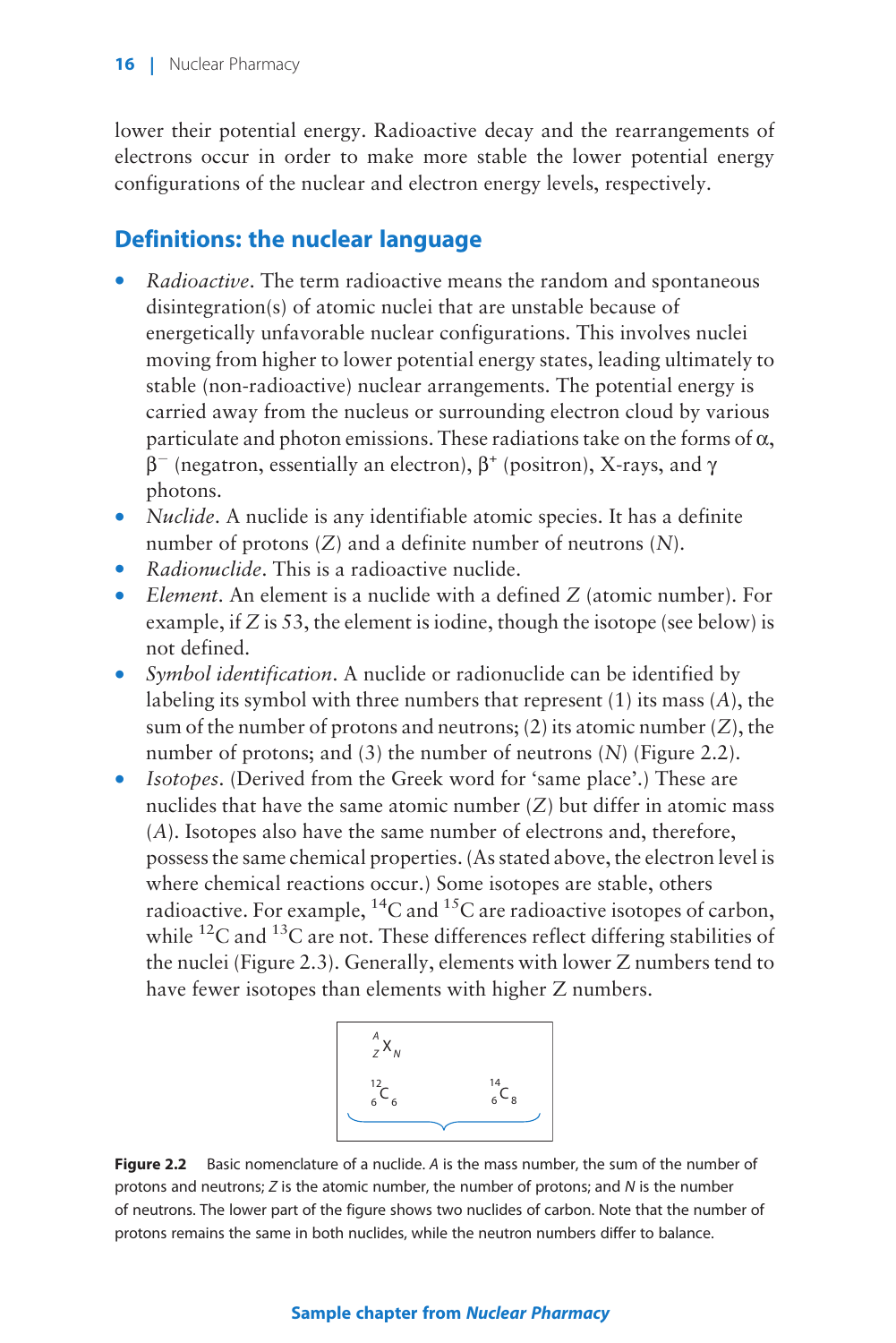

<span id="page-4-0"></span>**Figure 2.3** Isotopes. Examples here are for carbon, where the number of protons (Z) is 6 for all four isotopes of the same element.



Figure 2.4 Isobars. Examples here are different elements, as it is the atomic number  $Z$  that determines the element.

- $\bullet$  Isobars. These are nuclides that have the same atomic mass (A) but differ from each other in atomic number  $(Z)$  and so also in neutron number  $(N)$ . An example is the pair of isobars copper-65 and zinc-65 ( ${}^{65}$ Cu and  ${}^{65}Zn$ ). These are two different elements, since it is the atomic number that determines the element (Figure 2.4).
- Isomers. Nuclides with the same atomic mass  $(A)$  and the same atomic number (Z) are known as isomers. The only difference is that one of the isomers is in an excited (metastable) state, and this results in two different energy levels. An example is technetium, where the isomer <sup>99m</sup>Tc 'decays' to <sup>99</sup>Tc, while emitting a gamma photon  $(\gamma)$  to balance the overall energy. This is written as  $\frac{99 \text{m}}{C} \rightarrow \frac{99 \text{m}}{C} + \gamma$ . (Gamma photons will be discussed below.) An isomer is indicated by a lower case 'm' next to the atomic number. Figure 2.5 shows a general form of isomeric decay, or 'isomeric transition.' Isomeric transitions will be discussed in more detail later in the text.
- *Isotones*. Nuclides that have the same number of neutrons  $(N)$  but differ in atomic mass (A) are known as isotones; they also differ in the number of protons. An example is the two elements, hydrogen and helium. Both have one neutron, but hydrogen has one proton and helium has two (Figure 2.6).
- Ions. Atoms with a net electrical charge, postive or negative, are known as ions. Because ionization is an electronic state, not a nuclear state, ions can be radionuclides or simply nuclides. An ion's net charge is determined by

$$
\begin{cases} A_{m} \\ Z \mathsf{X}_{N} \end{cases} \longrightarrow \begin{cases} A \\ Z \mathsf{X}_{N} + \gamma \end{cases}
$$





Figure 2.6 Isotones: hydrogen has one proton and helium has two.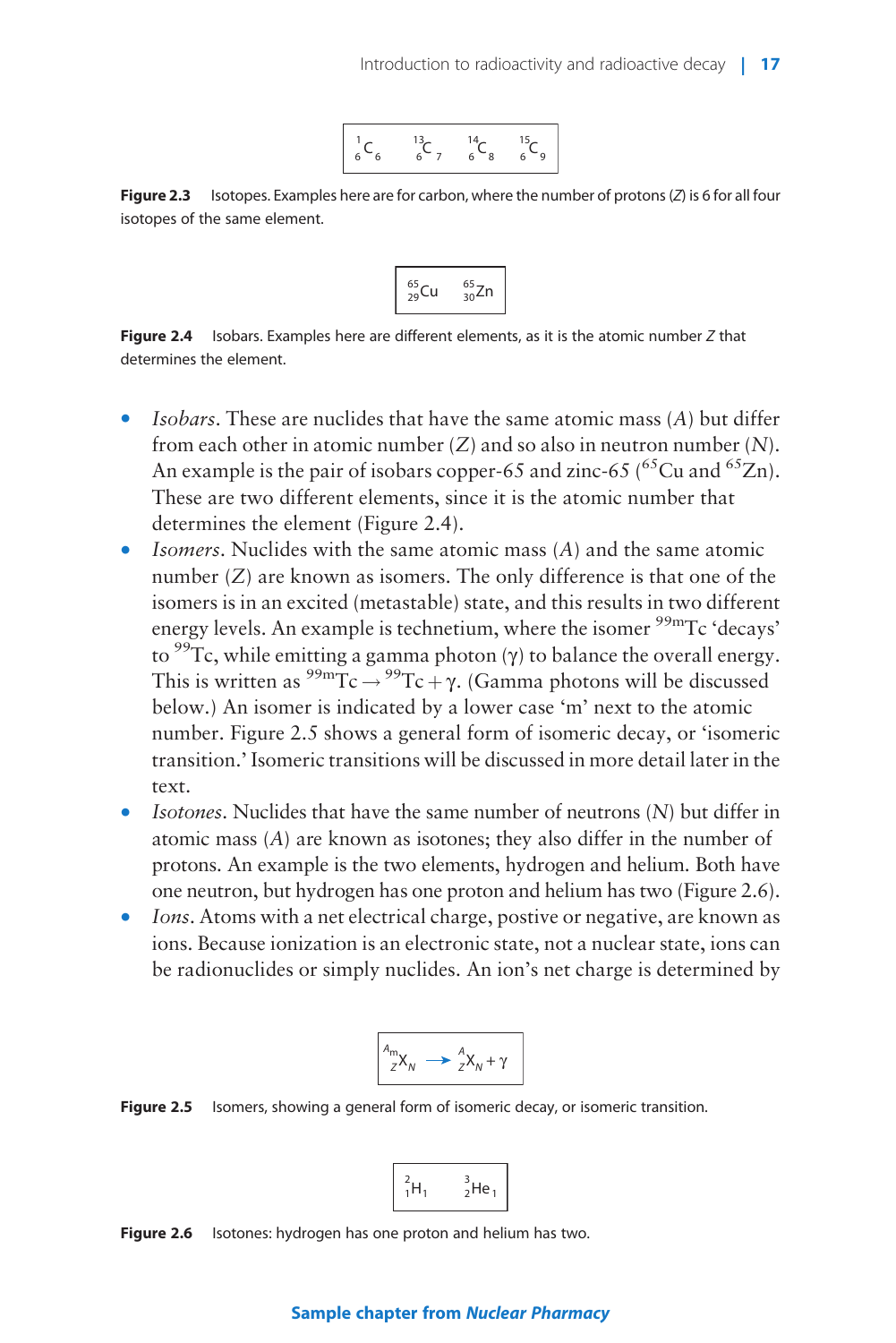the lack, or excess, of one or more electrons from the atom's electron cloud.

# Nuclear forces

There are four fundamental forces: gravitational, electromagnetic (coulombic), strong interaction (strong nuclear), and weak interaction (weak nuclear).

- Gravitational force. This is principally involved in interactions between large objects. It is too weak at the atomic level to be of much consequence in its effects and is, therefore, not as important at the nuclear level as other forces.
- Electromagnetic (coulombic) force. This force, acting mainly outside the nucleus, is exerted on electrically charged particles. An attractive force, it is responsible for holding electrons and protons together in atoms. To understand the comparative strengths of the electromagnetic and gravitational forces, consider the following. The distance between an electron and a proton is roughly  $5 \times 10^{-9}$  cm. The electromagnetic force between the two is approximately  $9.2 \times 10^{-3}$  dynes, whereas the gravitational force is only around  $4 \times 10^{-42}$  dynes. It is obvious that gravitational force is negligible at the atomic level.
- Strong interaction (strong nuclear) force. This binds the nucleons together. Although it is much stronger than the electromagnetic force, it does not act outside the nucleus. The strong interaction force is approximately 100 times stronger than the electromagnetic force, approximately  $10^{13}$  times greater than the weak interaction force (described below), and approximately  $10^{38}$  times greater than the gravitational force. It is involved with collisions between protons and other particles. It is strong enough to keep protons proximal in the nucleus and to overcome charge repulsion between them. The strong interaction has no direct effect on electrons since they are extremely small in mass, and at a great distance from the nucleus.
- Weak interaction (weak nuclear) force. This is associated with beta and other nuclear decays; it acts over a relatively small range, approximately  $10^{-16}$  cm, which is 1000 times smaller than the diameter of a nucleus. It plays an important role, since it is involved in radioactive decay. The weak interaction force is able to transform neutrons into protons, and protons into neutrons.

So, together, these fundamental forces (mostly the last three) dictate the actions and interactions that occur in the nucleus and the atom's electron cloud. All matter moves toward the configuration that is the most stable. It forfeits kinetic energy in order to move from a point of higher potential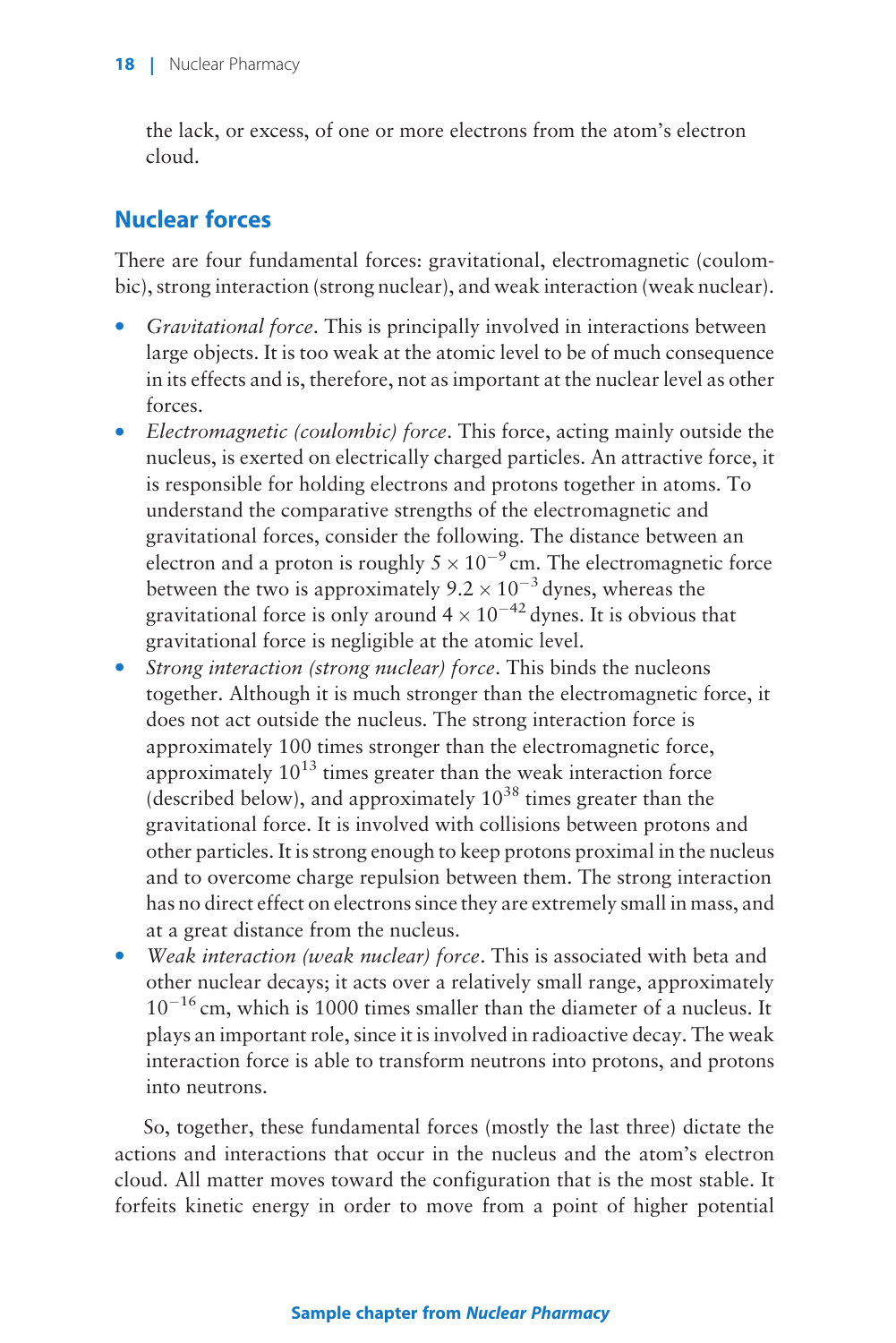energy to one of lower potential energy. For atoms, this is manifest as the discharge of particles and rays from within the nucleus or from the surrounding electron cloud (http://230nsc1.phy-astr.gsu.edu/hbase/forces/ funfor.html; http://imagine.gsfc.nasa.gov/docs/ask\_astro/answers/980127c. html). These changes, these movements toward greater stability, are the origin of radioactivity and will, therefore, be thoroughly discussed below. Harnessing these emissions is at the core of nuclear pharmacy, nuclear medicine, and nuclear physics.

# Radioactivity calculations

Nuclear pharmacy and nuclear medicine use many units for quantifying such items such as mass, exposure, dose, and radioactivity.

# Mass units

The atomic mass unit (AMU) was introduced above. 1 AMU is  $1.66053 \times$  $10^{-24}$  g, which is understood to be one-twelfth the mass of a <sup>12</sup>C atom ([Clarke](#page-39-0) [et al.](#page-39-0) 1903; [Mattauch 1958;](#page-39-0) http://hyperphysics.phy-astr.gsu.edu/hbase/ Tables/funcon.html). The mass of a  $^{12}$ C atom (six protons, six neutrons, and six electrons) is  $1.992 \times 10^{-23}$  g. The atomic mass unit for <sup>12</sup>C is therefore its mass divided by the mass of 1 AMU:

$$
\frac{1.992 \times 10^{-23} \text{ g}}{^{12} \text{C}_{\text{atom}}} \times \frac{1 \text{ AMU}}{1.660 \times 10^{-24} \text{ g}} = 12.00 \text{ AMU}
$$

The periodic table mass for  $^{12}$ C is 12.011 g. The difference between the periodic table (or chart of the nuclides) mass for an atom and its AMU mass is called the mass defect (http://periodic.lanl.gov/default.htm; http://wwwndc. jaea.go.jp/CN04/). This difference is where the conversion between energy and mass occurs, and it is accounted for by the energy required to hold the atom together. This energy can be converted to mass, which is the mass defect.

# Energy units

Units of energy are often useful, as well. Recall from physics that force equals mass times acceleration  $(F = ma)$ , with one available unit for expression, the dyne. So, force can be measured in dynes. A dyne is an unbalanced push or pull, accelerating 1 g at 1 cm/s. The unit used for the dyne is mass multiplied by distance per time squared  $(g\cdot cm/s^2)$ .

Another useful energy unit is the electronvolt (eV; usually seen as MeV, one million electronvolts);  $1 \text{ MeV} = 23,045,000 \text{ calories/mol}$ . The electronvolt is not an SI (International System) unit. The electronvolt can be related to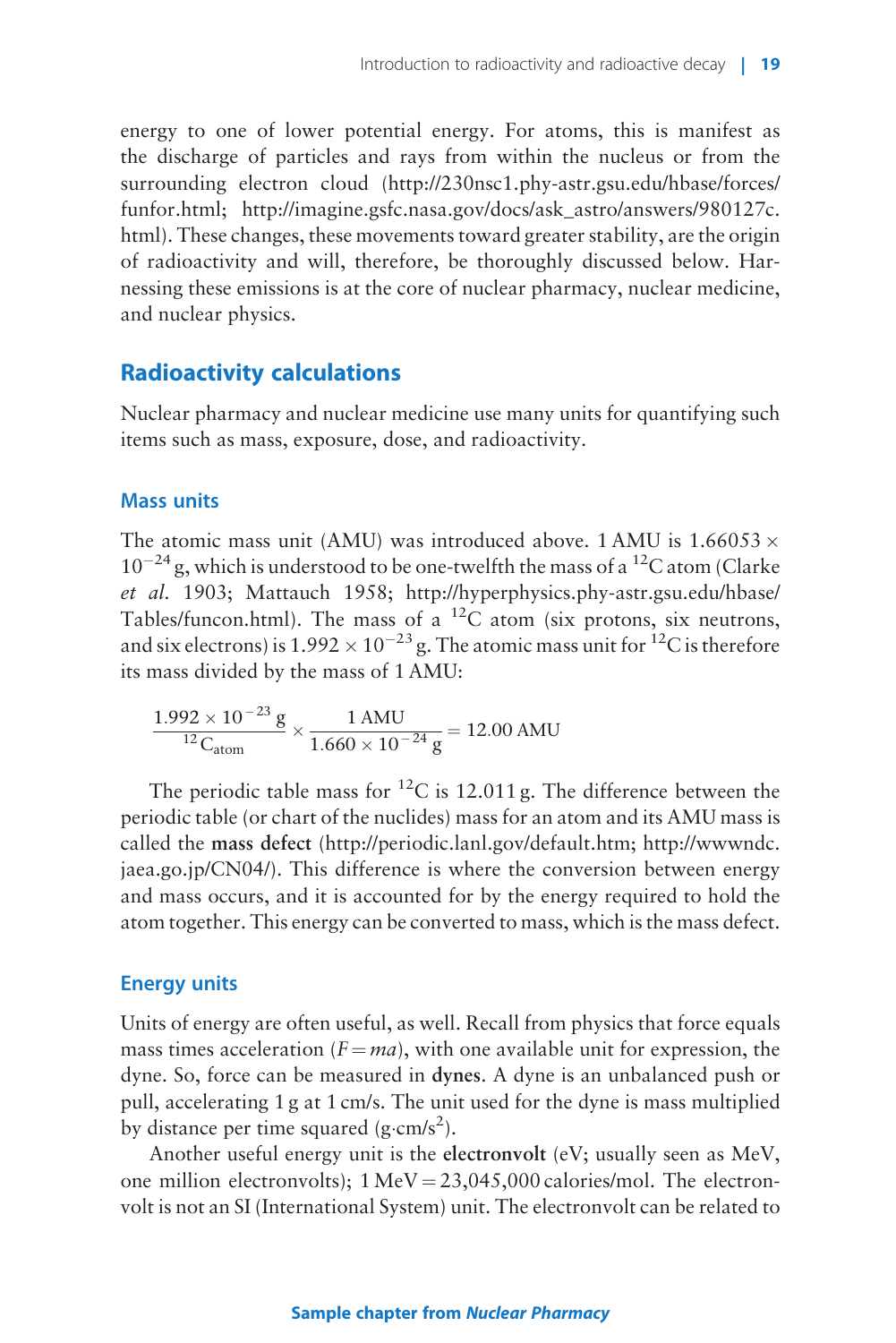another energy term, the erg (the amount of work done by a force of one dyne exerted for a distance of one centimeter  $[g\text{-cm}^2/\text{s}^2]$ ), by the equation

```
Work = force \times distance = energy
```
One erg is equal to  $1.6022 \times 10^{-6}$  MeV. This can then be used to derive the energy equivalent of 1 AMU. Using  $E = mc^2$  to express energy, where c (the speed of light) is  $2.997925 \times 10^{10}$  cm/s, the energy of a mass of 1 AMU (or  $1.66053 \times 10^{-24}$  g) can be calculated as

$$
E = mc^2
$$
  

$$
E = 1 \text{ AMU} \times (2.997925 \times 10^{10} \text{ cm/s})^2
$$

As  $1 \text{ AMU} = 1.66053 \times 10^{-24} \text{ g}$ , then

$$
E = [1.66053 \times 10^{-24} \text{ g}] \times (2.997925 \times 10^{10} \text{ cm/s})^2
$$

 $E = 1.492 \times 10^{-3}$  erg

As  $1 \text{ erg} = 1.6022 \times 10^{-6} \text{ MeV}$ , the energy equivalent of 1 AMU

$$
E = \frac{1.492 \times 10^{-3} \text{ erg}}{\text{AMU}} \times \frac{1 \text{ MeV}}{1.6022 \times 10^6 \text{ erg}} = \frac{931.5 \text{ MeV}}{\text{AMU}}
$$

Therefore, the mass of 1 AMU has the energy equivalence of 931.5 MeV. Substituting the value for the mass of <sup>12</sup>C into  $E = mc^2$  and dividing by 12 provides the values which were described above:

$$
E_{\text{proton}} = 938.27 \text{ MeV}
$$
  

$$
E_{\text{neutron}} = 939.57 \text{ MeV}
$$
  

$$
E_{\text{electron/beta/postron}} = 0.511 \text{ MeV}
$$

Parenthetically, conversion of mass to million electronvolts is

$$
\left(\frac{1 \text{ AMU}}{1.660 \times 10^{-24} \text{ g}}\right) \times \left(\frac{931.5 \text{ MeV}}{\text{AMU}}\right) = \frac{5.611 \times 10^{26} \text{ MeV}}{\text{g}}
$$

Further application at the atomic level involves ergs and electronvolts. A volt is a unit of potential. An electronvolt is a unit of energy. One electronvolt is equal to one electron accelerated to one volt of potential energy, and is equal to  $1.6 \times 10^{-12}$  erg (1 eV =  $1.6 \times 10^{-12}$  erg). Radioactive emissions are usually quantified using the electronvolt:  $1000 \text{ eV} = 1 \text{ keV}$  (thousand electronvolts) and  $1000 \text{ keV} = 1 \text{ MeV}$  (million electronvolts). The energy or energies at which radioactive emissions occur are characteristic of certain isotopes, and this can be helpful in identifying the isotope of origin.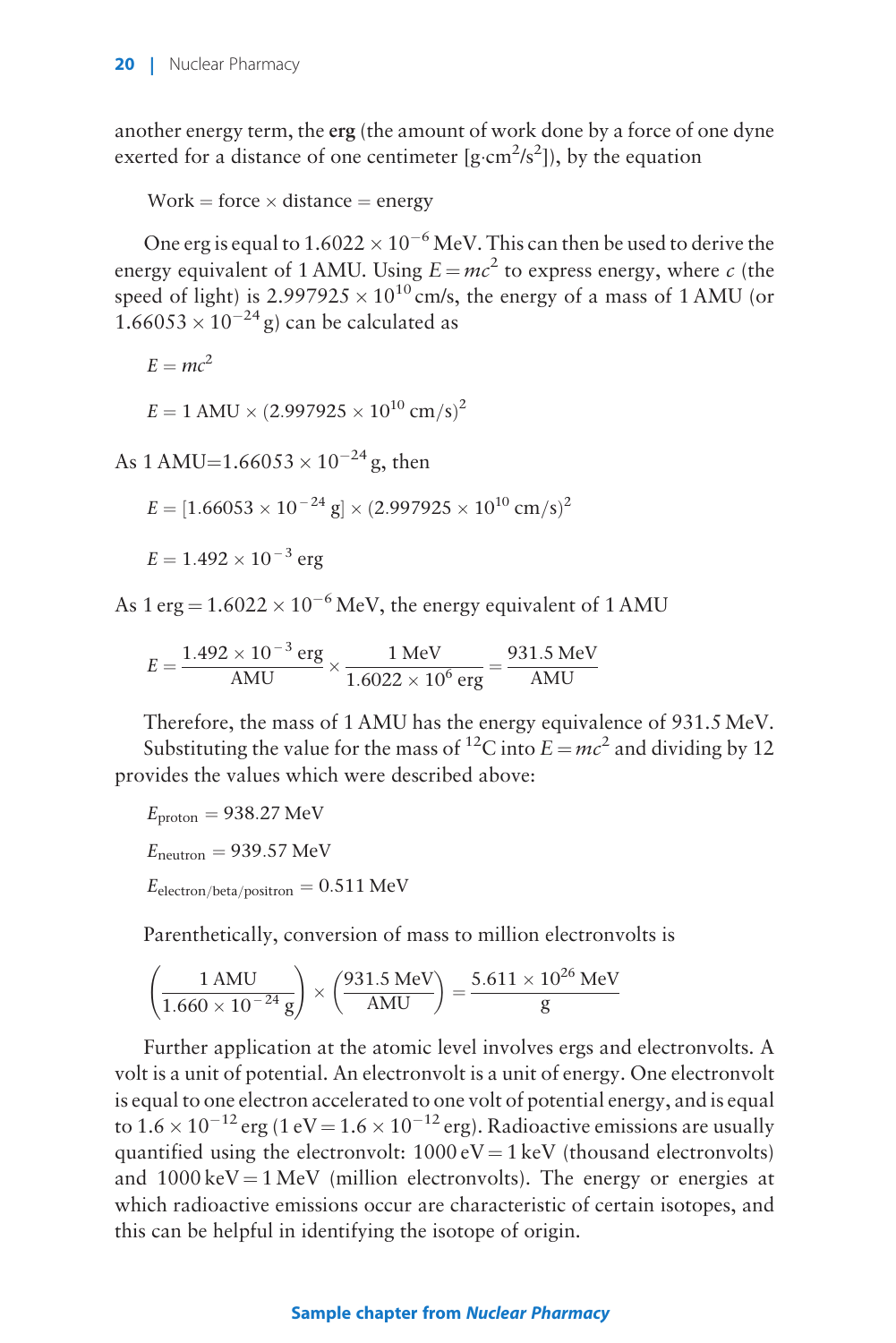#### Units of radioactivity

Important to nuclear pharmacy and nuclear medicine are units of radioactivity. The fundamental unit of radioactivity is the curie (Ci), which is defined as  $3.7 \times 10^{10}$  disintegrations per second (dps). The SI unit for radioactivity is the becquerel (Bq), which is equal to 1 dps. The SI units are metric and technically are the preferred method of quantifying radioactivity. However, the older system, using curies, millicuries, and microcuries is still relatively prevalent in practice:  $1 \text{ Ci} = 1000 \text{ mCi}$  (millicuries) and  $1 \text{ mCi} = 1000 \text{ µCi}$  (microcuries). Originally the curie was the number of disintegrations of one gram of pure radium per second. In the 1950s, a new radium half-life was found. Now, for any atom

$$
1 \text{ Ci} = 3.7 \times 10^{10} \text{ dps} = 3.7 \times 10^{10} \text{ Bq}
$$

Some helpful conversions are:

 $1 \text{ mCi} = 37 \text{ MBq} = 3.7 \times 10^7 \text{ dyn} = 3.7 \times 10^7 \text{ Bq}$  $1 \mu\text{Ci} = 37 \text{ kBq} = 3.7 \times 10^4 \text{ dps} = 3.7 \times 10^4 \text{ Bq}$  $1$  Bq = 1 dps  $1 \text{ MBq} = 10^6 \text{ Bq} = 10^6 \text{ dps} = 2.7 \times 10^{-5} \text{ Ci} = 2.7 \times 10^{-2} \text{ mCi} = 0.027 \text{ mCi}$  $= 27 \mu$ Ci

An element may be radioactive because of instability in its nucleus, and a nucleus will decay only if it is energetically favorable for it to do so, meaning that it will only do so if it leads to greater stability of the atom. Of importance to the stability (or instability) of the nucleus and electrons is the amount of potential energy required to keep nucleons or electrons in place. These energies are their respective binding energies.

#### Binding energy in the nucleus

For nucleons, the binding energy is the difference between the assigned value from the periodic table and the calculated AMU. These values do differ, and this difference represents the binding energy. The binding energy for nucleons is the energy required to keep the nucleons from dissociating.

Calculating the number of protons present in the nuclide multiplied by  $1.6726 \times 10^{-24}$  g/proton plus the number of neutrons present in the nuclide multiplied by  $1.6749 \times 10^{-24}$  g/neutron, and comparing the results with the mass appearing on the chart of the nuclides (a 'periodic table' for all nuclides) will provide a small difference in grams. This can be converted to MeV to determine the binding energy for the nucleus. Further, the total binding energy can be divided by the number of nucleons present for that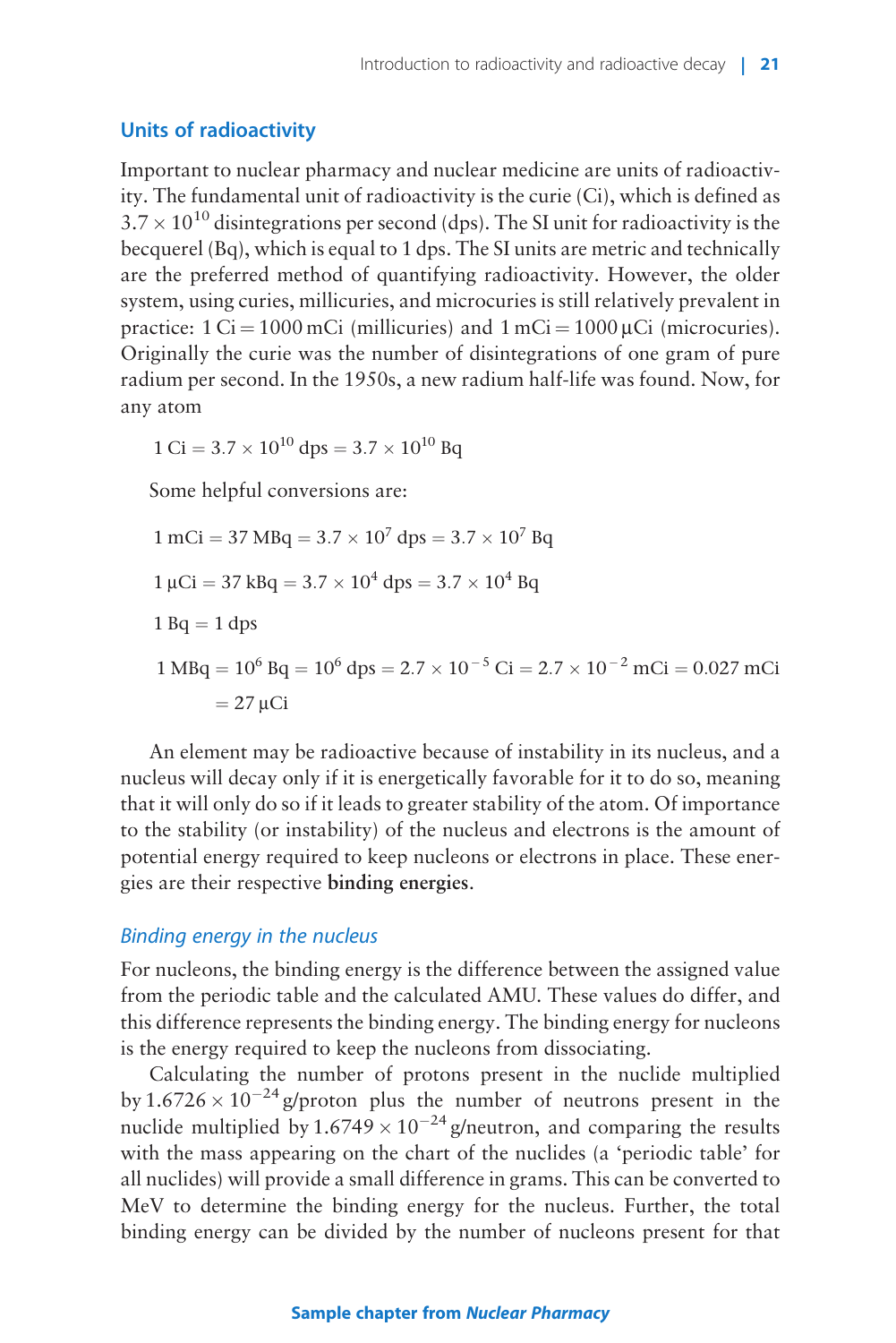isotope, thus providing the binding energy per nucleon. The binding energy for one particle can often be generalized to equal 7.1 MeV. The true range for atomic masses greater than 11 but less than 60 is 7.4–8.8MeV. For atomic masses less than 11, the binding energy is approximately 7.1 MeV. Using the value for binding energy, the stability or instability of an element can be predicted. The prediction is based on the difference between the calculated value and the periodic table (the assigned or chart of the nuclides) value. If the nuclear binding energy is negative, the nuclide is unstable and capable of undergoing radioactive decay. If the binding energy is positive, the nuclide is stable and unlikely to undergo decay.

The binding energy for <sup>4</sup>He =  $2m_H + 2m_n - m_{{}^4\text{He}}$  where  $m_H$  is the mass of <sup>1</sup>H (a proton),  $m_n$  is the mass of a neutron, and  $m_{^4\text{He}}$  is the periodic table atomic mass for helium-4 (<sup>4</sup>He); this is equal to  $2(1.0079) + 2(1.00896)$  $-4.00260 = 0.03054$  AMU. Since 1 AMU = 931.5 MeV, the binding energy for  ${}^{4}$ He is 28.45 MeV.

So, as stated above, the binding energy for one nucleon is roughly 7.1 MeV. Figure 2.7 shows a plot of binding energy per nucleon versus mass number, and allows more precise estimates of binding energy per nucleon.

The binding energy for atomic masses less than 11 is approximately 7.1 MeV. Therefore, for elements there is a calculable nuclear binding energy. As stated above, the binding energy can be used to determine if an element is stable:

- negative binding energy: decay favorable
- if the binding energy of products is less than the binding energy of the initial nucleus ( $BE_{\text{products}} - BE_{\text{initial nucleus}} =$  negative value), decay is favorable.



**Figure 2.7** The binding energy per nucleon with increasing nuclide atomic mass number.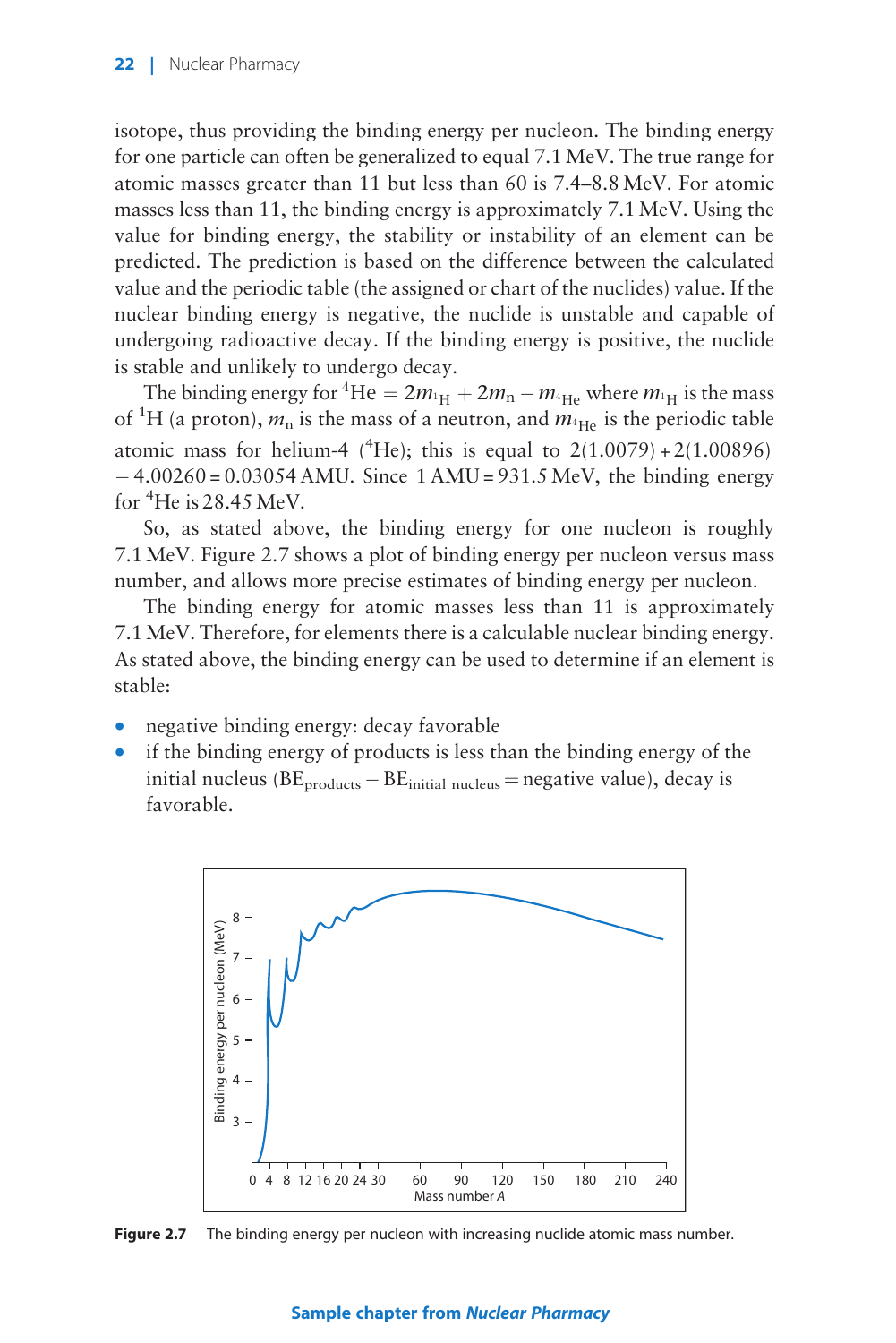Because the half-life (the time for a radionuclide to decay to half its original value) is inversely proportional to the binding energy, the binding energy can be used to predict the stability of elements. A shorter half-life indicates greater instability.

# Binding energy of orbital electrons

The binding energy of orbital electrons is also important because dislodging electrons is another mechanism by which atoms can lose potential energy to become more stable (overall). It is also a mechanism that can lead to other radiations. Like nucleons, electrons possess a binding energy, which keeps them in place in their particular orbital. However, if a collision with a particle or ray from the atom carries enough energy (i.e. energy greater than the electron binding energy), electrons can be dislodged from their orbitals. This results in rearrangements in the orbitals and radioactive emissions, which will be discussed below. The binding energy is the energy required to remove an electron from its orbit around the nucleus and is measured in electronvolts (eV).

It should be kept in mind that chemical reactions occur with electrons and require energy a minimum of only 10 eV per atom. The importance of this will also be discussed below.

# Emissions from radioactive decay and their interactions with matter

The stability of an atom is dictated by the arrangement and binding energy of the nucleons. As discussed above, these have a direct bearing on whether a nuclide will be stable or prone to decay. Radionuclides decay by several mechanisms, including fission (splitting of an atom); alpha, beta, positron decay; electron capture; and isomeric transition. Various combinations are also often involved, as multiple decay steps. Of these various decays, all except fission are of consequence to nuclear pharmacy and nuclear medicine. It is often helpful to know not only the tendency of a nuclide to decay, but to be able to predict by which mechanism (or mechanisms) it will tend to decay. One way to predict the most likely decay mechanism is by noting the nuclide's neutron to proton ratio.

A graph of the number of neutrons in an atom versus the number of protons has a slope approximately equal to one at the beginning. The elements here, where the neutron to proton ratio is nearly one, tend to be stable. Further up the periodic table, there is a greater proportion of neutrons in nuclides and a higher preponderance of radioactivity. An abundance of neutrons implies increasing instability.

The most stable nuclides contain even numbers of protons and neutrons and, therefore, a neutron to proton ratio of one. Nuclides are less stable when either the number of protons or the number of neutrons is odd. Infrequently, nuclides have odd numbers of both protons and neutrons (these are all with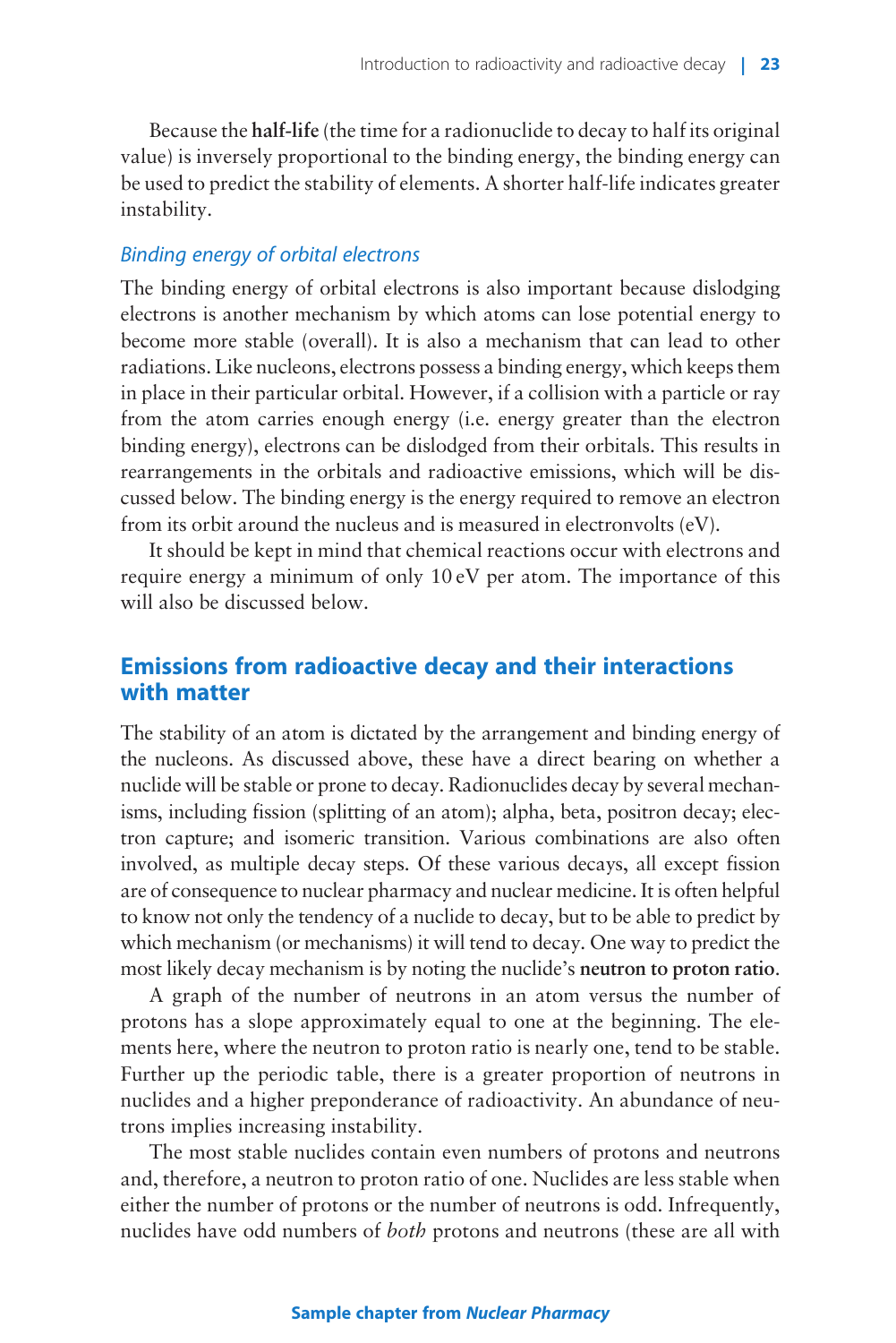<span id="page-11-0"></span>

Figure 2.8 The line of stability where the neutron to proton ratio is approximately one.

mass less than 14). These too tend toward instability. Nuclides tend eventually to attain the most stable ratio possible via radioactivity, emission of particles, and/or photons.

Studying a plot of neutron to proton ratio, as it occurs in elements, illustrates, first, that a neutron to proton ratio of approximately one is stable. This line is named the 'line of stability' and has a slope of one (Figure 2.8). Nuclides 'try' to attain the highest possible stability, a position as close as possible to the line of stability. A neutron to proton ratio that is greater than one is above the line, indicating excess protons. The nuclides tend to correct themselves by getting rid of some positive charge. This is accomplished via positron emission or electron capture, both of which will be discussed below. A proton is converted to a neutron, and a positron  $(\beta^+, a$  positively charged electron) is discharged from the nucleus. Below the line of stability, the neutron to proton ratio is *less than one*, indicating excess neutrons. When this occurs, the nuclides tend to correct themselves by getting rid of some negative charge. This is done via beta (a fast-moving electron from within the nucleus) emission. At the same time, a neutron is converted to a proton and the beta  $(\beta^-)$  particle is ejected from the nucleus. All of these emissions will be discussed in more detail.

# Types of radioactive decay

There are two reasons for radioactive decay in an atom. The first is a neutron to proton ratio greater than, or less than, one. The second reason for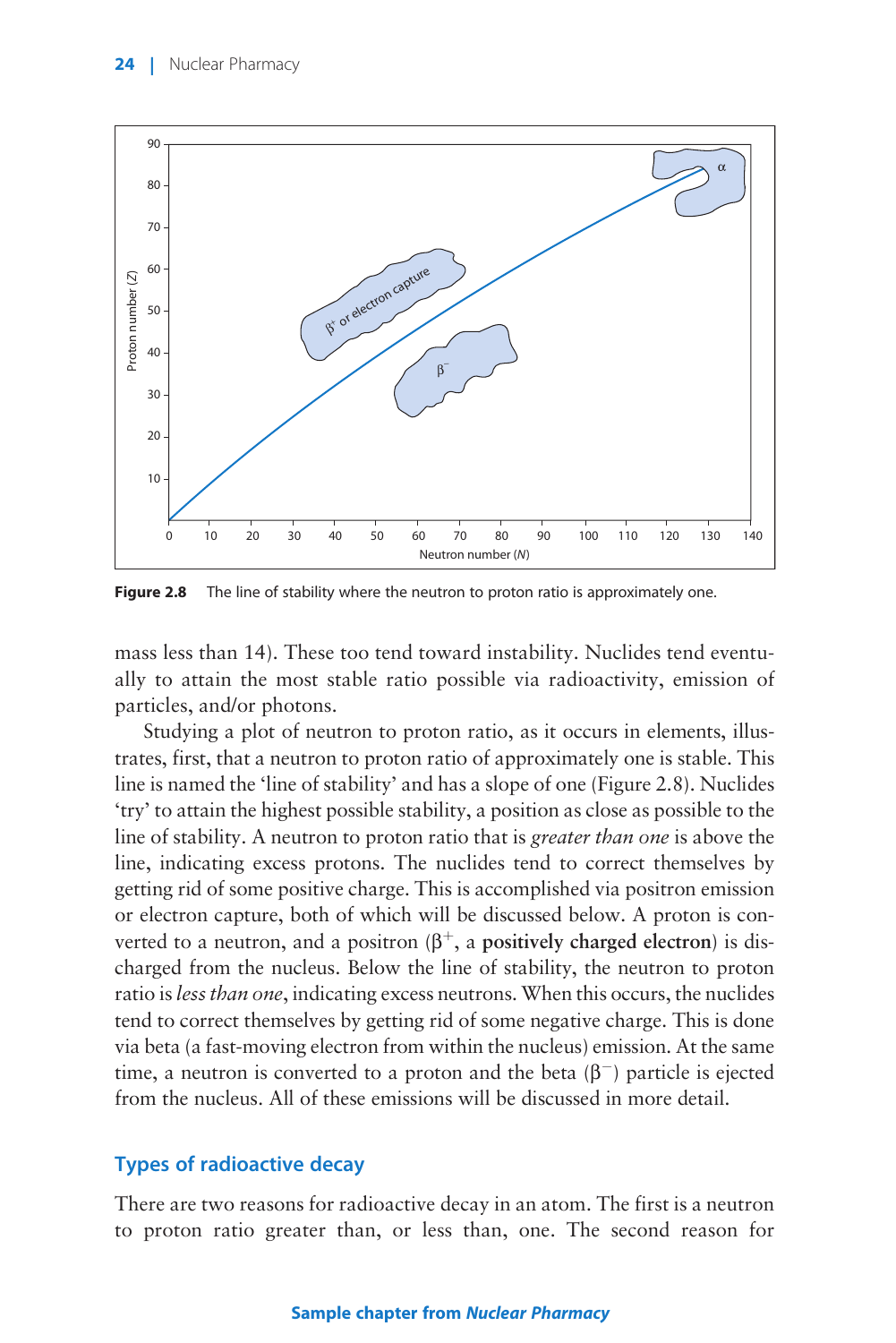radioactive decay is an energy imbalance that creates the need for the atom to rid itself of energy in order to attain greater stability.

As mentioned above, two units are used when discussing the potential for radioactive decay and the magnitude with which it occurs. These are the AMU where one AMU is equal to  $1/12$ th the mass of a  $^{12}$ C nucleus. The second is the electronvolt (more conveniently, the MeV [a million electronvolts, or a megaelectronvolt] and keV [kiloelectronvolt]). Gamma emissions tend to be lower in energy than particulate emissions, so are normally expressed in kiloelectronvolts. The  $\beta^-$  and  $\beta^+$  emissions have higher energy, so the megaelectronvolt is more commonly used as a unit for their energies. The types of radioactive decay are outlined below. Some are useful in nuclear pharmacy and nuclear medicine, while others are not. All of them need to be understood, however, since they can all impact the performance of the radiopharmaceutical, and since they are important for personal protection from radioactive emissions.

For all emissions, the end products of their interactions with matter are ionization and excitation. Ionization is the creation of positive or negative charges, and this is what we observe with equipment especially made for detecting particular types of radiation and specific energy ranges. Detection is a combination of when radiation interacts with matter and when we observe the effects through the equipment.

# Alpha decay

Alpha particles are ionized helium atoms and can be a means of radioactive decay from the nucleus (Figure 2.9). Alpha decay occurs in elements with higher atomic mass, usually those with a heavy nucleus, such as radon or uranium, and those in which the neutron to proton ratio is very high ([Figure 2.8\)](#page-11-0).

The emission is particulate, so it carries a set amount of energy away from the nucleus. This causes the emission to be monoenergetic for the particular element in question. The helium nucleus (He<sup>2+</sup>; 2n + 2p) is a massive 4 AMU particle with a  $2+$  charge. The nuclear state equation shows that the atomic mass number A decreases to  $A - 4$ , the number of protons Z decreases to  $Z - 2$ , and the number of neutrons N decreases to  $N - 2$  (Figure 2.10).

$$
^{Alpha'}\, {}_2^{4}He^{2+}
$$

Figure 2.9 The alpha particle.



Figure 2.10 The nuclear equation for alpha decay.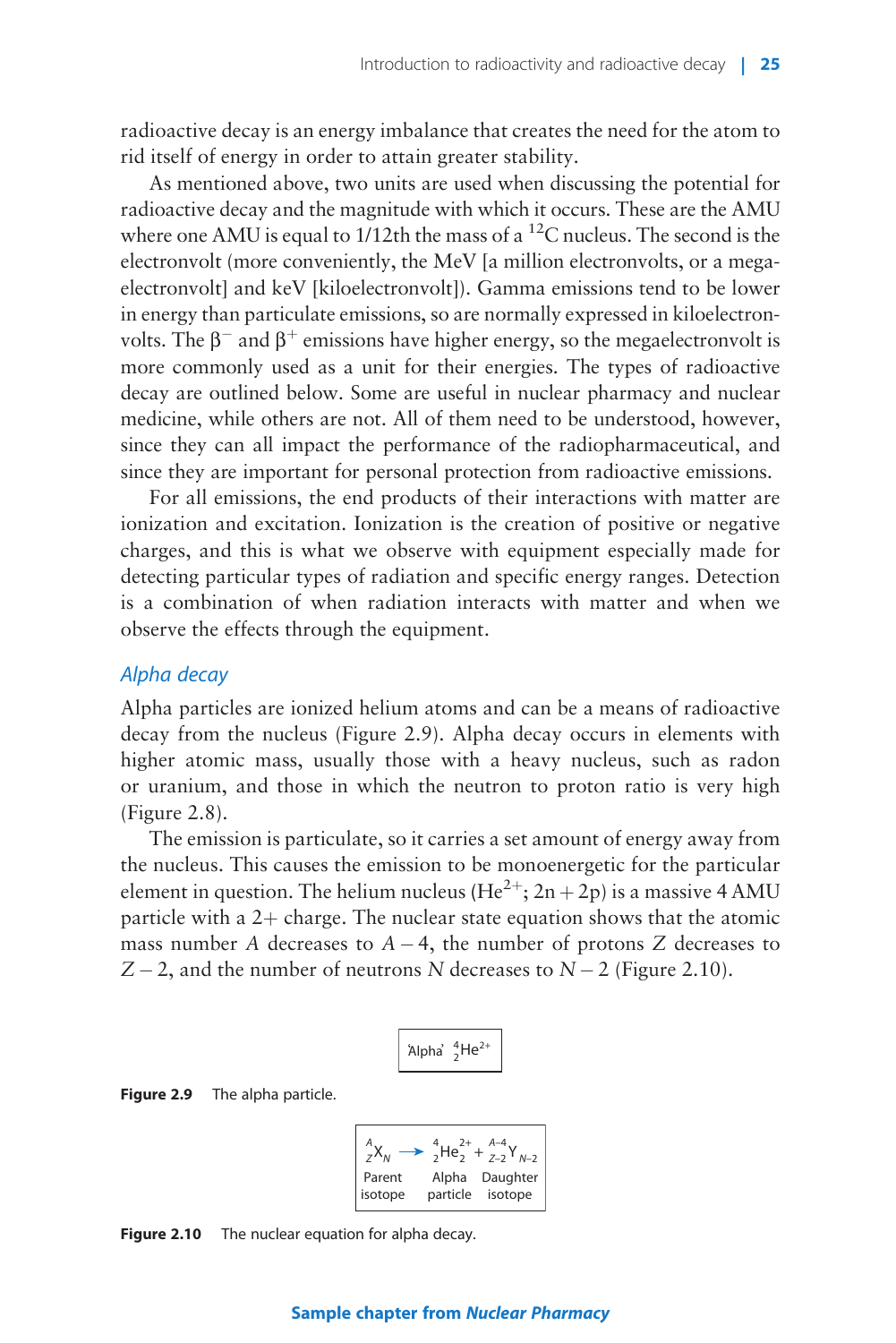Since alpha emission occurs in elements of high atomic number, those in which Z is greater than 82, these nuclides are rarely used in biological systems or nuclear medicine. This is because elements of high Z number are uncommon in biological systems (e.g. the human body).

Alpha particles move at a relatively slow velocity, a small fraction of the speed of light, and, being relatively massive, tend to follow a straight path through most materials. The particles carry a high kinetic energy, in the range 4–8 MeV. They lose energy by interacting with two electrons to neutralize the charge. The result is neutral helium  $(He^{2+} + 2e^- \rightarrow He^0)$ .

The energy loss from the particle occurs because the particle, which is passing through matter, incurs elastic collisions with atomic electrons. This usually leads to ionization of the target, ultimately culminating in the alpha particle picking up the two electrons.

Because of their very biologically damaging characteristics, alpha-emitting isotopes have little use in nuclear pharmacy and nuclear medicine, other than the potential therapeutic applications. In addition, alpha particles are difficult to detect because of their short range, so they have little utility for imaging.

There are two main mechanisms by which alpha particles interact with matter: excitation and ionization. Excitation, which occurs less frequently than ionization, occurs when an alpha particle's collision with an electron raises the electron to a higher, outer shell. Then, as the electron falls back to its original shell, it emits this excess energy. Only a small portion  $(< 5\%$ ) of the alpha particle energy is imparted, and because this is insufficient for overcoming electronic binding energy, electrons are not removed from the target atom. Therefore, there is little need to worry about personal protection when dealing with this type of interaction with matter.

The second, and more important, mechanism of alpha interaction with matter is the ionization of target atoms. Ionization occurs when the alpha particle is able to strip away an atom's orbital electron, creating a positively charged target ion. Meanwhile, the electron joins the alpha particle, leaving it with a  $1+$  charge. This phenomenon is called ion-pair formation. The alpha particle may continue making secondary ion-pairs until, ultimately, a chain reaction can occur, initiated by the primary and secondary ionizations that originated from the alpha particle.

The majority of ionizations caused by alpha particles do not involve direct interaction with the initiating alpha particle. Instead, they involve secondary reactions. As 34 eV is sufficient energy for ionization (ion-pair formation) to occur in an atom, a highly energetic alpha particle has more than enough energy to cause many ionizations before its energy is exhausted. As an alpha particle slows down, it has more time for interaction and, therefore, the likelihood of ion-pair formation is enhanced. The lower the alpha particle energy, the slower moving the particle is and the more ion-pairs are produced. For example, if the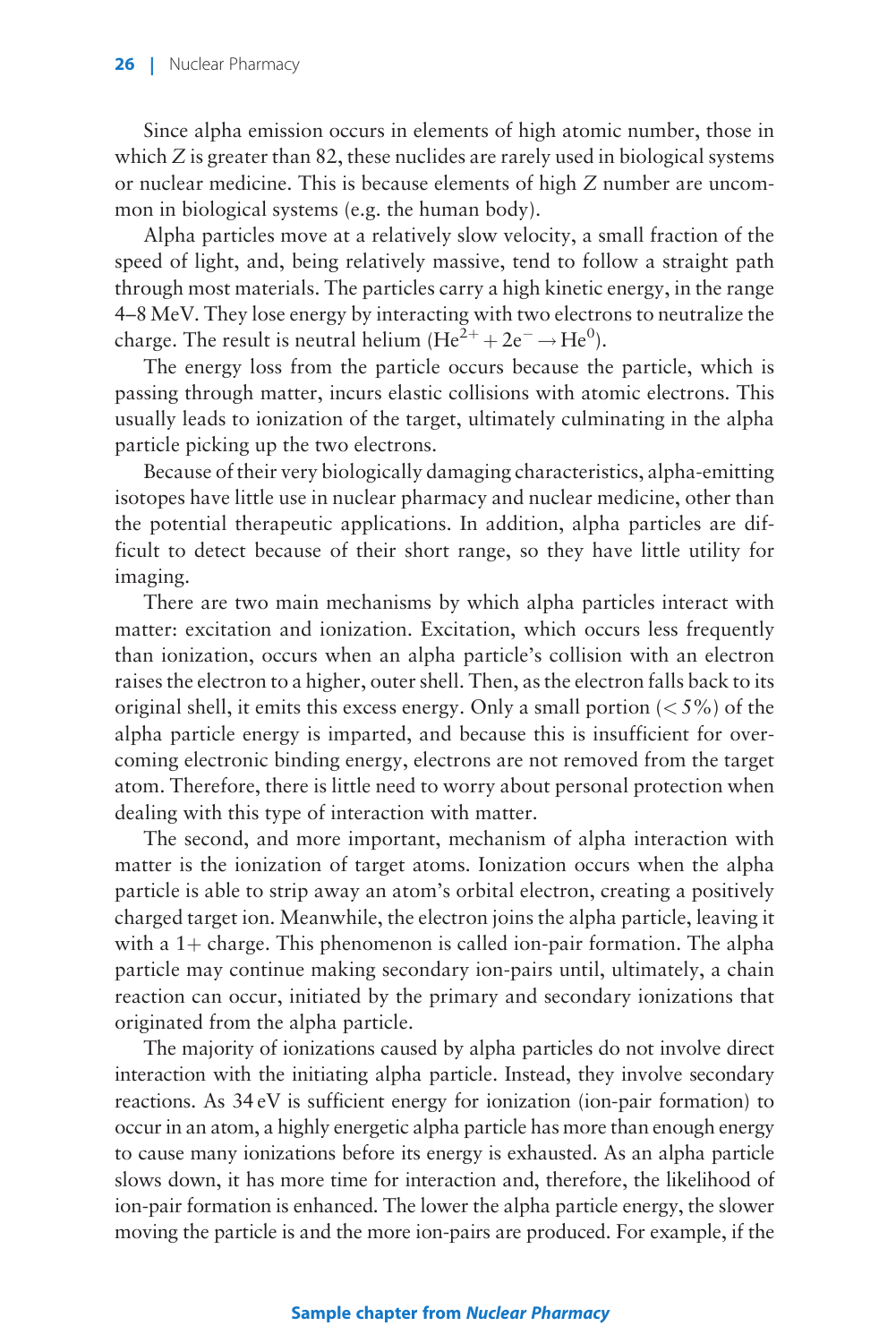| Table 2.1 Linear range of 7 MeV alpha particles in various materials |                       |  |
|----------------------------------------------------------------------|-----------------------|--|
| <b>Material</b>                                                      | Penetration $(\mu m)$ |  |
| Air                                                                  | 59,000                |  |
| Water (tissue)                                                       | 74                    |  |
| Aluminum                                                             | 34                    |  |
| Mica                                                                 | 29                    |  |
| Copper                                                               | 14                    |  |
| Lead                                                                 | $\overline{2}$        |  |

emission was a 6.8 MeV alpha particle,  $2 \times 10^5$  ions could be created before its energy was completely dissipated (Wang et al[. 1975,](#page-39-0) pp. 41–42).

The specific ionization is the number of ion-pairs per unit length in air. For alpha particles, this is dependent on the energy with which the alpha particle is ejected from the nucleus. Being massive, alpha particles do not have excessive ranges in materials. For a 7 MeV alpha particle, penetration in general is only a few centimeters in air,  $74 \mu m$  in water, and  $2 \mu m$  in lead (Holloway *et al.*) 1938) (Table 2.1).

#### Beta decay (negatron)

A beta particle is essentially an electron ejected from the nucleus at high velocity. Beta decay occurs when the neutron to proton ratio is greater than one. Inside the nucleus, a neutron is converted to a proton and  $\beta^-$  particle, with an antineutrino carrying away from the nucleus any excess binding energy above the energy of the  $\beta^-$  particle. Any excess energy may be emitted as gamma radiation, which will be discussed below. An antineutrino, a small particle with non-zero mass, has a velocity near the speed of light and has no charge (Figure 2.11).

The effects on A, Z, and N are as follows: Z increases to  $Z + 1$ , N decreases to  $N - 1$ , and the antineutrino is emitted. It should be noted that  $\beta^-$  particles

| <b>Beta particle</b>                                                                        |  |  |
|---------------------------------------------------------------------------------------------|--|--|
| $_0$ $\beta$                                                                                |  |  |
| Negatively charged particle of<br>intermediate range                                        |  |  |
| <b>Nuclear state equation</b>                                                               |  |  |
| $n \rightarrow p + \beta + \tilde{\nu}$<br>Neutron Proton Antineutrino                      |  |  |
| <b>Changes in the nucleus</b>                                                               |  |  |
| $\sum_{\tau}^{A} X_{N} \longrightarrow \sum_{\tau+1}^{A} Y_{N-1} + \beta^{-} + \tilde{\nu}$ |  |  |

**Figure 2.11** The beta particle and the nuclear equation for beta decay.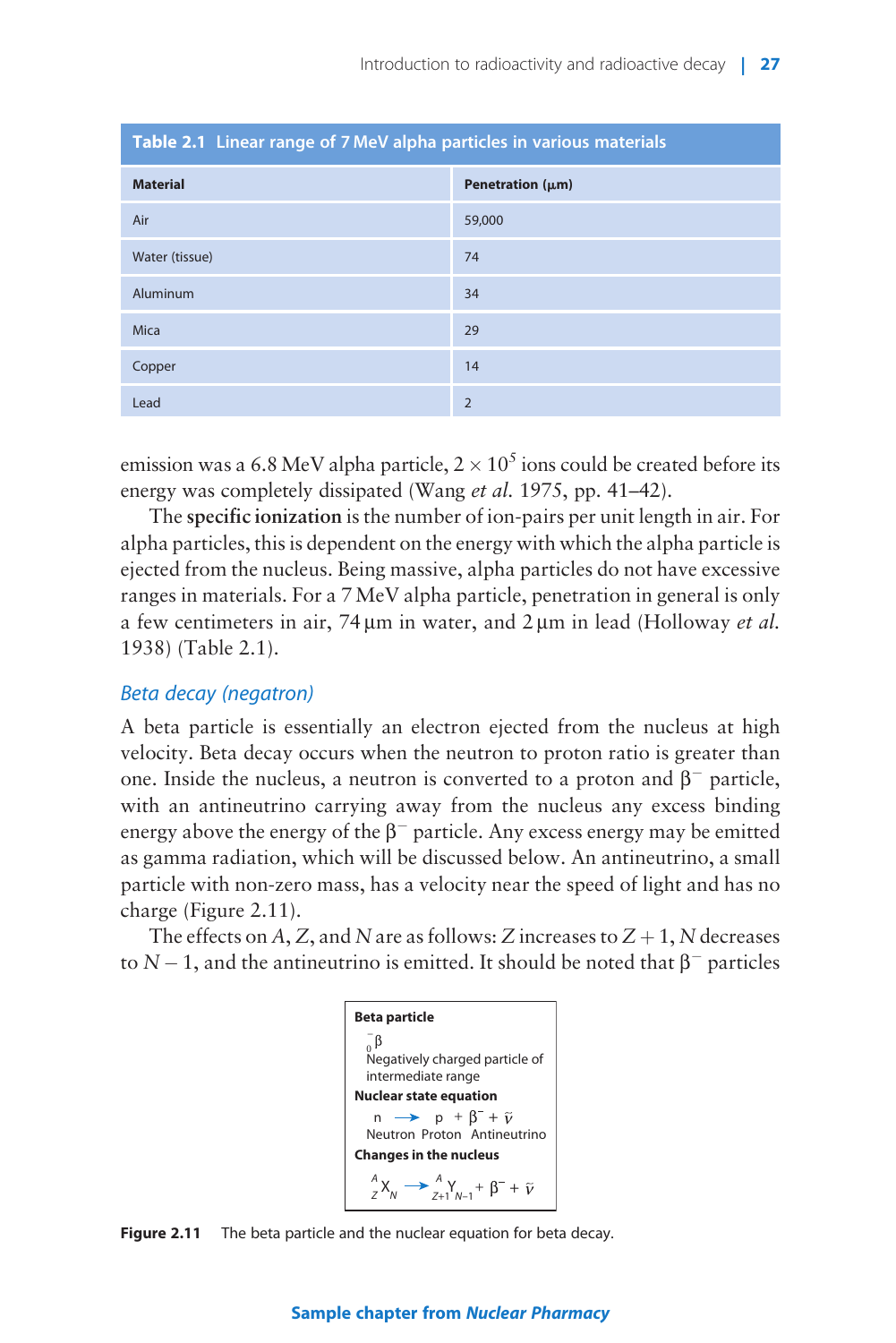are energetic electrons in 'appearance,' but  $\beta^-$  particles differ from electrons in that they originate from inside the nucleus. Electrons are in orbit outside the nucleus and have no energy in their normal condition.

A beta particle is very different from an alpha particle. Weighing in at 1/7300th the mass of an alpha particle, a beta particle is considered 'very light.' Both  $\beta^-$  and  $\beta^+$  are charged particles, but, unlike alpha particles, they have an extremely small mass and velocities that approach the speed of light. They travel in a haphazard path, caused by deflection. Because of their relatively high velocity, they have less time than alpha particles to interact with the target atoms and orbital electrons they pass. However, beta particles have higher penetrating power than alpha particles and a much longer range, a range that is as long as several meters in air. Dissipation of beta particle energy occurs when a  $\beta^-$  encounters a positive charge or a  $\beta^+$  a negative charge, and ionization and ion-pair formation occur.

Unlike alpha particles, beta particles are not monoenergetic for a particular radionuclide but are emitted at varying energy levels over a continuous range. The antineutrino, for beta decay, and neutrino, for positron decay (below), carry some energy with them as part of their respective beta decay processes. A specific beta energy range is emitted, depending on the isotope of origin ([Loevinger, 1957](#page-39-0)). Therefore, beta particles can be characterized by drawing a graph of the number of particles, or observed intensity, versus particle energy. Of interest, are the following two quantities for the same spectrum: the average energy of emission  $(E_{\text{avg}})$  for that particular spectrum and the maximum energy emitted  $(E_{\text{max}})$  ([Franz](#page-39-0) *et al.* 1936) (Figure 2.12). The average energy of beta emission can be estimated as one-third the maximum energy of emission:  $E_{\text{avg}} = \frac{1}{3} E_{\text{max}}$ .

The emitting isotope can be identified by these two values. Values for  $E_{\text{max}}$ range from 0.019 MeV (19 keV) for <sup>3</sup>H up to 4.81 MeV for chlorine-38 ( $\rm{^{38}Cl}$ ).



Figure 2.12 A typical beta particle energy distribution curve, showing the average energy of emission ( $E_{avg}$ ) and the maximum energy emitted ( $E_{max}$ ). Note that  $E_{avg}$  does not always correspond with the highest point on the curve.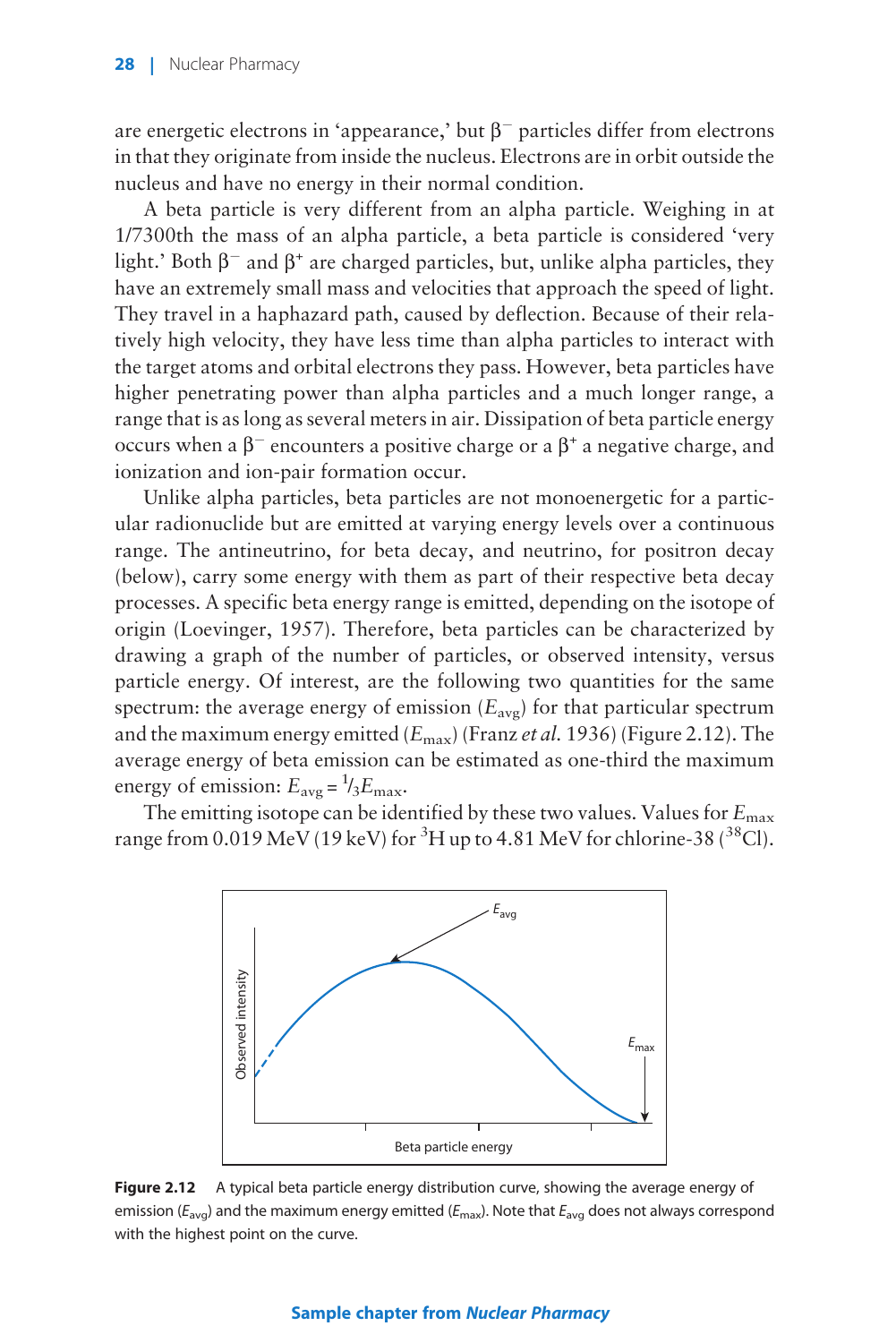For beta particles not at  $E_{\text{max}}$ , the antineutrino takes on the remaining energy. Consequently the energy emitted from the nucleus has  $E_{\text{max}}$  (i.e.  $E_{\text{max}}$ ) is made up of  $\beta^-$  emission and the antineutrino); beta decay is  $n \rightarrow p + \beta^- + \tilde{\nu}$ (energy =  $E_{\text{max}}$ ); positron decay is  $p \rightarrow n + \beta^+ + \nu$  (energy =  $E_{\text{max}}$ ). A beta particle persists after dissipating all of its kinetic energy and usually becomes an atom's orbital electron.

Beta particles can be roughly categorized as 'hard' or 'soft' particles. Hard beta particles normally are those with an  $E_{\text{avg}}$  above 200–300 keV, while soft betas are under 200 keV. Because maximum ion-pair formation occurs at lower energy levels, the slower, softer beta particles make more ion-pairs than do the harder, faster beta particles. As mentioned above, ionization and ionpair formation are means by which beta particles interact with matter and dissipate their kinetic energy.

Another mechanism by which  $\beta^-$  particles may interact with matter is through Bremsstrahlung radiation. Bremsstrahlung means 'braking radiation.' It occurs as a beta particle passes a positively charged nucleus. The beta particle is attracted and accelerated by the nuclear force field. Excess energy from acceleration is given off in the form of electromagnetic radiation (bremsstrahlung). The result is the emission of a gamma photon (Figure 2.13). This is more likely to occur near elements of high Z numbers such as lead (when approximately 10% of the beta energy is given away), because they have an abundance of protons, and have higher beta energies. These high Z materials attract the  $\beta^-$ , causing bremsstrahlung. For this reason, beta emitters are stored in containers of low Z numbers, such as lucite, in order to reduce exposure of personnel to the resulting electromagnetic radiation. Such exposure would occur if beta emitters were stored in high Z number containers such as lead.



Figure 2.13 Bremsstrahlung or 'braking' radiation. As the  $\beta^-$  passes a proton, it is slowed (but not captured) and releases radiation.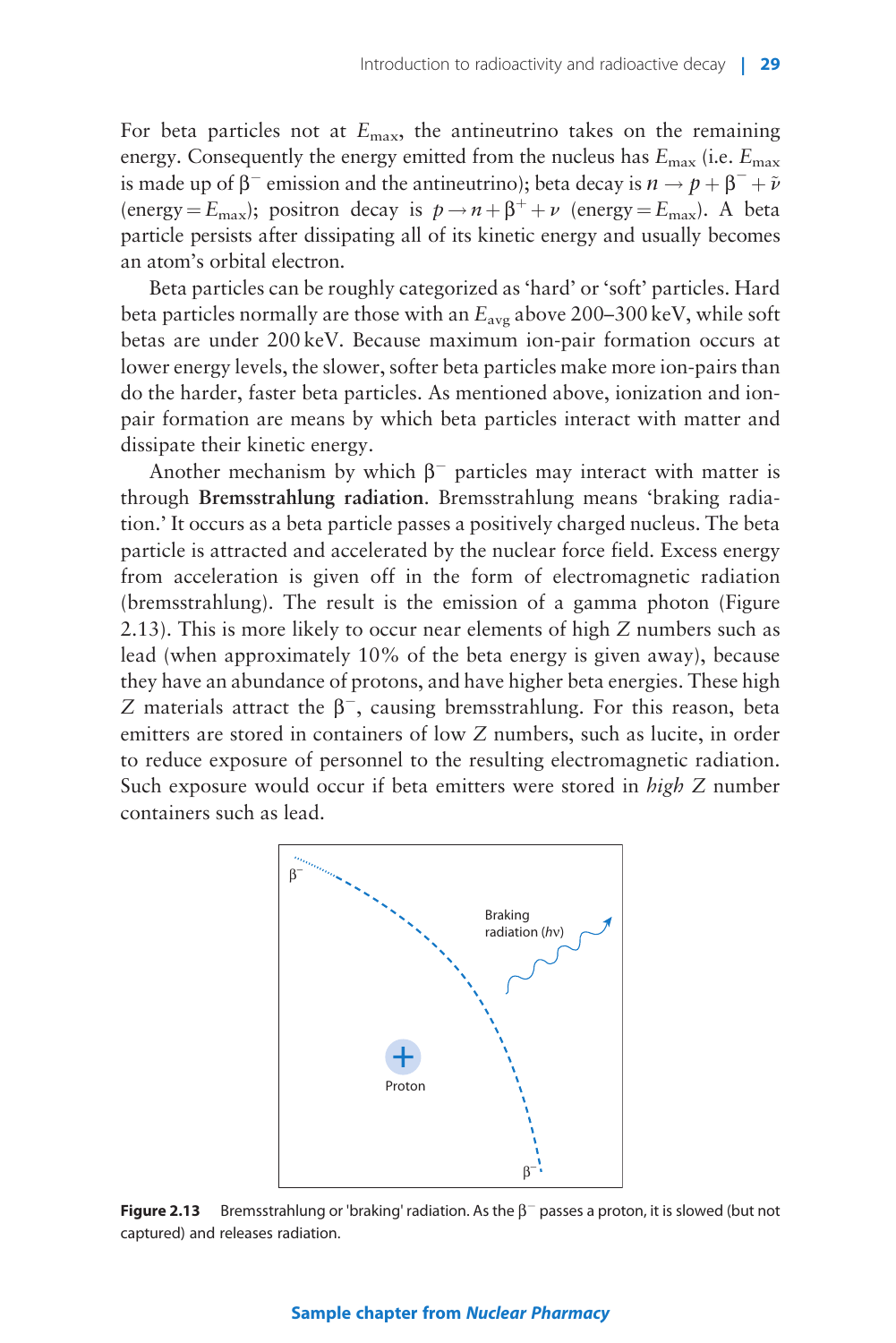A practical consideration is the need to measure beta particle emission. Alpha particles, having an exceptionally short range, must be measured at approximately 1 mm from the source; whereas beta particles, because they travel farther, can be measured farther from the source.

Beta particles can be used for imaging purposes, but, because of their ionization and excitation characteristics, they are more useful for their therapeutic applications.

#### Positron decay

Positrons are positively charged beta particles. They are emitted when the neutron to proton ratio is less than one, meaning the atom is proton rich. When a proton is converted to a neutron, a positron  $(\beta^+)$  and a neutrino (opposite of the antineutrino) are ejected. A neutrino is a small particle with almost no mass and no charge. It has a velocity near the speed of light, and carries away the energy difference between the atomic binding energy and the positron energy, if there is any. The nuclear state equation is a proton being converted to  $\beta^+$  and a neutrino. The changes in the nucleus are a decrease in Z to  $Z - 1$ , an increase in N to  $N + 1$ , and emission of the neutrino (Figure 2.14).

Positrons are identical to beta particles except in charge. A positron has only a transient existence. After losing all of its kinetic energy, it interacts with an electron and is 'annihilated.'

What actually occurs is that both the mass of the positron and the mass of the electron are converted to energy during annihilation. Since each particle has the energy equivalence of 0.511MeV, 1.022MeV is the amount of energy that is released upon annihilation. Recall that a beta particle and an electron are basically the same with regard to charge and potential energy. Except for its charge, a positron is like a positively charged electron, in that it has characteristics of both an electron and a beta particle. From this annihilation, 0.511MeV gamma rays are emitted at a  $180^\circ$  angle to each other [\(Figure 2.15\)](#page-18-0). The predictability of  $180^\circ$  gamma photon release is the basis for positron emission tomography (PET) detection and the very good imaging properties of positronemitting isotopes. One important positron decay for imaging purposes is that of <sup>11</sup>C: <sup>11</sup>C  $\rightarrow$  <sup>11</sup>B +  $\beta$ <sup>+</sup>. Use of PET will be covered in detail in Chapter 7.<br>The energy graph for positrons differs slightly from that of here particles.

The energy graph for positrons differs slightly from that of beta particles, in that the  $E_{\text{max}}$  tends to be at a lower particle energy for positrons, and the positron range tends to be shorter ([Figure 2.16\)](#page-18-0).

 $\sum_{i=1}^{A} X_{i} \rightarrow \sum_{i=1}^{A} Y_{i} + \beta^{+} +$  $p \rightarrow n + \beta^+ +$ **Nuclear state equation Changes in the nucleus** Proton Neutron Positron Neutrino

Figure 2.14 Positron emission: the nuclear state equation and changes in the nucleus.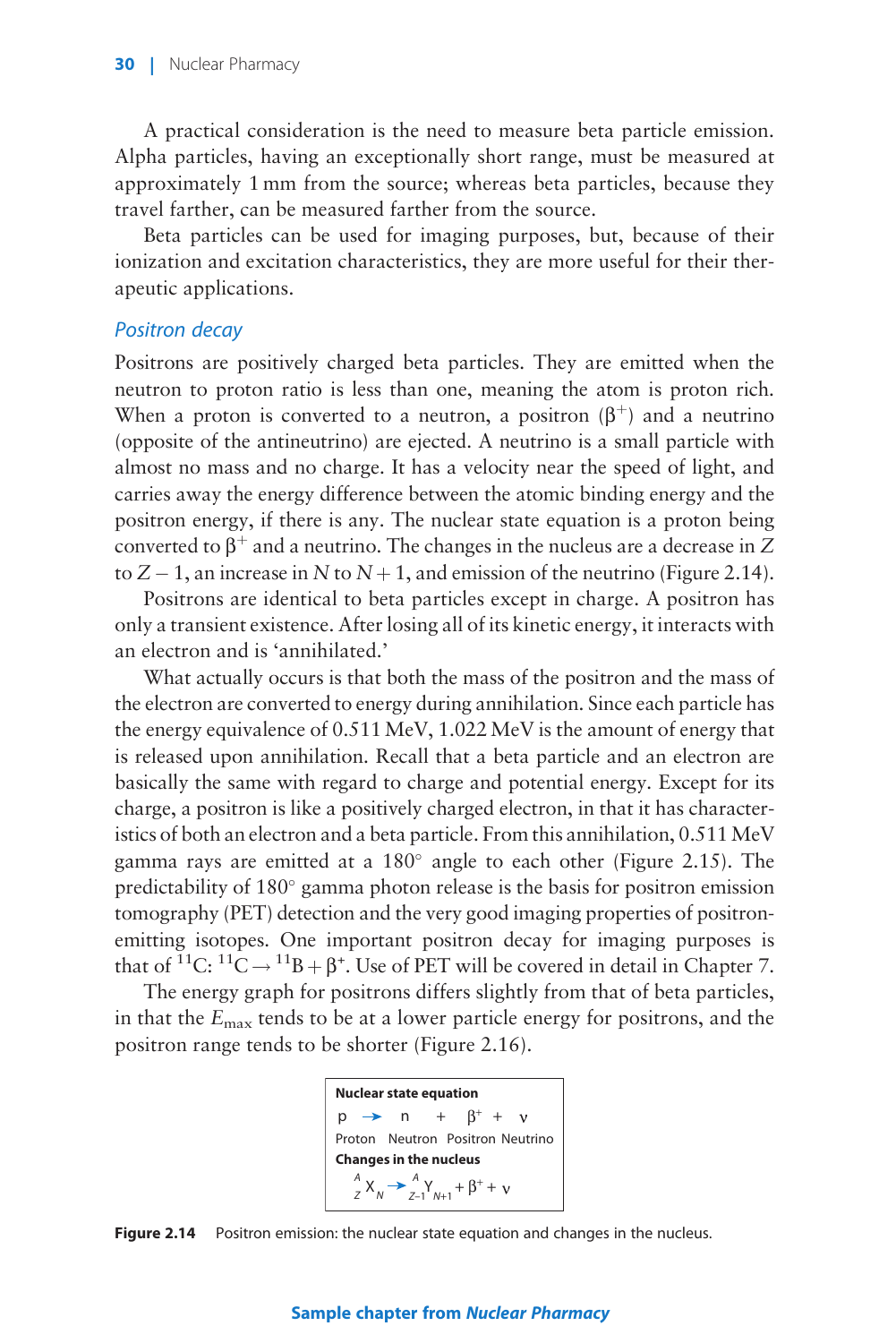<span id="page-18-0"></span>

**Figure 2.15** Positron annihilation. The mass of the positron and that of the electron are converted to energy during annihilation, which is released as two photons of 0.511 MeV each, at 180 $^{\circ}$  to each other.



Figure 2.16 Typical energy curve for positron emission.

With positron emission, a stable nucleus is achieved. This usually occurs in elements with low Z numbers, for example  $^{13}N \rightarrow ^{13}C$  (stable).

When a proton is converted to a neutron and a  $\beta^+$  particle, a mass the equivalent of two electrons is created. To maintain the conservation of energy for  $\beta^+$  emission, there needs to be at least 1.022 MeV of excess nuclear energy for positron emission, which is the amount of energy required to produce the two 0.511 MeV gamma photons.

#### Gamma emission

The nucleus can eliminate excess excitation energy by means of photon emission. Photon emission can result from isomeric transition (discussed below), or it can occur randomly to balance the energy lost from the nucleus through a prior decay event. A gamma photon has no charge and occurs as electromagnetic radiation traveling at the speed of light. It has the longest range of any nuclear emission. Gammas have no mass, and the nucleus undergoes no atomic number change or neutron number change upon emission ([Figure 2.17](#page-19-0)). Gamma emission occurs following other types of decay  $(\beta^-, \beta^+, \beta^+)$ capture, or alpha). Normally the parent and daughter are isomers, though they can be isobars, isotopes, or isotones if more than one step is involved.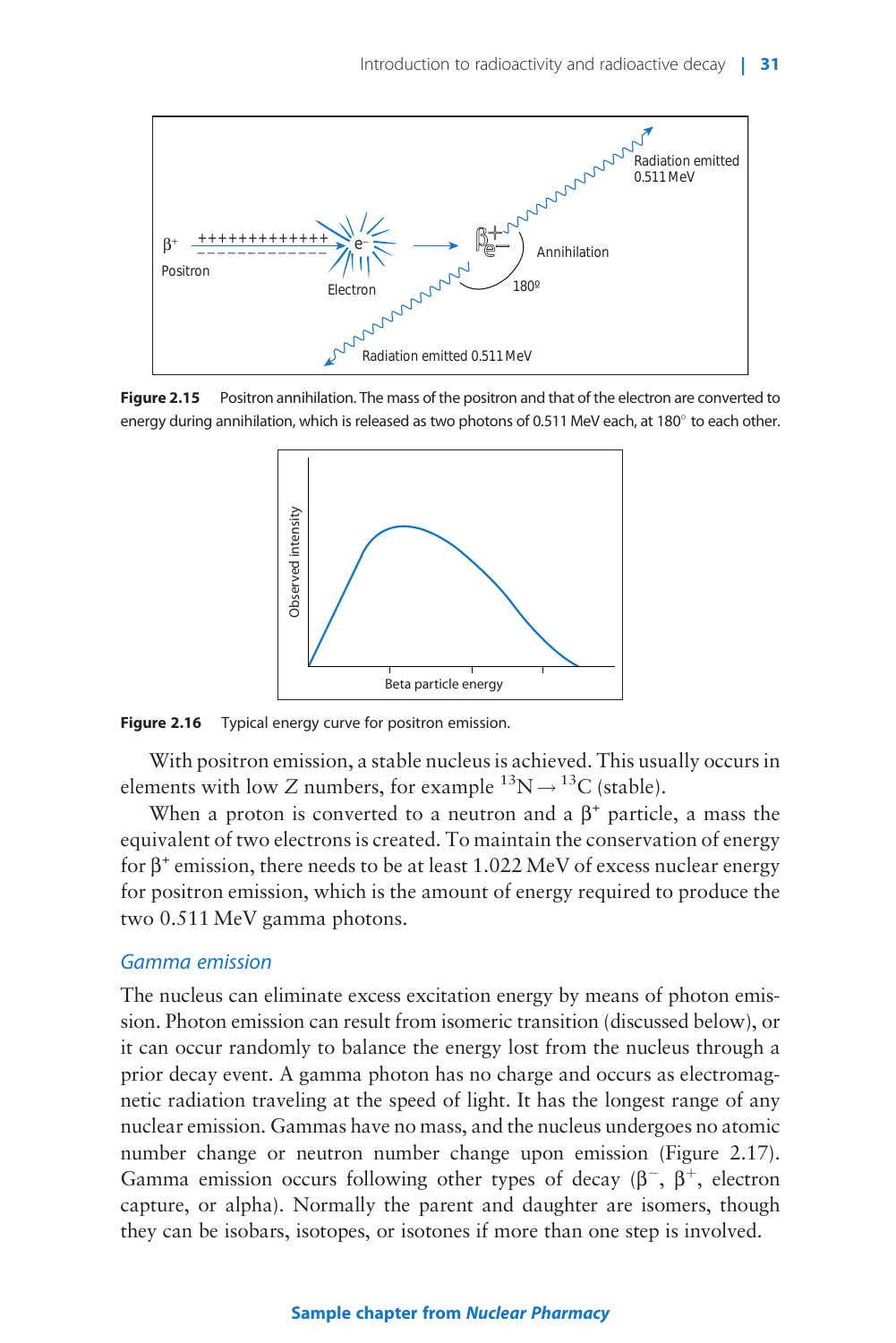

<span id="page-19-0"></span>Figure 2.17 The gamma photon.

The emitted photons are monoenergetic (all of the same energy or set of energies), so there is no need for an energy graph.

As with all radiation, gamma radiation is the correction of energy in the radionuclide from a higher energy state to a more stable state. The radiations occur at short wavelengths,  $0.1-10 \,\mu\text{m}$  ( $10^{-3}$  to  $10^{-1} \text{\AA}$ ), and therefore have<br>high energies. The energy range is  $1 \text{ keV}$ ,  $10 \text{ MeV}$ , though most are between high energies. The energy range is  $1 \text{ keV}$ –10 MeV, though most are between 10 keV and 3MeV ([Figure 2.18](#page-20-0)). For comparison, consider that X-rays generally have energies between 10 eV and 100 keV.

Gamma photons have high penetrative powers, up to several meters. They penetrate matter easily, with little interaction, because, unlike alpha and beta particles, they are not ionized. This results in their range being much greater than that of either alpha or beta particles. In air, a typical alpha particle may have a range of 2–8 cm, a beta particle 0–10 m, and a gamma photon from 1 cm up to 100 m.

Gamma photons interact with matter through direct collisions with nuclei and orbital electrons. Being monoenergetic, many gamma-emitting isotopes are extremely useful as components of imaging radiopharmaceuticals because the photons can be isolated and processed by the imaging equipment used in the nuclear medicine department.

#### Electron capture and X-ray emission

Electron capture (K-capture, EC), an alternative mechanism to positron emission, allows a nucleus to decrease the number of protons it contains, and achieve nuclear stability. Electron capture occurs when the neutron to proton ratio is less than one (excess of protons). During electron capture, an inner orbital electron is captured and drawn into the nucleus. This effectively changes a proton to a neutron, with a neutrino carrying any excess energy from the conversion: electron + proton → neutron + neutrino ( $\nu$ ). Similar to beta decay, the products of electron capture are isobars and therefore are different elements. The product element may also remain unstable, causing it to emit gamma photons or conversion electrons in order to discharge more energy.

Typically, a cascade reaction ensues, usually starting from the K shell. There can be an N capture or L capture, or other orbital electron capture. The end result is that electrons from outer shells move to fill vacated shells closer to the nucleus.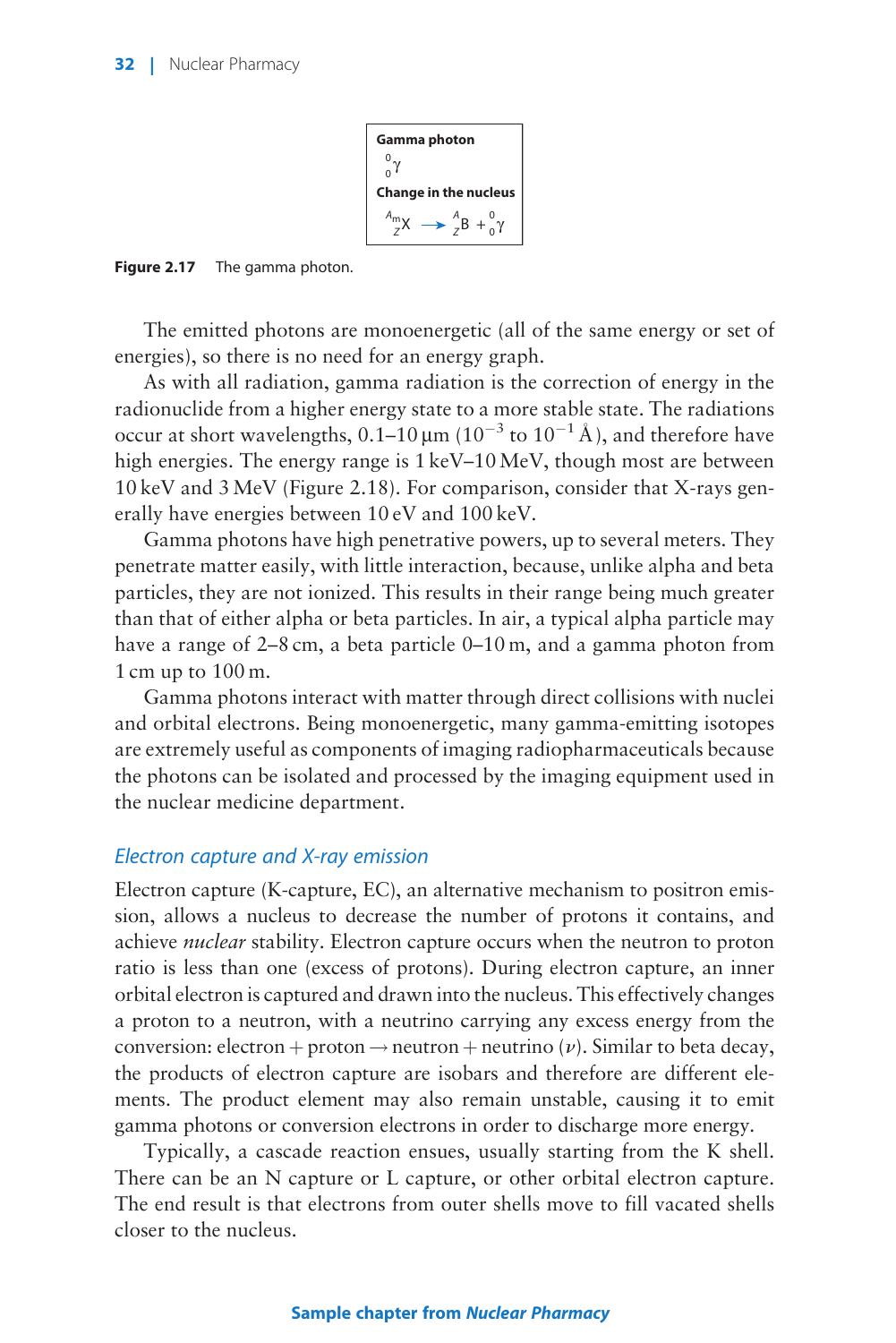<span id="page-20-0"></span>

Figure 2.18 The electromagnetic spectrum.

Electrons lose potential energy when they move inward toward lower potential energy orbits, and give off X-rays as they come closer to the nucleus. These emissions are called 'K X-rays,' or 'L X-rays,' depending on the shell of origin. It should again be emphasized that gamma rays are predominantly from inside the nucleus, and X-rays are from outside the nucleus.

For electron capture, the parent and daughter energy differences usually are less than 1.022 MeV, which differs from the requirements for positron emission. Another difference between electron capture and positron emission is that electron capture usually occurs in elements of high Z number, whereas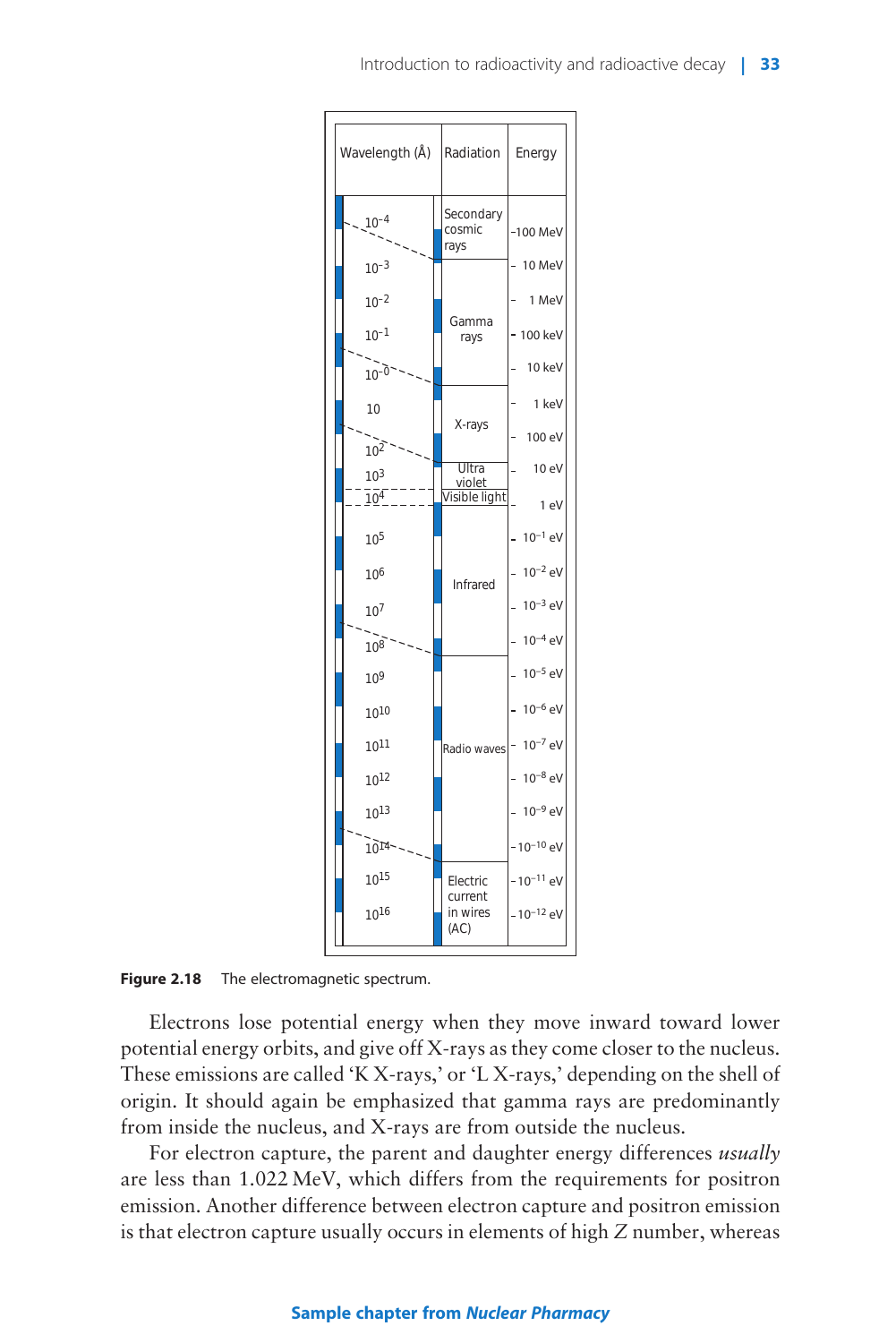positron emission occurs in elements of low Z number. Because electron shells in these elements are closer to the nucleus, the probability of electron capture being the decay modality increases along with the increasing Z number. As with positron emission, the net result of electron capture is the loss of a proton and gain of a neutron.

# Isomeric transition and gamma radiation emission

Recall that isomers differ from one another because the parent nuclide is in an excited state. The *nucleus* of the parent nuclide can remain in an excited (isomeric) energy state. These isomeric nuclei decay to a ground (stable) state. The decay from an excited state to a lower energy state is called isomeric transition. Isomeric transition can accompany  $\beta^{-}$ ,  $\beta^{+}$ , and electron capture decays. The energy difference between isomeric energy states may appear as gamma radiation. If the isomeric state is long lived enough to be measurable, it is called a metastable state and is denoted by an 'm' (e.g.  $\frac{99 \text{m}}{C}$ ).

# Internal conversion: another isomeric transition

When a gamma photon from the nucleus strikes an orbital electron (called a conversion electron), the electron is given energy. The extent of the energy transferred from the gamma photon to the electron depends on the angle at which the electron is struck. If the imparted gamma energy (conversion energy) is higher than binding energy of the electron, the orbital electron is dislodged at a high velocity from its orbit. The phenomenon is called electron conversion. This internal conversion is at a discrete energy, since the causative gamma impact has a discrete energy. As typically occurs during electron capture, the vacated orbital leads to a cascade of electrons filling subsequent orbital vacancies. The conversion electrons are also monoenergetic, which leads to the emission of an X-ray as a means of giving up kinetic energy to attain lower potential energy (Figure 2.19). Internal conversion is more



Figure 2.19 Internal conversion. The excess energy of the nucleus is initially given off as a gamma photon. This gamma photon strikes an orbital electron, ejecting it from the atom. The vacancy left by the ejected electron is then filled by electrons from the outer orbitals, which leads to secondary X-ray emission(s).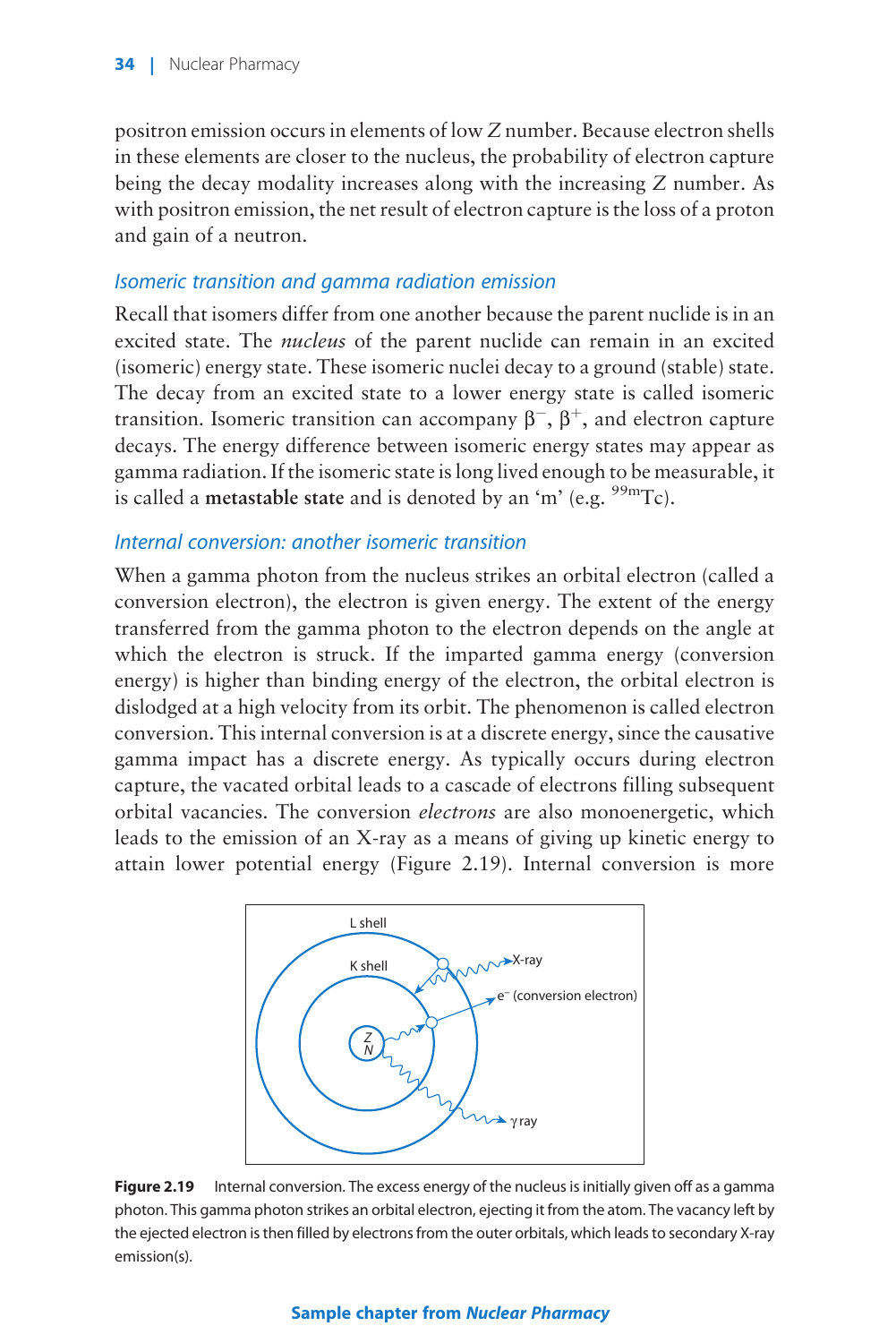common with higher atomic number elements and transitions involving lower energy gammas.

# Extranuclear events leading to X-rays and the Auger electron

These are emissions resulting from electron capture or internal conversion that cause disruption of the electron cloud. Two types of emissions can occur.

As discussed above, X-rays can be produced by the displacement of orbital electrons and the subsequent replacement of the missing electron(s). These X-rays are quantified using fluorescence yield, the energy difference between the orbitals of the shifting electrons. Fluorescence yield is the probability of X-ray emission caused by orbital electron displacement (Figure 2.20). Fluorescence yield is calculated via the probability of the number of X-rays emitted per number of spaces available to be filled. The probability is expressed as the inverse of the fluorescence yield (1/Fl Yld).

The second type of emission is the Auger electron. This method for eliminating energy occurs during isomeric transition as an alternative process to X-ray emission. When the originally displaced electron energy is transferred to another outer electron, it knocks the latter out of the atom (Figure 2.20). (This is analogous to internal conversion.) The Auger electron is a monoenergetic electron emission.

Elements with low Z numbers favor Auger electron emission, while those with high  $Z$  numbers favor X-ray emission (Figure 2.20). It follows that the probability for X-ray emission increases as Z increases. For X-ray emission to occur, its energy must be at least equal to that expended during the orbital rearrangement process:  $E_{X-ray} = BE_{original} - BE_{final}$ , where BE is the binding energy of the electron.

For Auger electrons to occur, the transition energy must exceed the electron binding energy. Otherwise, the emission will be an X-ray:  $E_{Auser} =$  $E_{\text{X-ray}} - E_{\text{ejected electron}}$ , where  $E_{\text{X-ray}}$  is the energy of the X-ray that would have been released had there been insufficient energy to expel the second electron.



Figure 2.20 X-ray and Auger electron emission are both mechanisms to fill vacated electron orbitals.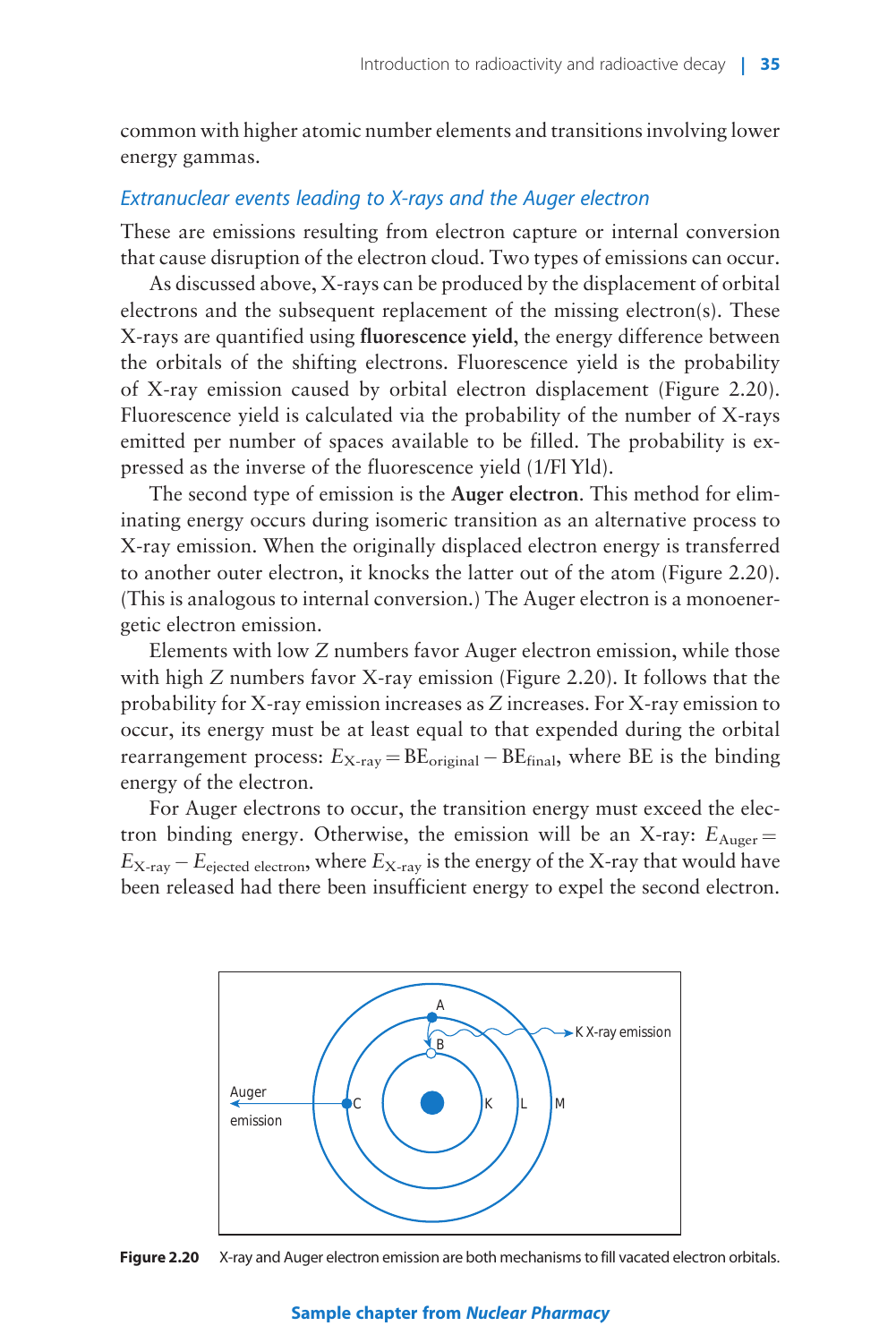Usually, X-rays are emitted as a result of electron capture or internal conversion, and they reflect the energy differences between the orbital electrons. The energy range is from a few electronvolts up to approximately 120 keV. The X-rays from electron capture or internal conversion are of little use in nuclear pharmacy or nuclear medicine but need to be understood for reasons of radiation protection and development of useful radioisotopes.

# Photoelectric effect

This occurs when a gamma photon collides with a bound inner electron, which is usually the first K shell electron. This produces an electron with energy equal to that of the impinging gamma photon, and this, in turn, creates an ejected electron. If there is complete energy transfer, then  $E_e = E_\gamma - E_{BE}$ . To dislodge the orbital electron, the binding energy must equal the energy of the gamma. (All energy must be transferred for the photoelectric effect.) The loss of the orbital electron induces a cascade, and kinetic energy is lost for conservation of energy. The requirement for energy loss causes X-ray or Auger electron emission. Photoelectric electrons are in the 0–0.5 MeV range. We then detect this resultant ionization. The photoelectric effect usually occurs with elements of high  $Z$  number (e.g. there is a better chance of this happening with lead than with aluminum).

# Compton effect

This is the decrease in energy (increase in wavelength) of an X-ray or gamma ray photon when it interacts with an outermost shell electron. In contrast with the photoelectric effect, only a portion of the gamma energy is given to the electron, leaving a lower energy gamma photon and a displaced electron; for example, there is an 80% to 20% energy distribution for the gamma photon and electron, respectively. There is a high energy spread for the resultant gamma photons and recoil electrons, since there is variability in energy transfer from the initial gamma photon. The maximum energy is imparted to the electron if the electron reflects backwards along the path: ' $180^\circ$  backscattering' of the photon ([Figure 2.21\)](#page-24-0). The resultant electron and lower energy gamma photon can then cause ionization of other atoms. The higher the energy of the gamma photon, the higher the imparted energy to the electron. The Compton effect commonly occurs with gamma photons of medium energy, in the range 0.5–1.5 MeV. It is also common in atoms of low to medium Z numbers.

# Pair production from a gamma strike

This occurs when there is a direct hit by a gamma photon on a nucleus, resulting in the creation of an electron and a  $\beta^+$  [\(Figure 2.22](#page-24-0)). The pair then undergoes annihilation, and some energy is lost to the nucleus during the interaction. This can only occur if there is enough energy available to create the pair (at least the total rest mass energy of the two particles), thus conserving both energy and momentum. For all of this to occur, the interaction must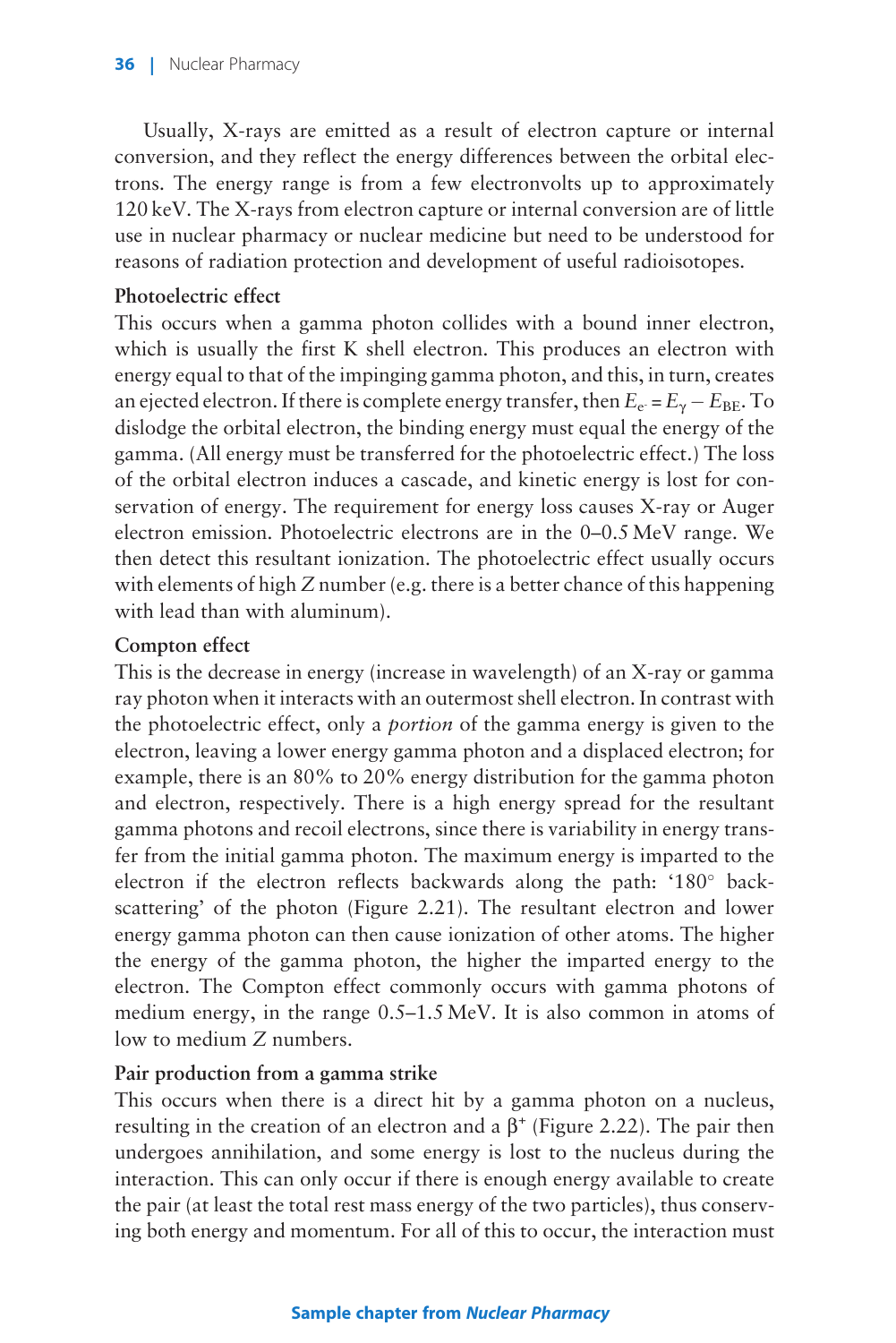<span id="page-24-0"></span>

**Figure 2.21** The Compton effect. (A) The maximum energy is imparted to the orbital electron by 180 $^{\circ}$  backscattering. (B) The minimum energy is imparted by a 90 $^{\circ}$  strike. (C) Formation of a recoil electron.

start with more energy than 1.022 MeV, the sum of the energy of two annihilation gamma photons. Although the energy is not symmetrically given to the resulting components, 1.022 MeV must be supplied to allow for the two annihilation gamma photons, and enough energy exceeding this must be given to account for the creation of the electron. Pair production occurs in elements of high Z number and with high-energy photons, those in the million electronvolt range. The electron and gamma photons can then cause ionization of other atoms.

The emission that is going to occur from these events depends on the Z number of the absorbing material and the energy of the gamma photon ([Figure 2.23\)](#page-25-0).



Figure 2.22 Pair production.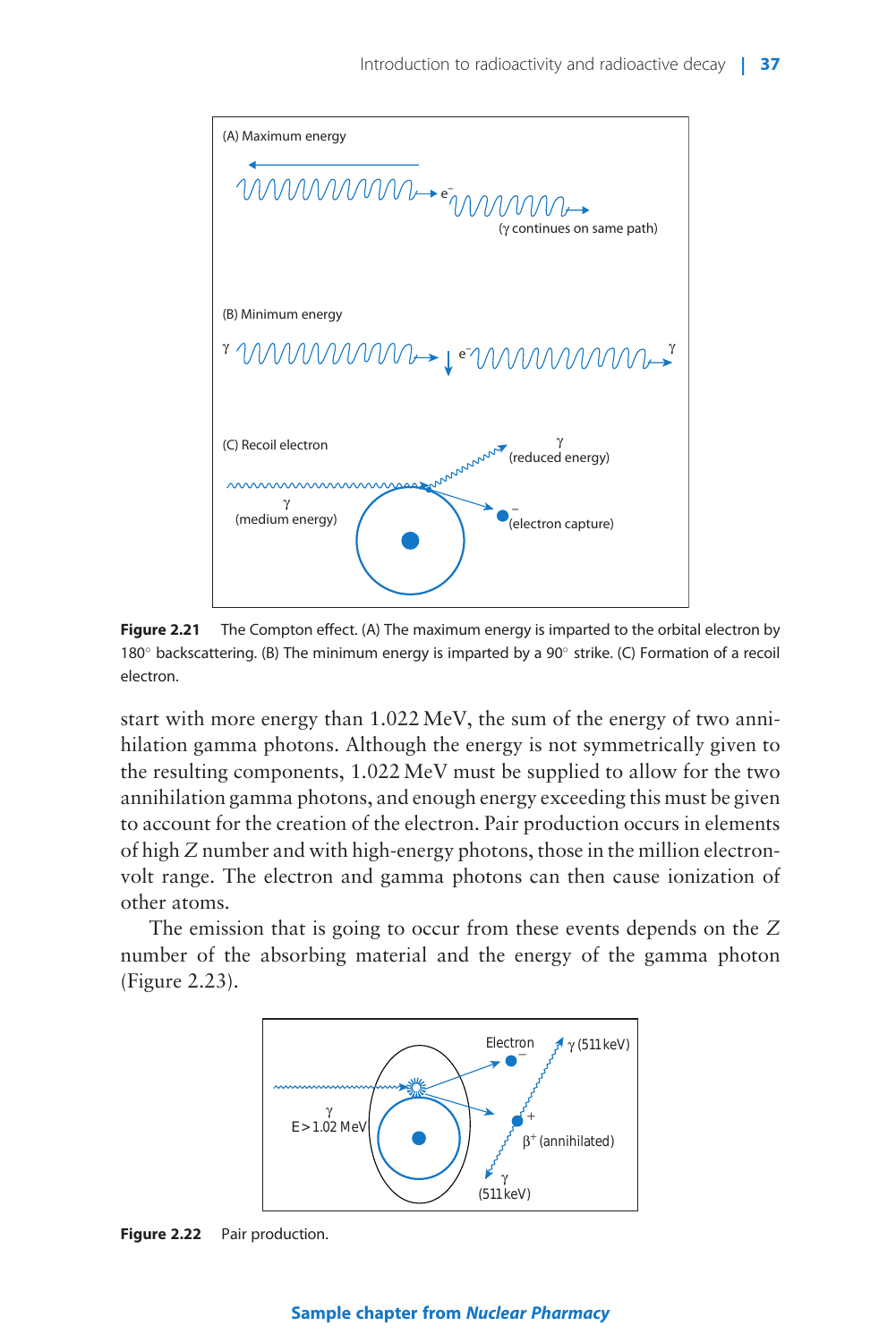<span id="page-25-0"></span>

**Figure 2.23** Gamma energy in the photoelectric effect, Compton effect, and pair production. The photoelectric effect dominates up to 1 MeV, the Compton effect from 1 to 10 MeV, and pair production above 10 MeV. The interaction type is dependent on the density of the matter and the gamma ray energy.

# Nomenclature: decay schemes

Often it is helpful to visualize the decay of an isotope, since it can be complex and information intensive. One way to do this is to look at published decay schemes for isotopes. Decay schemes are simple line drawings that allow easier conceptualization of the mechanisms by which isotopes decay, their emission energies, and parent–daughter relationships [\(Figures 2.24–2.27\)](#page-26-0).

Decay schemes are diagrams designed to help in visualization of the mechanisms by which radioisotopes decay. They use arrows and energy level lines to indicate the type(s) of decay occurring. Since some isotopes undergo more than one type of decay, the percentage 'abundance' of each type of decay and the energies of the decay emissions is also be indicated on the schematic.

Decay schemes help to reveal what is happening with an isotope of interest, including the decay energies that may be available for either imaging or therapy. The types of decay scheme illustrated below are examples of those commonly encountered in nuclear pharmacy and nuclear medicine. They are beta, positron, gamma, and isomeric transition.

The symbol, mass number, and half-life appear on the uppermost horizontal line. If there is more than one decay path, the percentage followed by each is noted in the scheme. The parent and daughter half-lives are indicated in their respective positions on the diagram. An arrow pointing down and to lower right indicates decay by  $\beta$ <sup>-</sup> emission. An arrow pointing down and to lower left indicates decay by  $\beta^+$ ,  $\alpha$ , or electron capture. Gamma emission is represented by a line (usually wavy) moving straight down (Figure 2.26). If the daughter is not stable, multiple decays may occur (polyenergetic decay). The percentage of each type of decay is indicated on the scheme.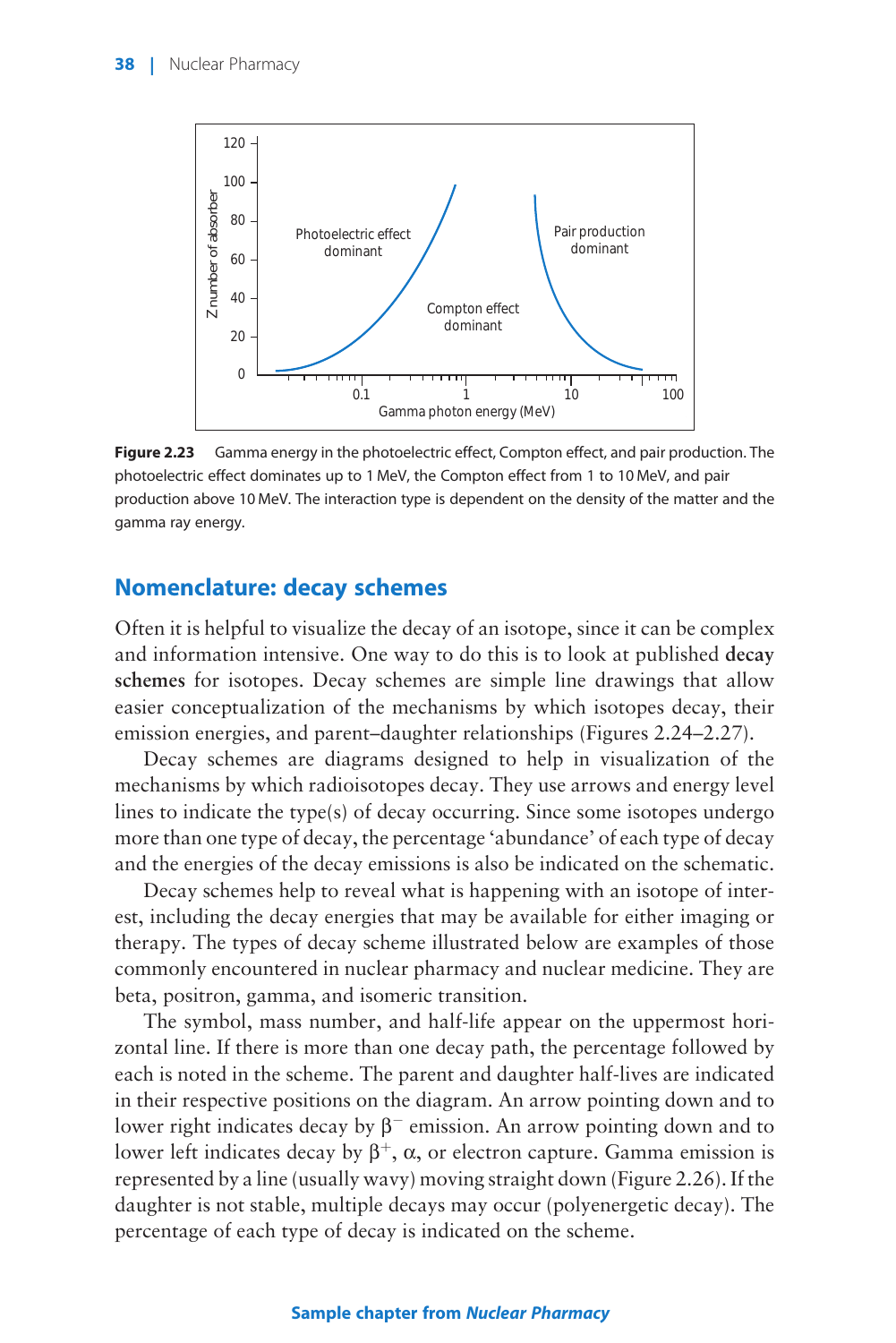<span id="page-26-0"></span>

Figure 2.24 Model for general decay schemes.

#### Beta decay

 $A \beta$ <sup>-</sup> decay is represented on a decay scheme as an arrow pointing down and to the right (Figure 2.25). Recall that  $E_{\text{avg}} = \frac{1}{3} E_{\text{max}}$ . An example is that of iodine-131  $(^{131}I)$ , which has a half-life of eight days:

$$
^{131}_{53}I \rightarrow {}^{131}_{54}Xe + \beta^- + \widetilde{\nu}
$$



Figure 2.25 Beta decay scheme.

#### Gamma (isomeric transition) decay

The decay of molybdenum-99 ( $99$ Mo) is initially by beta decay but is followed by isomeric transition and gamma emission, resulting in <sup>99m</sup>Tc, <sup>99</sup>Tc, and finally by another beta decay to ruthenium  $(^{99}Ru)$  [\(Figure 2.26](#page-27-0)).

 $^{99}_{42}$ Mo  $\rightarrow$   $^{99m}_{43}$ Tc +  $\beta^-$  +  $\tilde{\nu}$ <sup>99</sup>Tc  $\rightarrow$  <sup>99</sup>Ru +  $\beta^-$  +  $\tilde{\nu}$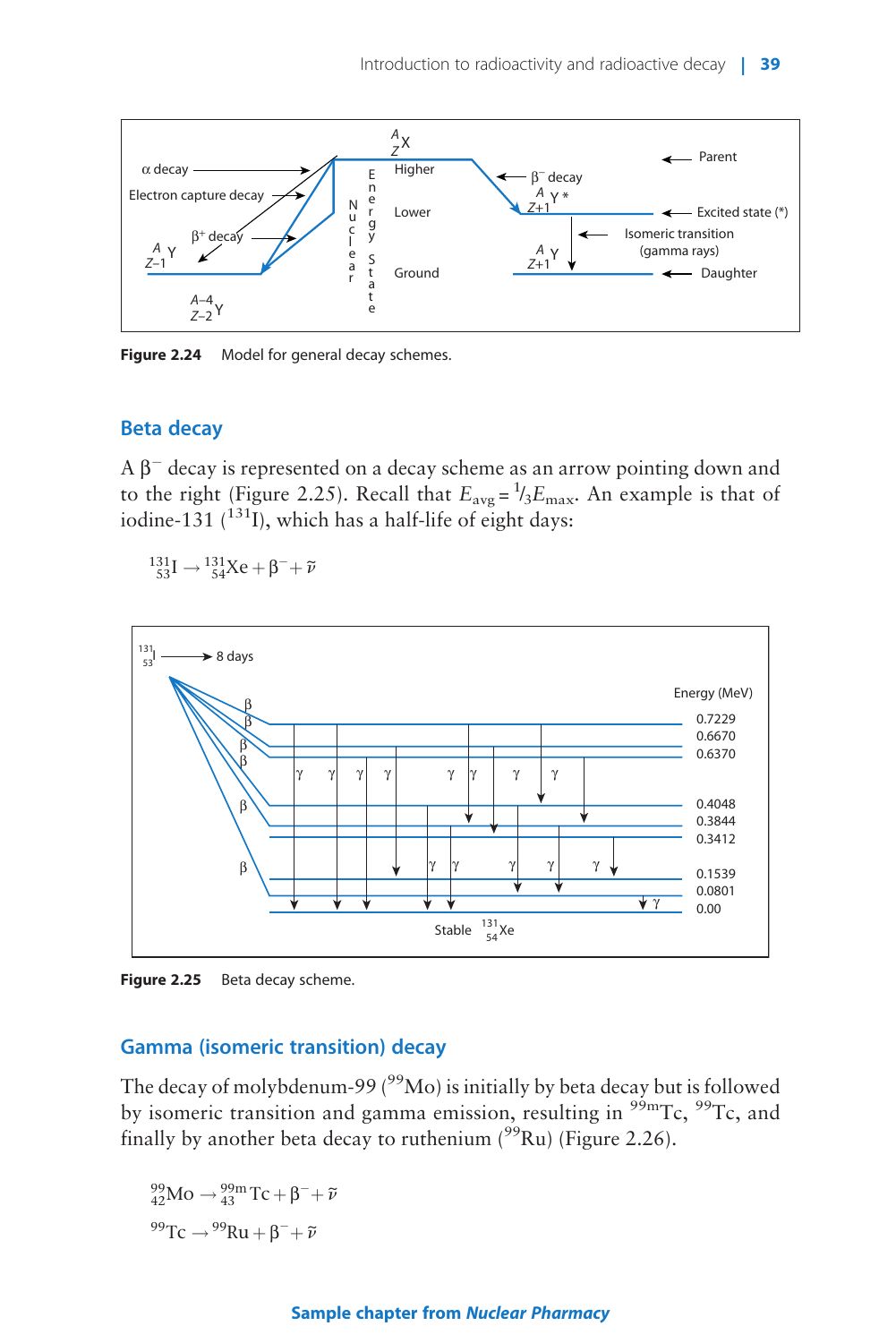<span id="page-27-0"></span>

Figure 2.26 Gamma (beta and isomeric transition) decay scheme. Any excess energy left in the nucleus after  $\beta^-$  emission is emitted as gamma radiation.



**Figure 2.27** Positron decay of  ${}^{18}F$ : the nuclear state equation and the decay scheme. Any excess energy left in the nucleus after  $\beta^+$  emission is emitted as gamma radiation.

# Positron decay

Figure 2.27 shows positron decay.

# Mathematics involved with radioactive decay

According to the fundamental law of decay, the number of atoms that decay is exponential with respect to time, independent of physical properties (such as temperature and pressure), irreversible, and random. Radioactivity is random because it cannot be predicted which atom will decay. Only a probability that it will decay during a given time frame can be quantified. Decay is random for a given nucleus, but, for a large group of the same radionuclide, it follows a first-order decay model, with rate of decay proportional to the remaining radioactive nuclei. Because it is a geometric decay, there is no time on the graph where the number of nuclei is equal to zero.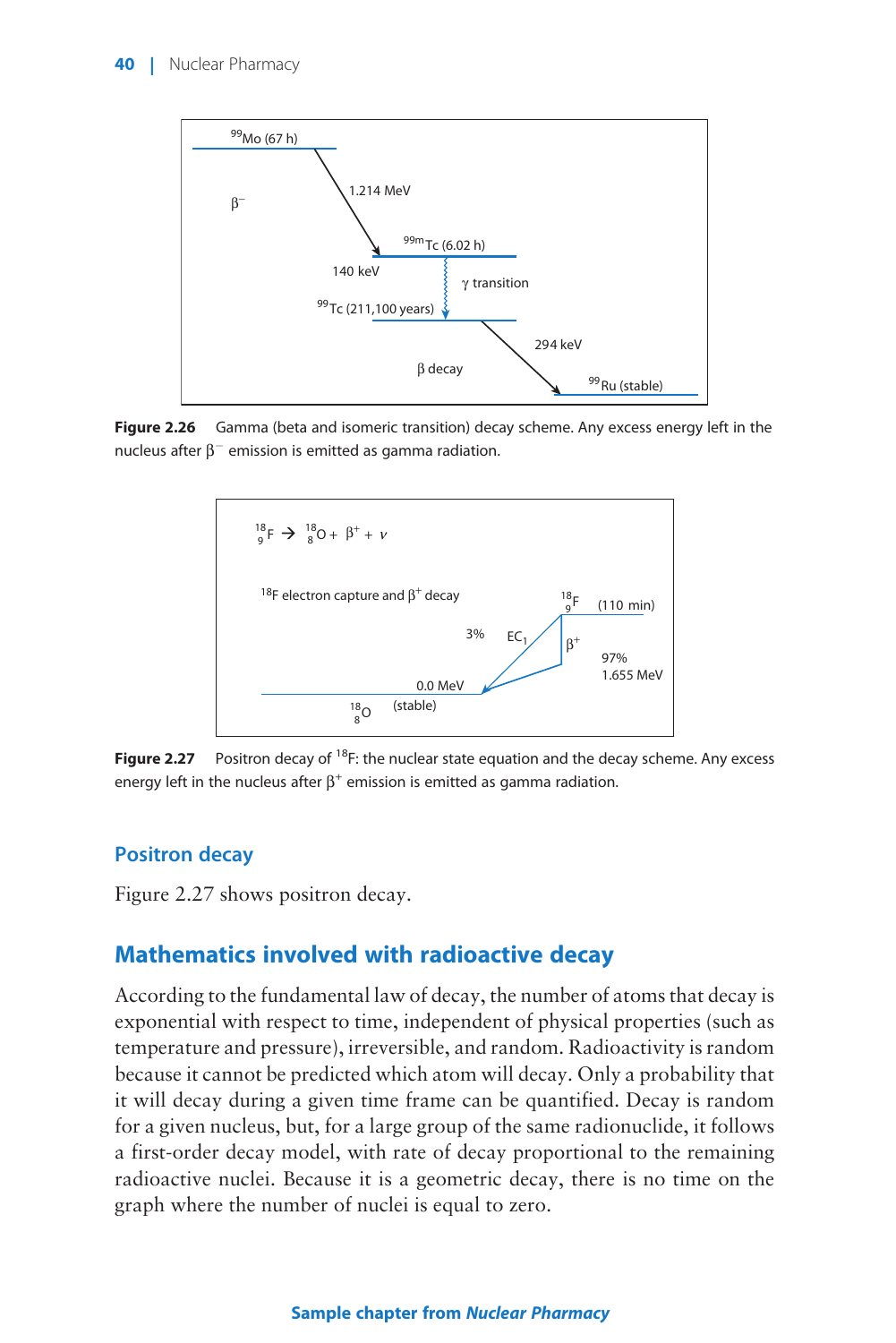Decay rate is specific for a particular nuclide. For calculation purposes, N represents the number of undecayed but radioactive nuclei present at time  $t_i$ ; N is proportional to the rate of decay, where  $\lambda$  is the decay constant (the fraction disintegrating per unit time), expressed as inverse time for the particular isotope. The symbol  $\lambda$  represents the probability of disintegration for a radioactive atom. Therefore, the disintegration rate is  $-dN/dt = \lambda N$ . It is negative because radioactive decay is viewed as the loss of nuclei. Rearranging gives  $dN/N = -\lambda dt$ , and integrating gives  $N_t = N_0 e^{-\lambda t}$ , where  $N_0$  is the number of atoms at the heginning of the time integral (at  $t = 0$ ) and N is the number of atoms at the beginning of the time interval (at  $t = 0$ ) and  $N_t$  is the number of atoms remaining after the time interval  $(t)$ .

For each radionuclide there is a distinct half-life  $(t_{1/2})$ . The half-life is the time required for a radionuclide to decay to one half its original radioactivity, or simply, from its original 'activity.' After one half-life,  $N_t$  is reduced to  $1/2N_t$ , and the equation becomes  $1/2N_0 = N_0 e^{-\lambda t_{1/2}}$ . Solving this gives  $ln 1/2 = -\lambda t_{1/2}$ . Rearranging leads to  $\lambda t_{1/2} = ln2$ , and further derivation provides  $t_{1/2} = 0.693/\lambda$  and  $\lambda = 0.693/t_{1/2}$ .

Note that  $t_{1/2}$  is in time (i.e. seconds), and  $\lambda$  is in reciprocal time (1/time, i.e.  $1/s$  or  $s^{-1}$ ). Since we use instruments to measure radiation indirectly, we must often consider the efficiency of the detector. Instruments do not measure 100% of all radioactive decays. However, the instrument can be presumed to have a constant error and if we know this constant, we can infer how many disintegrations are occurring per unit of time for a given sample. Decay is often described as disintegrations per minute (dpm), per second (dps), and so on. Our instruments tell us the number of 'counts' they are recording per unit of time. They report counts per minute (cpm), counts per second (cps), and so on. If, in reality, the disintegration rate is 1000 dps and the counter has a 70% efficiency, 700 cps will be reported by the instrument.

When describing disintegrations as counts, activity is reported as counts per minute. This can be represented by  $A_t = A_0 e^{-\lambda t}$ , where A is the activity detected when the same detector set-up is used for detection at both times and the efficiency of the equipment is not changing. 'Activity' means the disintegration rate for any radionuclide. Both equations (that for  $N_t$  and that for  $A_t$ ) are first-order equations and can be graphed in standard Cartesian [\(Figure](#page-29-0) [2.28\)](#page-29-0) and semi-logarithmic ([Figure 2.29\)](#page-29-0) fashions.

The slope of the semi-logarithmic decay curve is  $\lambda$ . Since  $\lambda = 0.693/t_{1/2}$ , the half-life can be calculated through cross-multiplication, as  $0.693/\lambda$ . The number of atoms of an isotope present can be determined using the equation  $N = A/\lambda$ , where A is activity but presumed to be converted to disintegrations per second, and  $\lambda$  is in units of reciprocal seconds. The mass of an isotope sample can be derived from this equation as well, since the number of atoms present is known.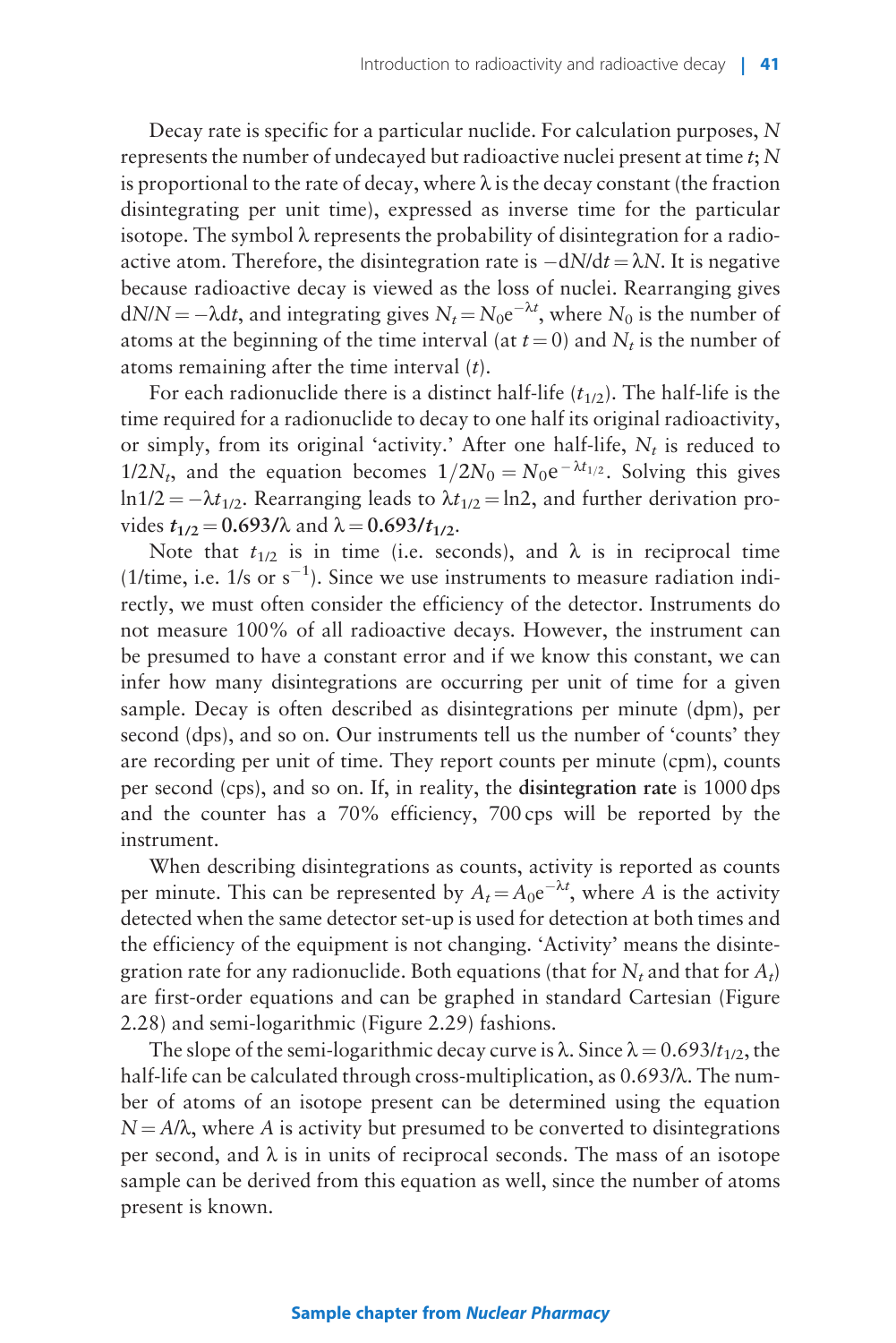<span id="page-29-0"></span>

**Figure 2.28** First-order decay plotted in Cartesian coordinates.



Figure 2.29 First-order decay plotted in semi-logarithmic coordinates. The slope of the line  $(\lambda)$  is the decay constant.

# Helpful terms and equations

The number of atoms present at time  $t$  can be calculated from the number of atoms present at time 0, the decay constant for an isotope, or the elapsed time,  $N_t = N_0 e^{-\lambda t}$  (N here represents the number of atoms). This equation can be arranged to solve for whichever variable is missing.

To find activity rather than number of atoms, the equation  $A_t = A_0 e^{-\lambda t}$ may be used or  $A_t = A_0/2^n$ , where *n* is the number of half-lives that have occurred.

The average life of a group of atoms ( $\tau$ ) is  $1/\lambda$  or  $1.44t_{1/2}$ . This is also called the mean half-life. In one average life time, the activity of a group of a given type of radionuclide is reduced to 37% of its initial value. Since  $\lambda$  is the probability of decay per unit time,  $1/\lambda$  is the mean time between decays;  $1/\lambda$ has application in calculating exposure and the time required to reach the maximum amount of activity, which will be explained below.

If a radionuclide decays via multiple decay modes, a figure called the effective half-life can be calculated by finding the effective (total) decay constant,  $\lambda_e$ , where  $\lambda_e$  is the multiple of all included  $\lambda$  values divided by the sum of all the  $\lambda$  values:

$$
\frac{\lambda_1\lambda_2\lambda_3\ldots}{\lambda_1+\lambda_2+\lambda_3\ldots}
$$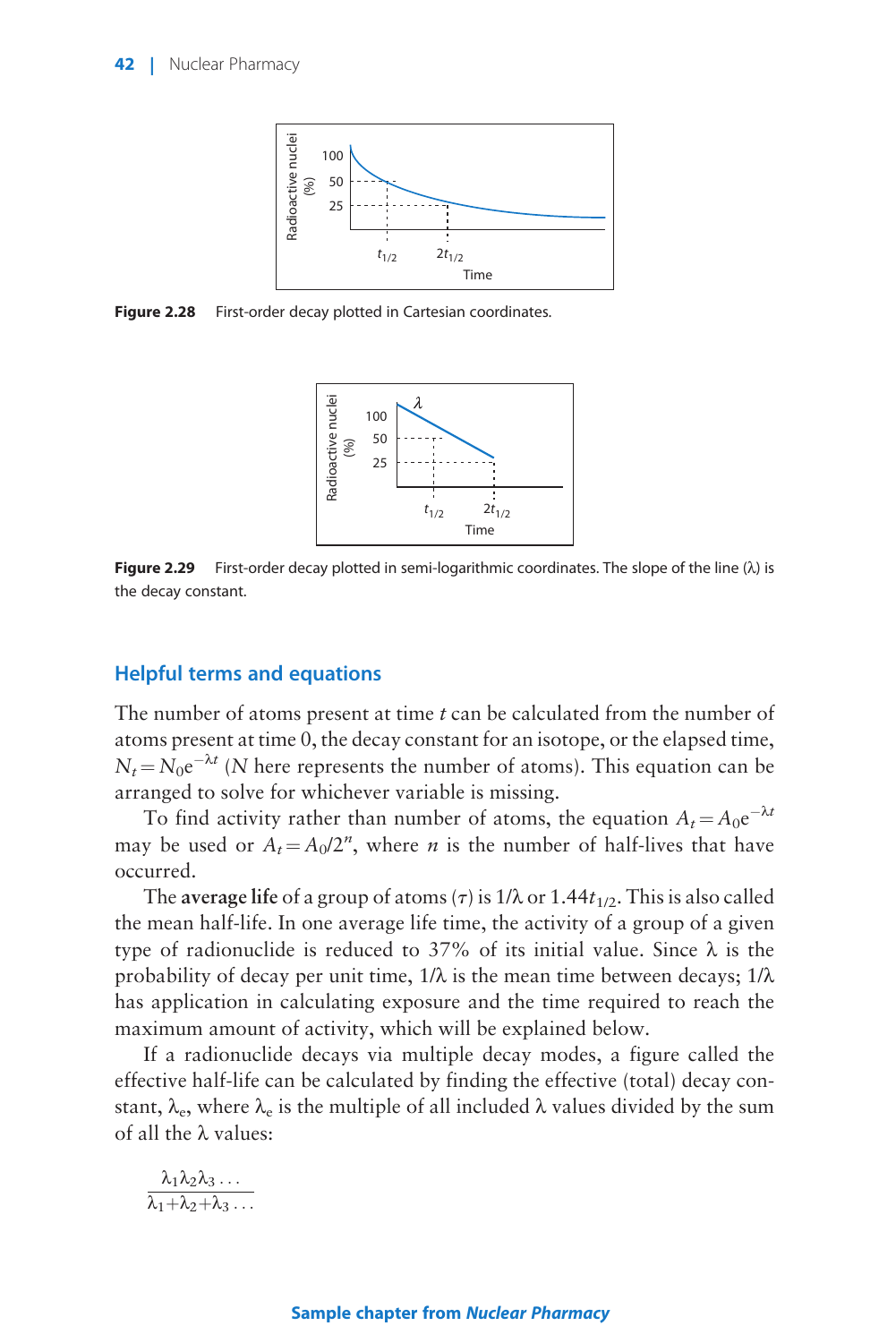#### <span id="page-30-0"></span>Successive decay equations

There are a few unique aspects to calculating the decay rate of parent and daughter isotopes when their half-lives have certain relationships with each other. If they remain in contact with each other, the parent and daughter isotopes can reach a point where both have the same apparent decay rate. If a parent isotope decays to a daughter isotope that also decays, the following is true:

 $dN/dt = \lambda_p N_p - \lambda_d N_d$ 

where  $\lambda_p N_p$  is the growth rate of the daughter isotope from the decay of the parent and  $\lambda_d$ N<sub>d</sub> is the decay rate of the daughter. Integration gives

$$
(A_{\rm d})_t = \lambda_{\rm d} N_{\rm d} = \frac{\lambda_{\rm d} (A_{\rm p})_0}{(\lambda_{\rm d} - \lambda_{\rm p})} \left( e^{-\lambda_{\rm p} t} - e^{-\lambda_{\rm d} t} \right)
$$

If there is initial activity  $(A_d)_{0}$ ,  $(A_d)_{0}e^{-\lambda dt}$  is added, and  $(A_d)_t$  becomes:

$$
(A_{\rm d})_t = \lambda_{\rm d} N_{\rm d} = \frac{\lambda_{\rm d} (A_{\rm p})_0}{(\lambda_{\rm d} - \lambda_{\rm p})} \left( e^{-\lambda_{\rm p}t} - e^{-\lambda_{\rm d}t} \right) + (A_{\rm d})_0 e^{-\lambda_{\rm d}t}
$$

#### Parent–daughter relationships

Transient equilibrium occurs when the half-life of the parent nuclide is slightly longer than the daughter's half-life (Figure 2.30):  $(t_{1/2})$ <sub>p</sub> can be 10–50 times longer than  $(t_{1/2})_d$ . If  $\lambda_d$  is greater than  $\lambda_p$ ,  $(t_{1/2})_d$  is 10–50 times



**Figure 2.30** Plot of transient equilibrium, demonstrated with the decay of  $99$ Mo.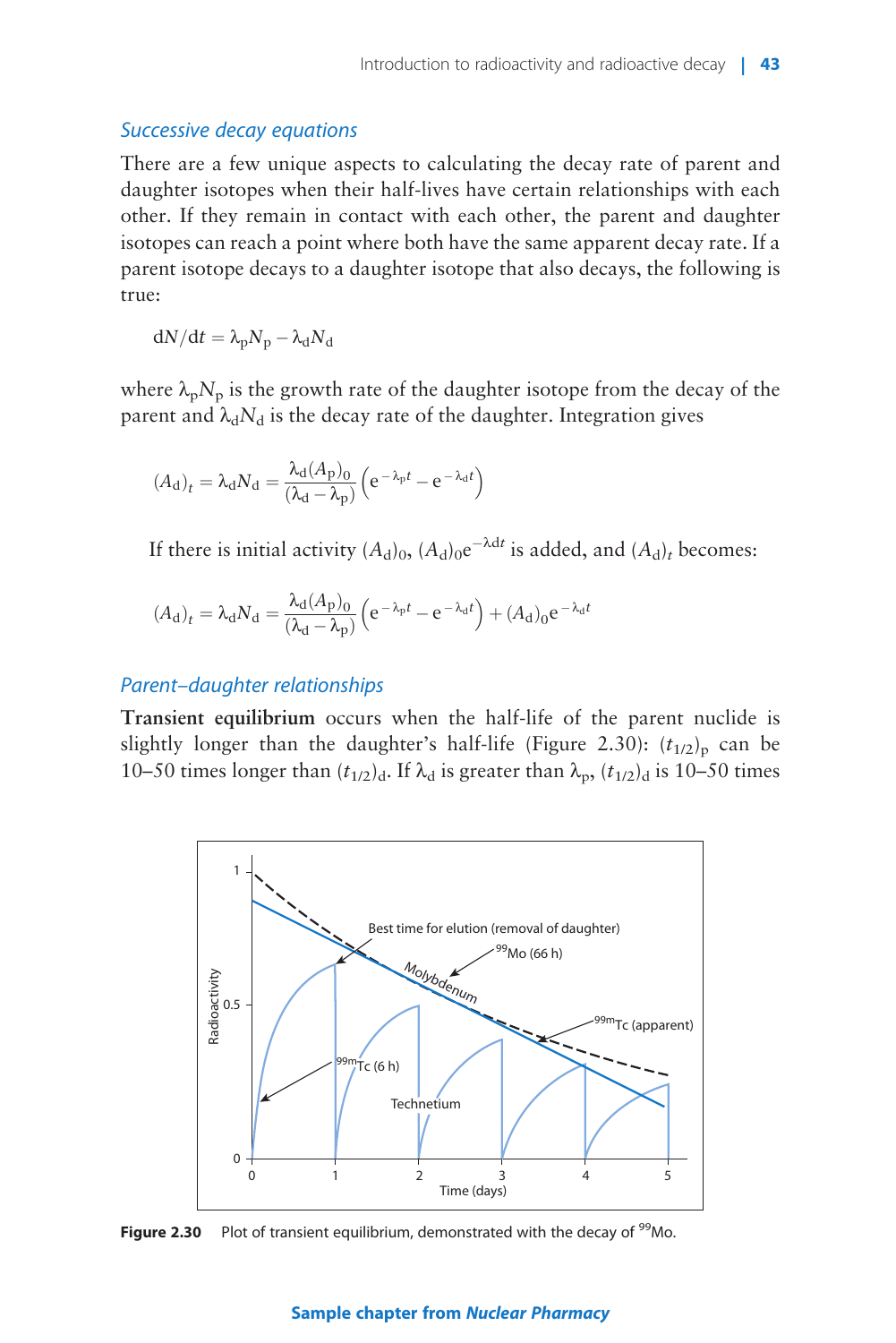shorter than  $(t_{1/2})_p$ . In this case  $e^{-\lambda dt}$  is negligible compared with  $e^{-\lambda pt}$  when  $t$  is long enough.

$$
(A_{\rm d})_t = \frac{\lambda_{\rm d}(A_{\rm p})_0}{(\lambda_{\rm d} - \lambda_{\rm p})} e^{-\lambda_{\rm p}t} = \frac{\lambda_{\rm d}(A_{\rm p})_t}{(\lambda_{\rm d} - \lambda_{\rm p})}
$$

The time to maximum activity is:

$$
t_{\max} = 1.44 \left[ \frac{(t_{1/2})_{\text{p}} (t_{1/2})_{\text{d}}}{(t_{1/2})_{\text{p}} - (t_{1/2})_{\text{d}}} \right] \ln \left[ \frac{(t_{1/2})_{\text{p}}}{(t_{1/2})_{\text{d}}} \right]
$$

The value 1.44 in this equation comes from  $\tau(1/\lambda)$  mentioned above, the average life of a group of atoms.

[Figure 2.30](#page-30-0) demonstrates this process for the decay of <sup>99</sup>Mo ( $t_{1/2} = 66$ ) hours) to 86% <sup>99m</sup>Tc ( $t_{1/2}$  = 6.0 hours) and 14% <sup>99</sup>Tc.

If eluted (daughter isotope taken from the source) once a day, the parent regenerates the daughter to the maximum amount possible, up to the amount of parent isotope remaining.

Secular equilibrium occurs when the amount of the daughter isotope remains constant. It remains constant because the rate of decay from parent to daughter is equal to the decay rate of the daughter (Figure 2.31):  $(t_{1/2})_p$ exceeds  $(t_{1/2})_d$  by 100 times or more.  $\lambda_d$  is much greater than  $\lambda_p$  because the half-life of the parent is much longer than the daughter's half-life. This means that  $\lambda_n$  can be neglected, and  $(A_d)_t = (A_n)_t$ .

At the beginning, there is no daughter isotope present. Then, the parent decays and builds up the daughter. The loss of the parent isotope eventually comes to an equilibrium with the appearance of the daughter isotope.

The importance of understanding successive decay and the related equations is that many of the radiopharmaceuticals compounded and used in nuclear pharmacy rely on the decay of the parent to daughter nuclide. The daughter nuclide in these cases is the isotope that is useful for imaging or therapy. This set-up is called a generator and is self-contained. It is shipped to



**Figure 2.31** Plot of secular equilibrium, demonstrated with the decay of  $^{113}$ Sn.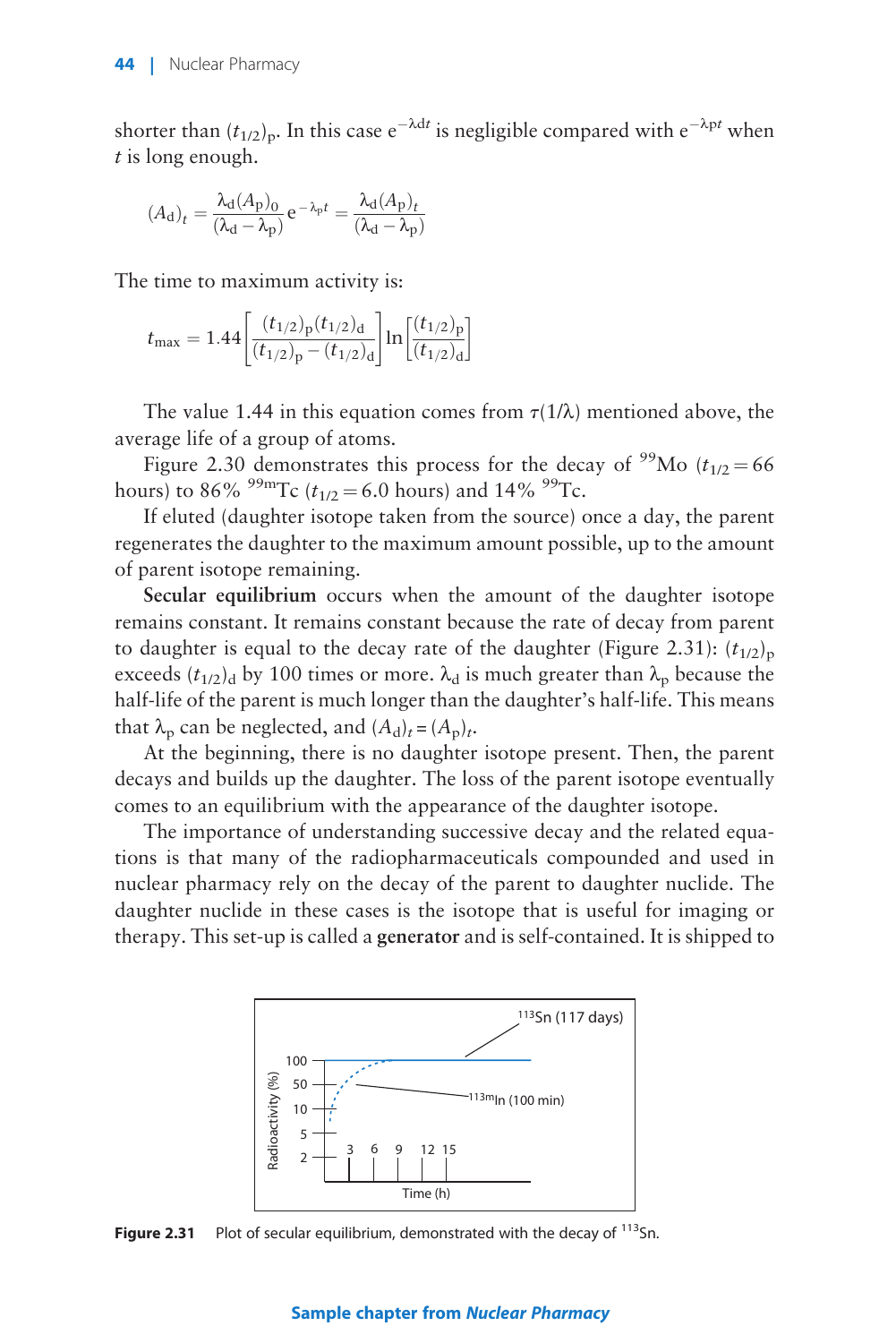the pharmacy while the parent nuclide is decaying to the daughter. The daughter is eluted, or removed from the generator in its pure (no parent nuclide) form.

It is imperative to know: (1) how much daughter nuclide can be eluted at a given time, (2) the best time to remove the maximum possible amount of daughter nuclide, and (3) the amount of time required for the generator to replenish the daughter isotope after what was available has been removed. To achieve these, it is important to know the parent–daughter relationship and the half-lives of each. Then, a graph and/or computation can be made to determine the best time interval to wait before again eluting the daughter nuclide from the generator.

The terminology used includes the 'growth' of the presence of the daughter isotope and the 'growth rate' from the decay of the parent nuclide.

# Effects of radiation on the body: radiation physics and radiobiology

Radiobiology is the study of the effects of radiation on biological systems and, to a great extent, this is also the study of health physics. In familiarizing themselves with these areas of study, nuclear pharmacists become aware of the limits of radiation exposure, the radiation dose, and the equivalent dose that are considered safe for workers and patients. Of ultimate importance is knowing how much radiation and what type of radiation a given part of the body is exposed to and for how much time.

As with other matter, radiation effects on the body include excitation (raising an electron to a higher energy level) and ionization (actual ejection of an electron). Radiation causing the latter is called ionizing radiation. Recall that ionization requires roughly 34 eV, which is easily sufficient to break chemical bonds (the carbon–carbon double bond is 4.9 eV). Ionizing radiation can be subcategorized as either electromagnetic or particulate ionizing radiation.

Electromagnetic radiation includes X-rays and gamma rays, all moving at the speed of light but having different wavelengths and, therefore, different energies. When X-rays or gamma rays are absorbed by the body, energy is deposited as the photon is dissipated. Electromagnetic photons are considered to be ionizing if their energy exceeds 124 eV. Particulate ionizing radiation includes alpha, beta, and positron particles plus other particles that are not of concern to nuclear pharmacy.

Radiation can be directly or indirectly ionizing. Charged particles are directly ionizing. Electromagnetic radiation is indirectly ionizing. When photons are absorbed, so is their energy, which can be converted to charged particles via mechanisms such as the Compton and photoelectric effects. Directly and indirectly, ionizing radiation can create free radicals, which,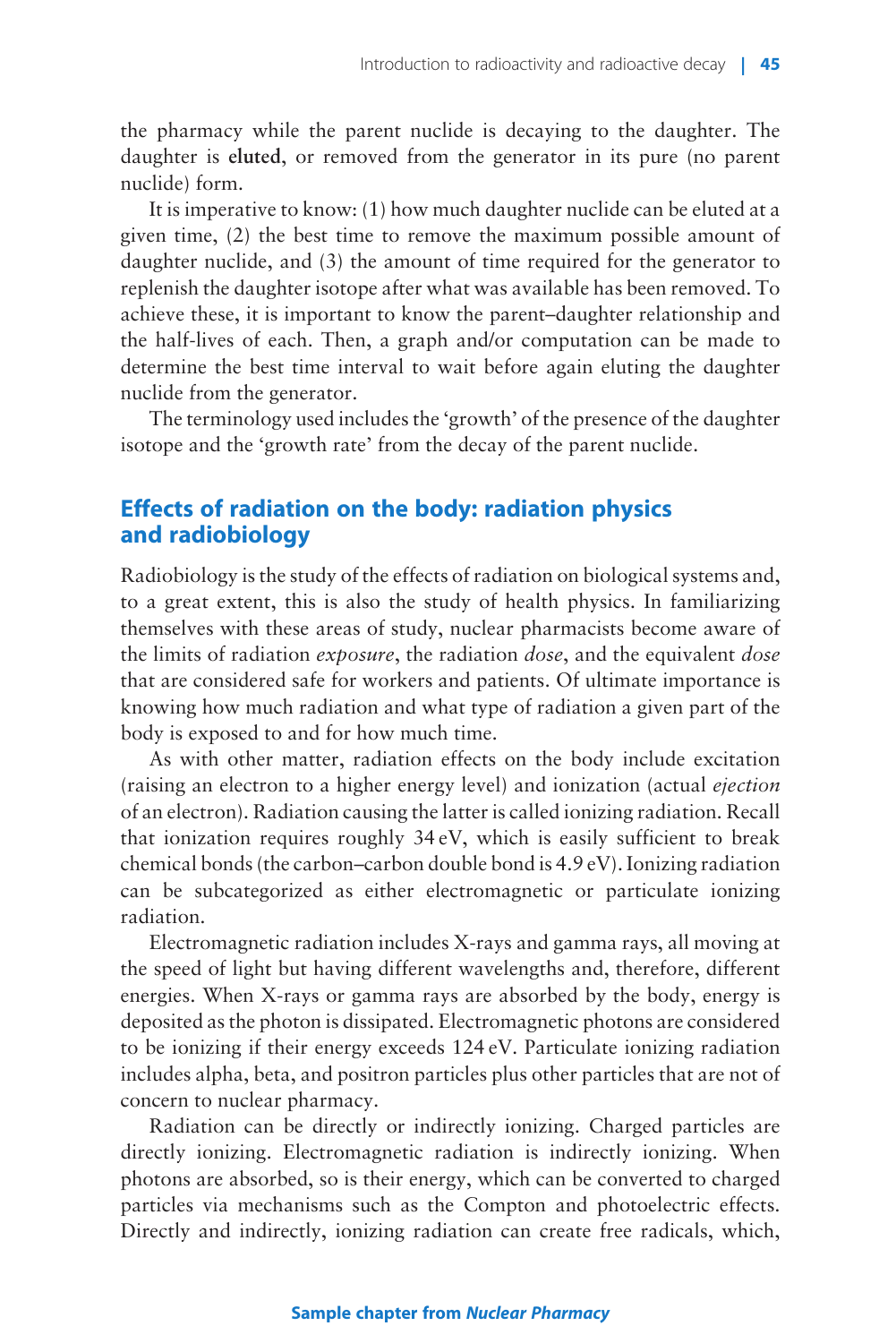being very reactive chemically, can cause damage in the cell or in DNA. An example of initial free radical formation can occur with water:

$$
H_2O \rightarrow H_2O^+ + e^-
$$
  

$$
H_2O^+ + H_2O \rightarrow H_3O^+ + OH \cdot \text{ (free radical)}
$$

The smaller the area of focus of exposure to radiation, the higher the probability of interactions between radiation and the targets, such as DNA, water molecules, and other molecules.

Damage to DNA can cause cell death, mutations, or carcinogenesis. Usually, a single-stranded break is easily repaired by the cell using the opposite strand as a template. If a double-stranded break occurs, especially in slightly offset portions of DNA, the DNA can misrepair (improperly rejoin), leading to cell death or cancerous growth. Therefore, radiation exposure and absorption must be measured. The measurement involves various units.

The units most important to nuclear pharmacy and nuclear medicine are described below. There are actually duplications within these units. Some of the older ones are still in use, and are called 'common units,' while equivalent measurements, such as SI units, are now considered more official. State and federal regulatory agencies set limits for workers, patients, and the general public, but at this point simply the units and their definitions will be introduced (http://www.physics.isu.edu/radinf/terms.htm; http://web.princeton. edu/sites/ehs/radsafeguide/rsg\_app\_e.htm).

# Common terms and units

- $\bullet$  Exposure. Assessment of exposure has utility in that it is an indicator of how much energy is being emitted into a space, such as a work environment, so it is useful for a quick assessment of electromagnetic radiation workers are, or have been, near.
- Roentgen  $(R)$ . The roentgen is a measure of exposure, applicable only to gamma and X-rays, and only in air: 1 R is the deposition, in dry air, of enough energy to cause an electric charge of  $2.58 \times 10^{-4}$  coulombs/kg. One roentgen is the amount of radiation required to liberate one unit of positive or negative charge in 1 cm<sup>3</sup> of dry air at standard temperature and pressure. Its main utility is its ease of use in the pharmacy or laboratory for quickly identifying how much exposure one has had to X-rays or gamma radiation.
- Absorbed dose. The common unit is the rad (radiation absorbed dose); the SI unit is the gray. It is often useful to assess what has likely been absorbed by tissues in workers or patients from *any* type of radiation in the nuclear pharmacy or nuclear medicine departments. In addition, there is a need to account for the resulting effects that the different types of radiation will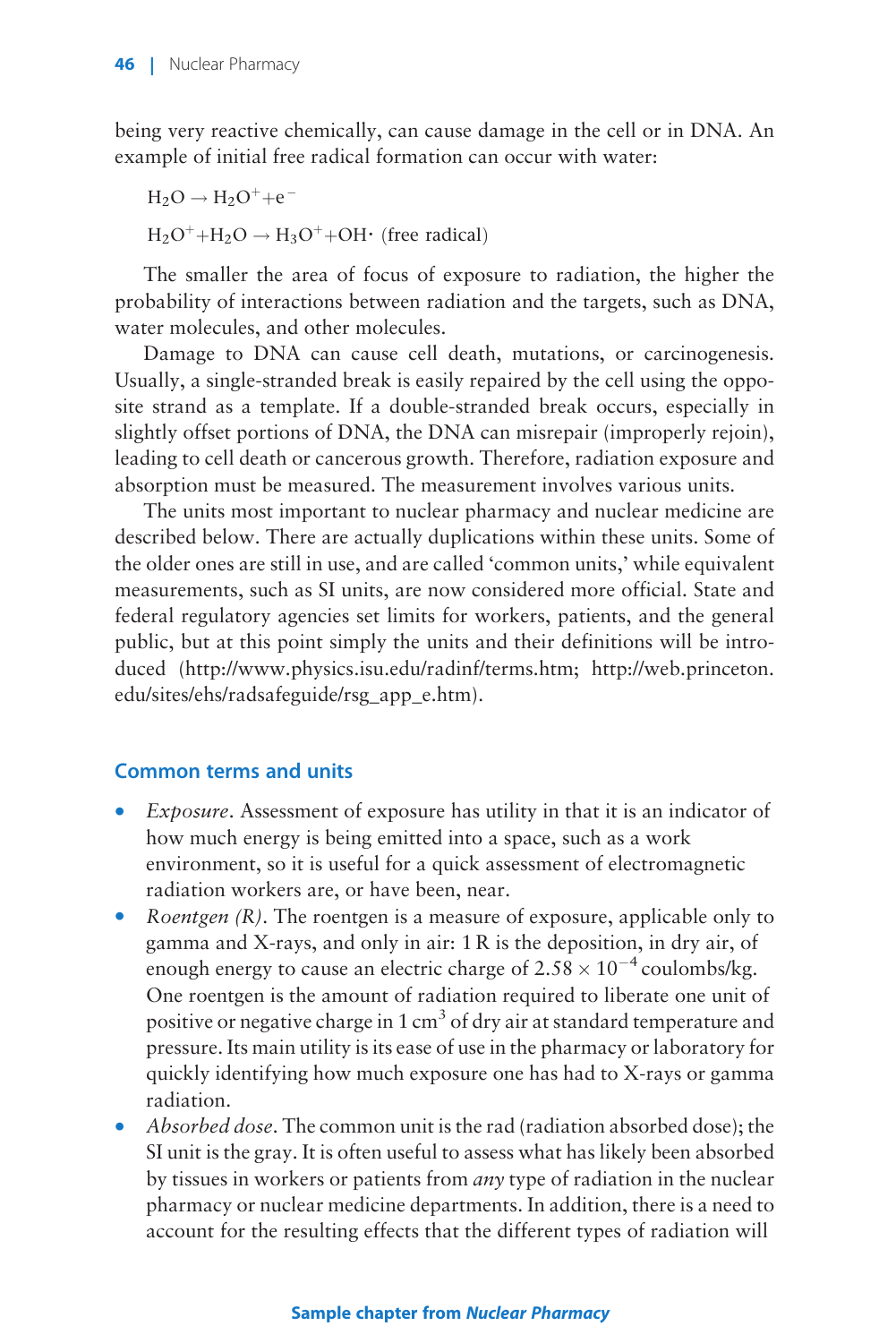<span id="page-34-0"></span>inevitably have on tissues, since particulate and electromagnetic radiations differ in their abilities to inflict damage (see the discussion regarding excitation and ionization above). The equivalent dose can be used to account for these differences.

- Radiation absorbed dose (rad). The radiation absorbed dose (rad) is used to measure absorbed dose and is equal to  $10^{-2}$  J/kg. 1 rad is the absorption of 100 erg/g material. This is the energy given from either particulate or electromagnetic radiation to some material at a specific point.
- Gray  $(Gy)$ . The gray is the SI unit of absorbed radiation dose from ionizing radiation: 1 Gy is equal to the deposition of one joule of energy per kilogram of a material by any type of radiation. A smaller unit used is  $1/100$ th of a gray, a centigray (cGy). The conversion between gray and rad is  $1 \text{ Gy} = 100 \text{ rad.}$
- The equivalent dose. The equivalent dose allows weighting for different types of radiation in order to reflect more accurately differences in their interactions with matter (and tissues). The common unit is the rem (roentgen-equivalent man); the SI unit is the sievert. The weighting is achieved using a *quality factor* (see below), which has been derived from research and is standardized for all radiation workers and patients. It is important to avoid any risk of confusion between the absorbed dose and the equivalent dose by using the corresponding special units, since both are measured in joules per kilogram.
- Rem (roentgen-equivalent man). The rem is a unit quantifying equivalent or effective dose. It relates the dose absorbed in human tissue to the effective biological damage of the radiation. Particulate and electromagnetic radiations have differing effects on tissue, even if the absorbed dose is the same. A smaller unit used is the millirem (mrem), which is 1/1000th of a rem. To calculate the equivalent dose, the absorbed dose (rad) is multiplied by a quality factor (QF) that is unique to the type of radiation. Values for these are shown in Table 2.2.
- Sievert (Sv). The SI unit of equivalent dose is the sievert. A smaller unit used is one-millionth of a sievert, or the microsievert (mSv). To calculate the equivalent dose the absorbed dose (Gy) is multiplied by a quality factor (QF) that is unique to the type of radiation (Table 2.2). The conversion between Sieverts and Rems is 1 Sv = 100 Rem.

| <b>Table 2.2 Quality factor assignments for radiation</b> |                       |  |
|-----------------------------------------------------------|-----------------------|--|
| <b>Types of radiation</b>                                 | <b>Quality factor</b> |  |
| X- or gamma-rays                                          |                       |  |
| Beta particles                                            |                       |  |
| Alpha particles                                           | 20                    |  |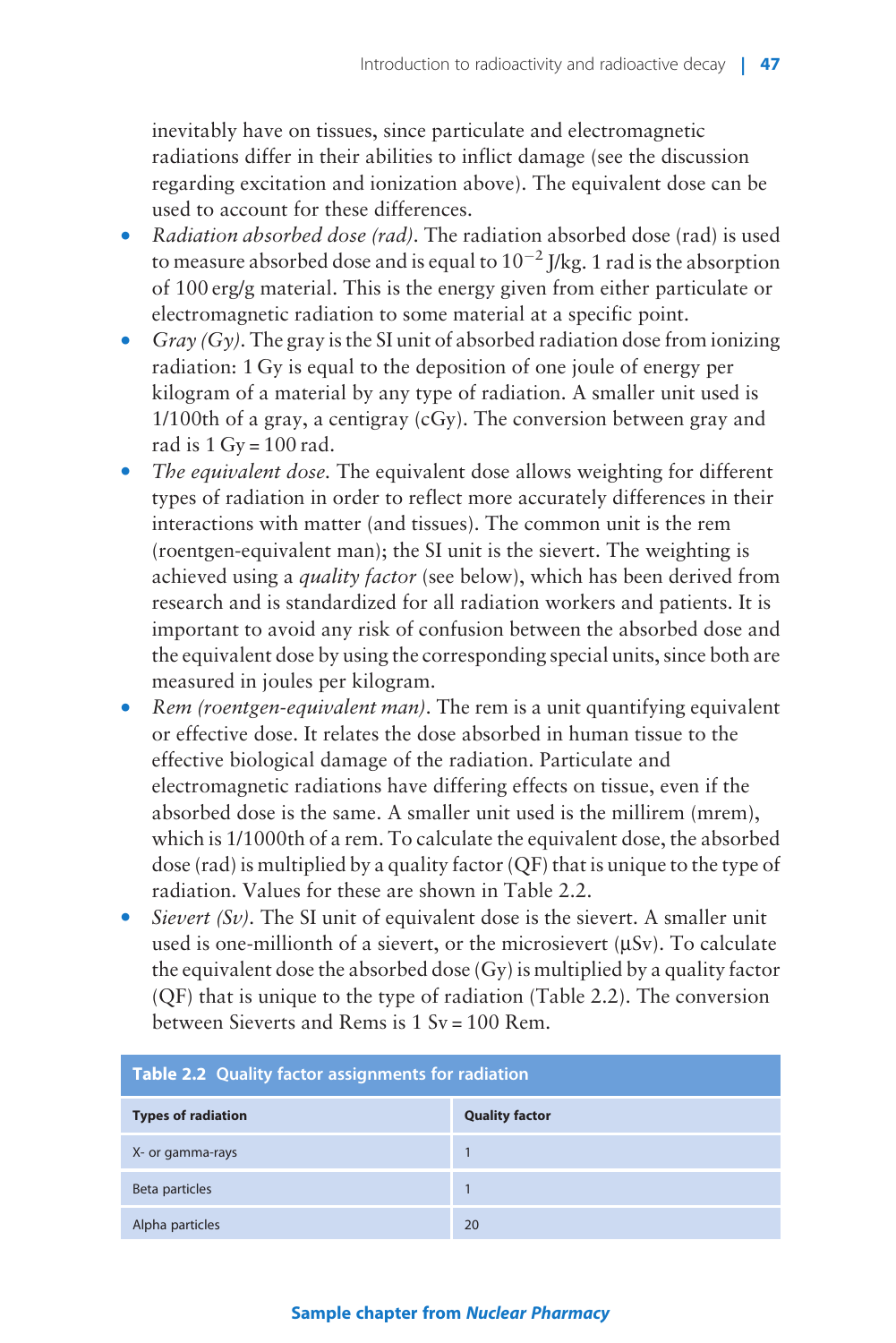• *Quality factor (QF)*. The quality factor values [Table 2.2](#page-34-0) are from the International Commission on Radiological Protection (ICRP) publication 26 in 1978 and revised publication 60 in 1990. These values are based on the type of radiation and the tissue mass in which the energy is distributed [\(Lawson, 1999](#page-39-0)), and allow authorities and employers to monitor the potential amount of radiation damage occurring in a person's body. Armed with these numbers, they can intervene if exposure, dose, or equivalent dose exceeds periodic limits. For the nuclear pharmacist, monitoring the pharmacy and personal exposure enables completion of procedures with nominal risk. It is helpful to understand the types of emission occurring in materials being handled so that adequate protection can be used.

# Penetration potential

As described above, various emissions have different characteristics, depending on their energies, and whether they are particulate or electromagnetic in nature (Figures 2.32 and 2.33).



Figure 2.32 Penetration potential in materials for different radiation types.



Figure 2.33 Penetration potential in tissue for different radiation types.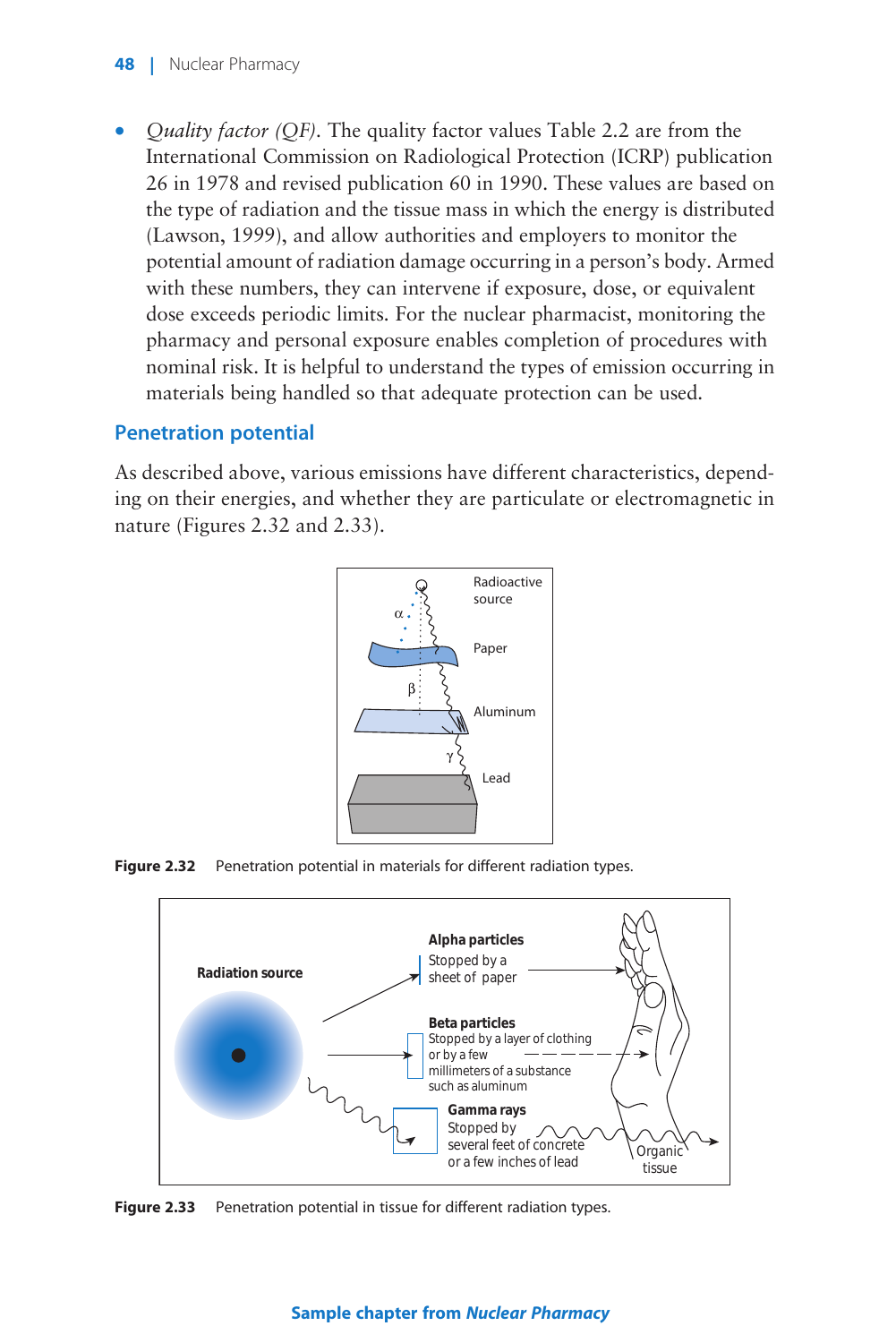# Alpha particles

Alpha particles have the shortest range of all the emissions, so only a small distance is required to avoid exposure. Alpha particles can be stopped with paper. They cause effective cell death when in close contact and, therefore, are sometimes used in cancer treatment. If ingested, alpha particles can cause extensive damage in a concentrated area, and, because of their typically long half-lives, provide prolonged exposure.

Skin is thick enough to protect from alpha radiation. One simply needs to wash the hands and avoid breathing it. So, exposure is not normally an issue with alpha emitters, especially since the alpha emitters are rarely used in a nuclear pharmacy. However, being difficult to monitor, exposure can be very insidious.

# Beta particles

Ionization and excitation of atoms occur when beta particles interact with matter, similar to the manner in which alpha particles interact with matter. One way beta particle energy is lost is via bremsstrahlung radiation (see above). Beta particles can be stopped by plastic, aluminum, or other materials of low Z number. Therefore, lucite, plastic, glass, or aluminum are used for shielding and protection.

Ingestion of beta-emitting isotopes can have severe consequences, especially radioisotopes of carbon, hydrogen, sulfur, and phosphorus, since these can be incorporated into biochemical materials in the body. They can be deposited in tissues or DNA and cause extensive damage. In addition, many of these isotopes have long half-lives, so they can stay in the body for long periods of time, leading to genetic problems and molecular destruction for many years. Fortunately, beta emission is easy to monitor, so workers can be aware of shielding needs and deficiencies.

#### Gamma photons

Gamma photon energies usually are larger than chemical bond energies, and can therefore cause chemical reactions or destroy structures in biological (and non-biological) systems. Recall that gamma photons can cause ionization and excitation, though not as effectively as alpha and beta particles.

Shielding requirements for gamma-emitting isotopes depend on the energy of the gamma rays. Low-energy gamma rays require only plastic containers, while high-energy gamma rays require the use of lead or materials of high Z number.

Gamma photons penetrate skin and tissue easily. The photoelectric effect occurs mostly in tissue. There is no 'safe' level of exposure to gamma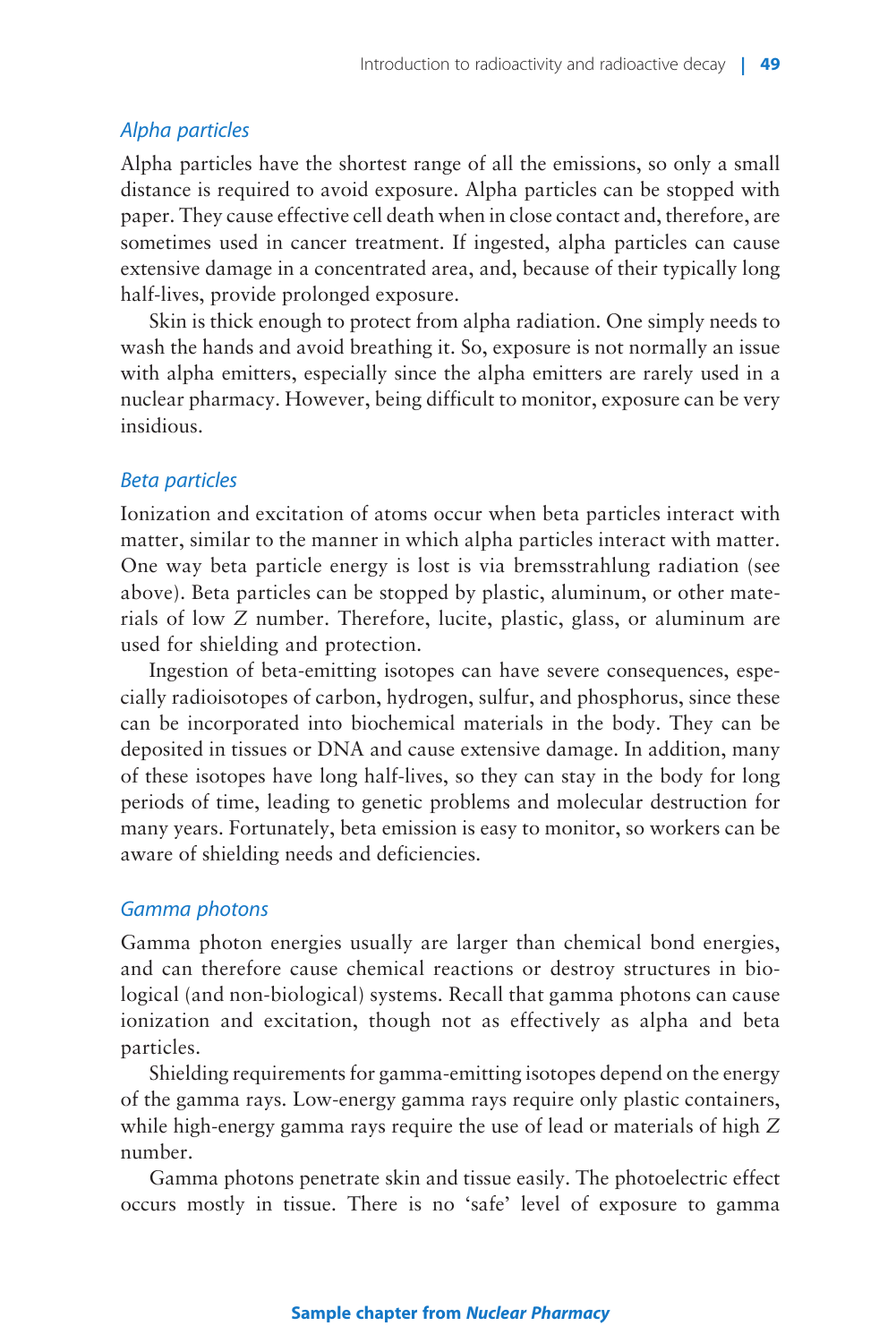radiation. However, of the typical emissions encountered in nuclear pharmacy, gamma radiation is the least worrisome regarding tissue damage.

# Summary

Atoms consist of three main components: neutrons, protons, and electrons. Atoms are defined by numbers representing the numbers of neutrons, protons, and the sum of the numbers of neutrons and protons. These numbers can be represented schematically by the three letters N, Z, and A, respectively.

Two atoms that differ only in their number of neutrons are called isotopes, while those differing in the number of protons are either isobars or isotones. By virtue of possessing differing numbers of protons, isotones and isobars are actually different elements.

Energy and mass are interchangeable, and the units most pertinent to expressing these are the AMU, erg, and electronvolt.

Atoms may be either stable nuclides or unstable radionuclides. If an atom is radioactive, meaning it emits either particulate or electromagnetic radiation, its degree of radioactivity can be expressed in either curies or becquerels.

An element is radioactive because of an energy instability within the nucleus. By emitting various forms of radioactivity, the nucleus is eventually able to attain energy stability. The mechanisms by which atoms rid themselves of energy include beta, positron, and gamma radiations. These emissions interact with matter in either a destructive or medically useful manner. Beta particles can be used therapeutically. Positron and gamma emissions can be used diagnostically.

It is wise for the practitioner to be aware of direct and ancillary radiations that can interact with tissues, sometimes from unsuspected origins.

Decay schemes are often used in order to gain understanding of how radionuclides decay, and by which radioactive emission type.

Radioactive decay follows a first-order mathematical process. By understanding a radioisotope's half-life and decay mechanisms, its use can be optimized. This is true for the preparation and use of radiopharmaceuticals and understanding source materials such as radionuclide generators.

Having an awareness of the effects of radioactivity on the body allows the nuclear pharmacist to safely handle, monitor, and prepare doses of radiopharmaceuticals for patients. Monitoring radiation in the work environment and evaluating radiation exposure to personnel and patients is quantified by using the units of roentgens, rads, grays, rems, and sieverts. Some of these units express the exposure of air to radioactivity, while others express the amount of radiation absorbed by tissues. By using knowledge of the type of radiation encountered, the nuclear pharmacist is better able to assess risks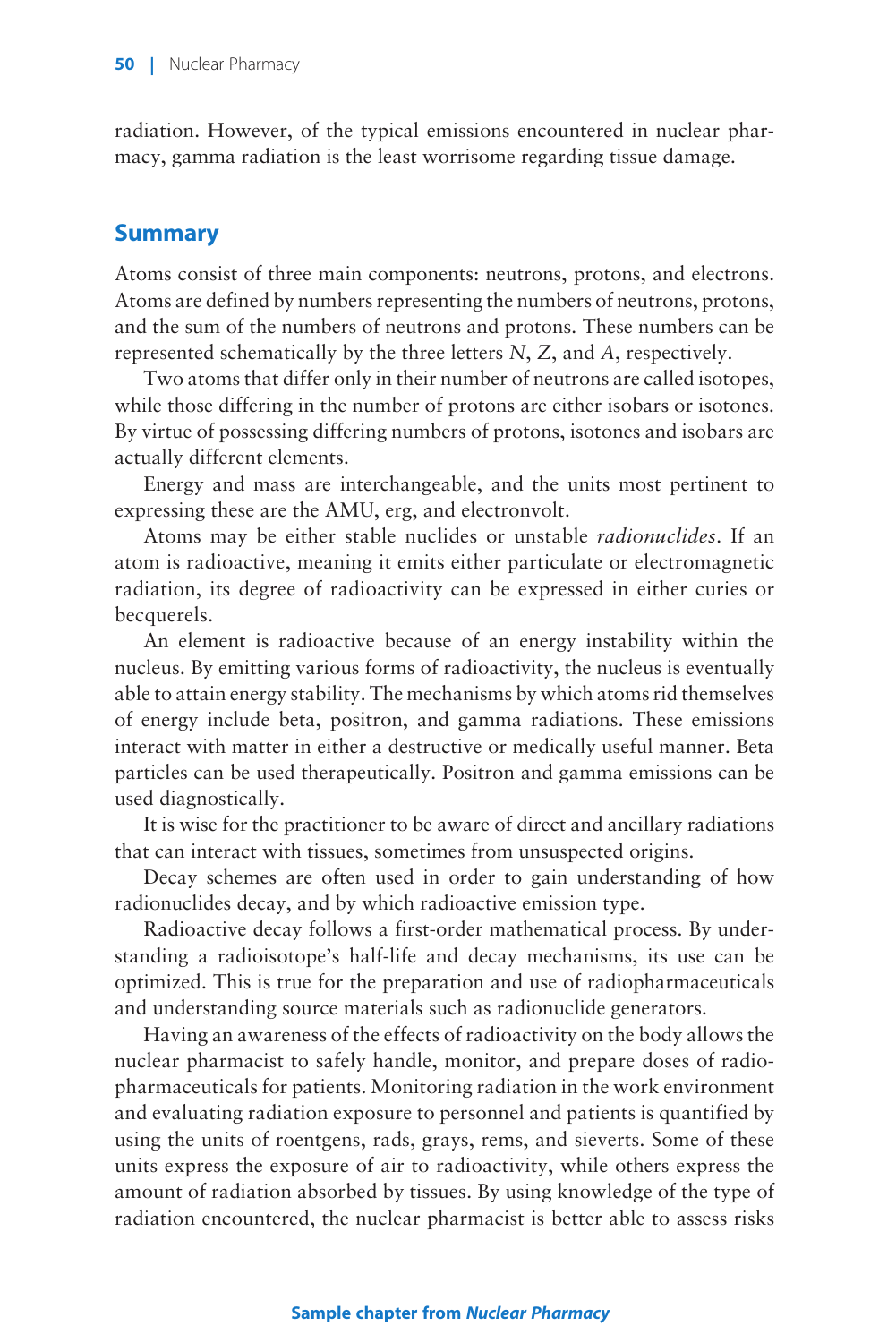and benefits of radiation exposure to personnel and patients. This knowledge is based on a sound understanding of radioactivity and radioactive decay.

# Self-assessment questions

- 1 What are the three major components of atoms?
- 2 What are nucleons?
- 3 What are the differences among isotopes, isobars, isomers, isotones, and ions?
- 4 What are the four fundamental forces?
- 5 Rank the four forces, from most important to least important, in regard to their effects on the nucleus.
- 6 The mass of  $^{32}P$  is 31.9739 (http://wwwndc.jaea.go.jp/CN04/). (a) Calculate the mass defect in MeV. (b) Calculate the average binding energy for each nucleon.
- 7 How does the neutron to proton ratio for radionuclides predict whether they will decay by beta, positron emission, or electron capture?
- 8 Write the nuclear state equations for alpha, beta, and positron decay.
- 9 Which of the decays mentioned in question 8 has the most energy?
- 10 Which of the decays mentioned in question 8 has/have use in nuclear pharmacy and nuclear medicine?
- 11 What are the main mechanisms of interaction with matter for each of the decays mentioned in question 8?
- 12 Which emission can have bremsstrahlung associated with it?
- 13 What type of decay is indicated by (a) an arrow pointing down and to the right; (b) down and to the left; (c) straight down?
- 14 The half-life of <sup>32</sup>P is 14.262 days. Calculate its decay constant.
- **15** Calculate the half-life, in seconds, of an isotope for which  $\lambda = 0.0825/h$ .
- 16 A 99mTc-sodium pertechnitate injection has a labeled activity of  $550 \mu$ Ci. Express this activity in terms of MBq.
- **17** A <sup>201</sup>Tl-thallous chloride  $(^{201}TIC)$  injection has a labeled activity of 132 MBq. Express this activity in terms of mCi.
- **18** Express the radioactivity in MBq for a substance with  $5.15 \times 10^7$  dps.
- 19 How many dps are represented by a material whose activity is 13.25 mCi?
- **20** At 10:00 am  $^{99m}$ Tc radioactivity was measured as 19 mCi (703 MBq) on a certain day. What was the activity at (a) 8:00 am and (b) 5:00 pm on the same day (half-life for  $^{99m}$ Tc is 6.02 h)?
- 21 The original quantity of an isotope is measured as  $750 \mu \text{Ci/mL}$ (27.8 MBq/mL). If the quantity remaining after 16 days is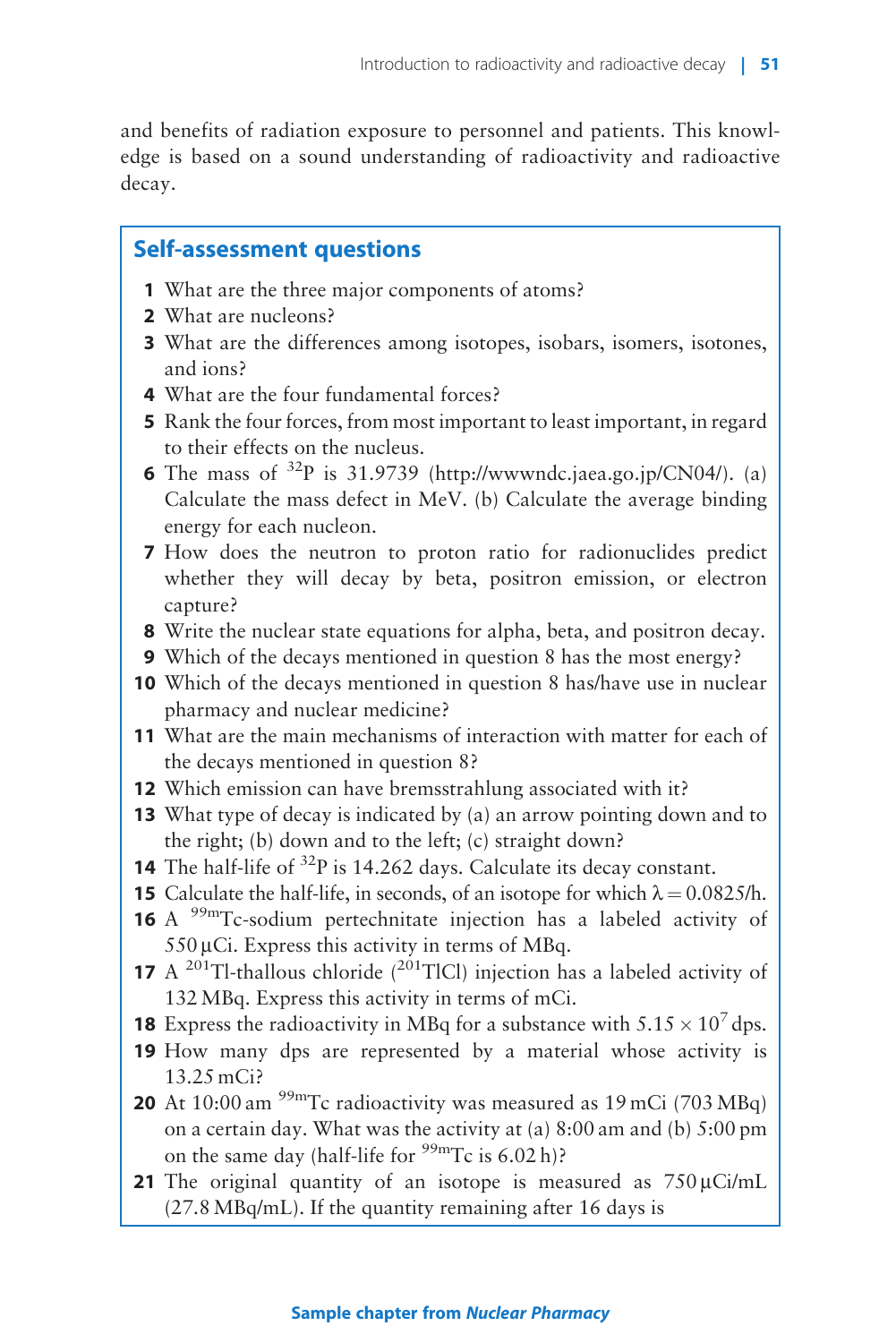<span id="page-39-0"></span> $187.5 \,\mu\text{Ci/mL}$  (6.9 MBq/mL), calculate (a) the decay constant and (b) the half-life.

- 22 Calculate (a) the total number of atoms and (b) the total mass of  $^{99m}$ Tc present in 8 mCi (296 MBq)<sup>99m</sup>Tc (half-life 6.02 h).
- 23 Define the terms roentgen, rad, rem, gray, and sievert.
- 24 What is the most damaging type of radiation?
- 25 What radiation has the longest range?

# References

- Clarke FW et al. (1903). Report of the International Commission on Atomic Weights. J Am Chem Soc 25.
- Franz N et al. (1936). The radiations emitted from artificially produced radioactive substances. I. The upper limits and shapes of the  $\beta$ -ray spectra from several elements. Phys Rev 49: 368–381.
- Holloway MG, Livingston Stanley M (1938). Range and specific ionization of alpha-particles. Phys Rev 54: 18–37.
- International Commission on Radiological Protection (1978). Publication 26. New York: Pergamon.
- International Commission on Radiological Protection (1990). Publication 60: Recommendations of the International Commission on Radiological Protection [Annals of the International Commission on Radiological Protection, Vol 21/1-3]. New York: Elsevier.
- Lawson RS (1999). Introduction to Radioactivity http://www.e-radiography.net/articles/ Introduction%20to%20Radioactivity.pdf.
- Loevinger R (Apr 1957). "Average energy of allowed beta-particle spectra". Phys Med Biol 1(4): 330–339.
- Mattauch J (1958). The rational choice of a unified scale for atomic weights and nuclidic masses. Supplement to E. Wichers Report on Atomic Weights for 1956-57. J Am Chem Soc 80: 4121.
- Wang C et al. (1975). Radiotracer Methodology in the Biological Environmental, and Physical Sciences. Englewood Cliffs, NJ: Prentice-Hall.

# Further reading and web sources

- Georgia State University (2008). Fundamental Physical Constants http://hyperphysics.phy-astr. gsu.edu/hbase/Tables/funcon.html (accessed March 7, 2009).
- Georgia State University (2008). Fundamental Forces http://230nsc1.phy-astr.gsu.edu/hbase/ forces/funfor.html (accessed March 7, 2009).
- Hall E (2000). Radiobiology for the Radiobiologist. Philadelphia, PA: Lippincott Williams & Wilkins.

Idaho State University Radiation Related Terms http://www.physics.isu.edu/radinf/terms.htm.

- Java Applet depicting Radioactive Decay http://lectureonline.cl.msu.edu/~mmp/applist/decay/ decay.htm.
- Kowalsky R, Falen S (2004). Radiopharmaceuticals in Nuclear Pharmacy and Nuclear Medicine, 2nd edn. Washington, DC: American Pharmacists Association.
- Los Alamos Laboratory Periodic Table of the Elements http://periodic.lanl.gov/default.htm (accessed July 2, 2009).
- MIRD Radionuclide Data and Decay Schemes and Trilinear Chart of the Nuclides http:// wwwndc.jaea.go.jp/CN04/.
- Nuclear Chain Reaction http://lectureonline.cl.msu.edu/~mmp/applist/chain/chain.htm.